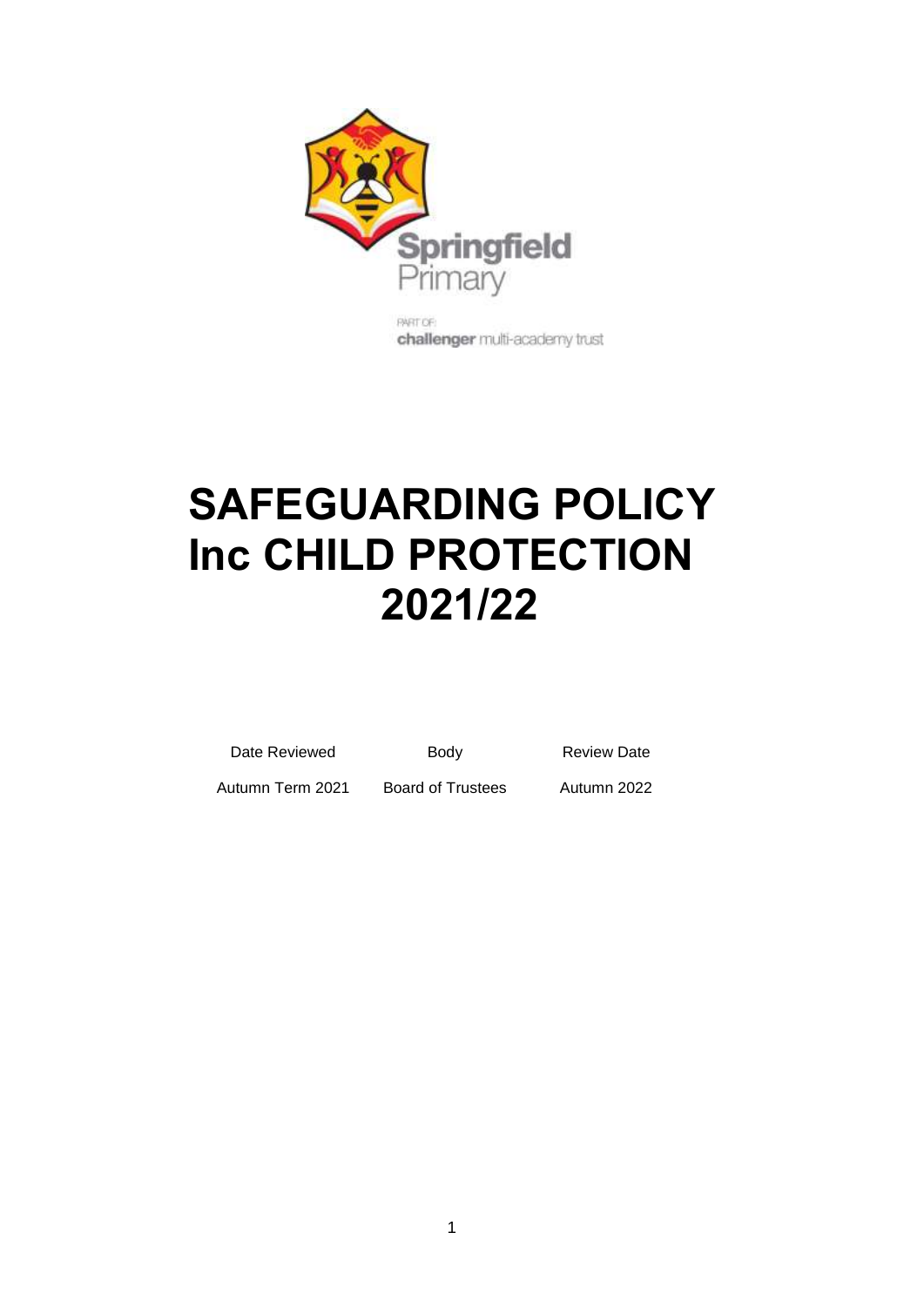# **CONTENTS**

| $\mathbf 1$    | Introduction                                                         | 3     |
|----------------|----------------------------------------------------------------------|-------|
| $\overline{2}$ | Aims                                                                 | 3     |
| 3              | Legislation and statutory guidance                                   | 4     |
| 4              | Definitions                                                          | 5     |
| 5              | <b>Equality statement</b>                                            | 5     |
| 6              | Roles and responsibilities                                           | 5     |
| $\overline{7}$ | Confidentiality                                                      | 9     |
| 8              | Recognising abuse and taking action                                  | $9\,$ |
| 9              | Online safety and the use of mobile technology                       | 18    |
| 10             | Notifying parents or carers                                          | 19    |
| 11             | Pupils with special educational needs, disabilities or health issues | 20    |
| 12             | Pupils with a social worker                                          | 20    |
| 13             | Looked-after and previously looked-after children                    | 20    |
| 14             | Pupils with mental health needs                                      | 21    |
| 15             | Complaints and concerns about school safeguarding policies           | 21    |
| 16             | Record - keeping                                                     | 22    |
| 17             | Training                                                             | 23    |
| 18             | <b>Monitoring Arrangements</b>                                       | 24    |
| 19             | Links with other policies                                            | 24    |
| Appendix 1     | Types of abuse                                                       | 25    |
| Appendix 2     | Safer recruitment and DBS checks - policy and procedures             | 26    |
| Appendix 3     | Allegations of abuse made against staff                              | 31    |
| Appendix 4     | Specific safeguarding issues                                         | 39    |
| Appendix 5     | Safeguarding in Chiltern Learning Trust                              | 48    |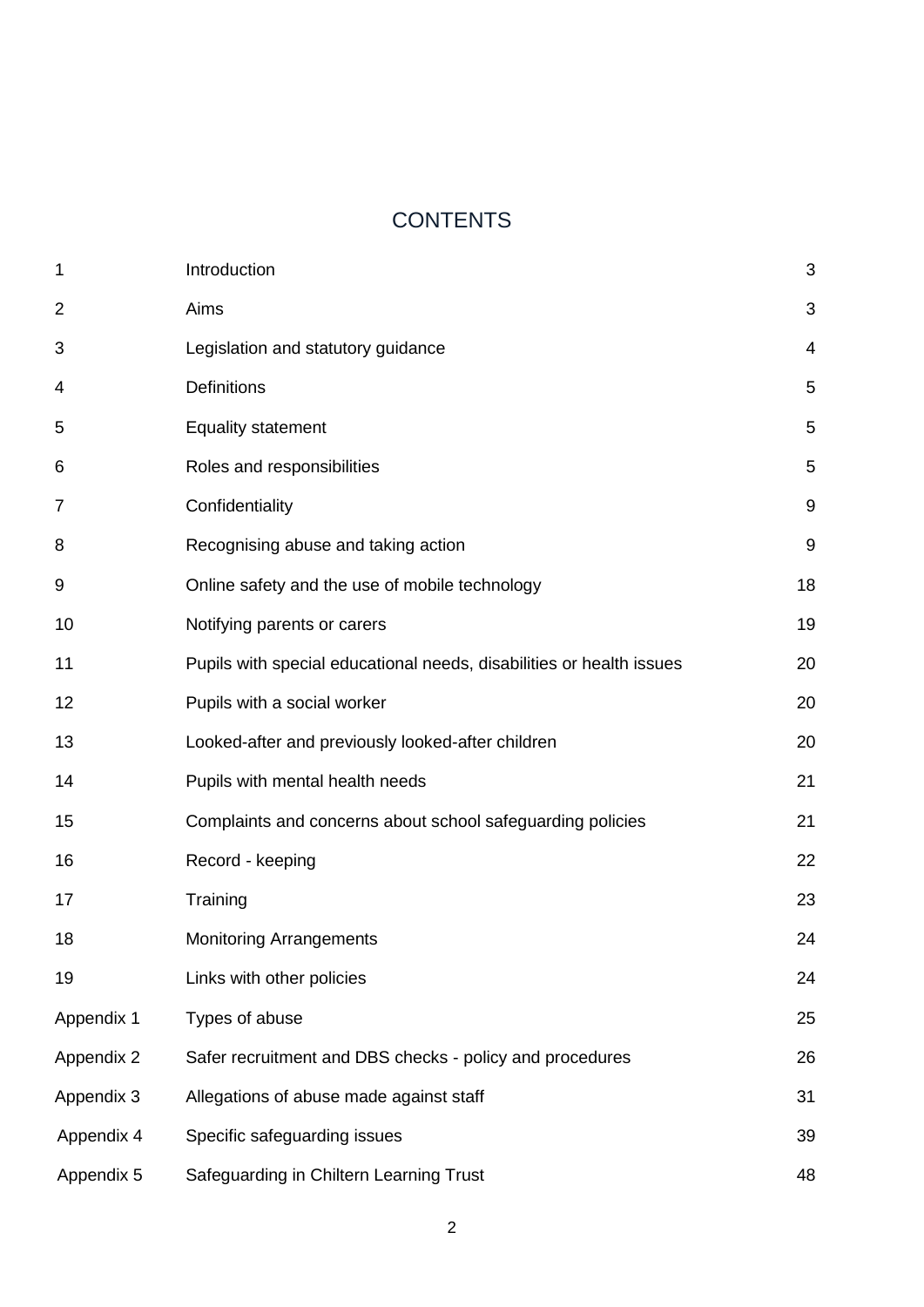# **Important contacts**

| ROLE/ORGANISATION                               | <b>NAME</b>         | <b>CONTACT DETAILS</b>                                   |
|-------------------------------------------------|---------------------|----------------------------------------------------------|
| Link Trustee for Safeguarding                   | <b>Frank Green</b>  | fgreen@challengermat.org                                 |
| Designated safeguarding                         | Claire Andrews      | candrews@springfieldprimaryschool.org.uk                 |
| lead (DSL)                                      | Head Teacher        | 01234 306000                                             |
| Deputy DSL(s)                                   | Stewart Cowie       | scowie@springfieldprimaryschool.org.uk                   |
|                                                 | Deputy Head Teacher | 01234 306000                                             |
| Local authority designated<br>officer (LADO)    |                     | Lado@bedford.gov.uk                                      |
| Safeguarding governor                           | <b>Tim Read</b>     | tim.read@burtonread.co.uk                                |
| Chair of governors                              | Darren Gibbons      | dgibbons@springfieldprimaryschool.org.uk                 |
| Senior Mental Health Lead                       | Caroline Eales      | ceales@springfieldprimaryschool.org.uk                   |
| Designated Teacher for<br>Looked after Children | Claire Andrews      | candrews@springfieldprimaryschool.org.uk<br>01234 306000 |

# **1. Introduction**

Safeguarding and promoting the welfare of children means:

- Protecting children from maltreatment;
- Preventing impairment of children's mental and physical health or development;
- Ensuring that children are growing up in circumstances consistent with the provision of safe and effective care;
- Taking action to enable all children to have the best outcomes;

Children includes everyone under the age of 18.

# **2. Aims**

This policy will contribute to the protection and safeguarding of our pupils and promote their welfare by:

- Clarifying standards of behaviour for staff and pupils;
- Contributing to the establishment of a safe, resilient and robust ethos in the school, built on mutual respect and shared values;
- Introducing appropriate work within the curriculum;
- Encouraging pupils and parents to participate;
- Alerting staff to the signs and indicators that all may not be well;
- Developing staff awareness of the causes of abuse;
- Developing staff awareness of the risks and vulnerabilities their pupils face;
- Addressing concerns at the earliest possible stage;
- Reducing the potential risks pupils face of being exposed to multiple harms including violence, extremism, exploitation, discrimination or victimisation;
- Recognising risk and supporting online safety for pupils, including in the home.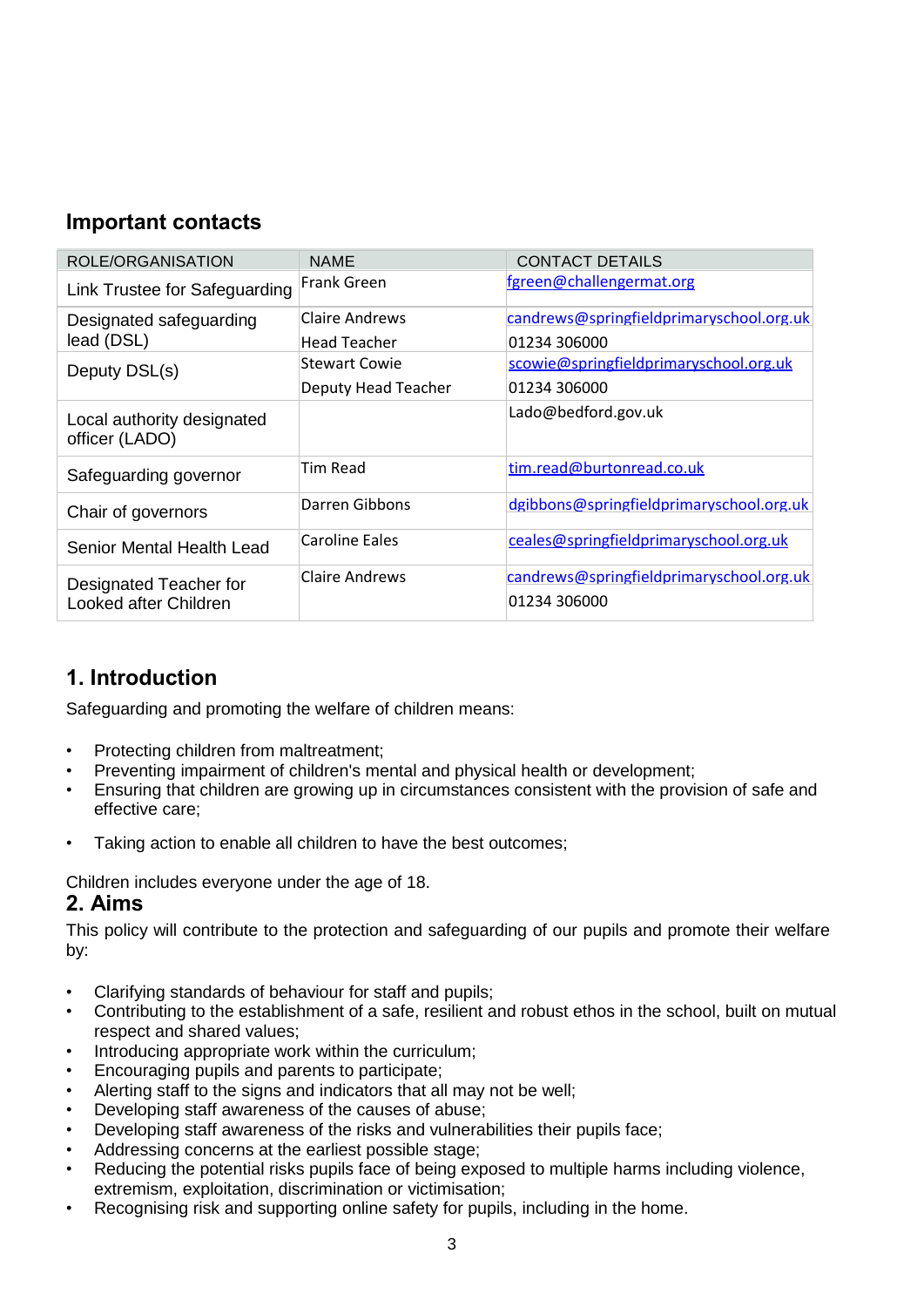# **3. Legislation and statutory guidance**

This policy is based on the Department for Education's statutory guidance [Keeping Children Safe in](https://www.gov.uk/government/publications/keeping-children-safe-in-education--2)  [Education \(2021\)](https://www.gov.uk/government/publications/keeping-children-safe-in-education--2) and [Working Together to Safeguard Children \(2018\),](https://www.gov.uk/government/publications/working-together-to-safeguard-children--2) and the Governance [Handbook](https://www.gov.uk/government/publications/governance-handbook) (2020). We comply with this guidance and the arrangements agreed and published by our 3 local safeguarding partners.

- This policy is also based on the following legislation:
- Part 3 of the schedule to the [Education \(Independent School Standards\) Regulations 2014,](http://www.legislation.gov.uk/uksi/2014/3283/schedule/part/3/made) which places a duty on academies and independent schools to safeguard and promote the welfare of pupils at the school
- The Children Act 1989 (and [2004 amendment\),](http://www.legislation.gov.uk/ukpga/2004/31/contents) which provides a framework for the care and protection of children
- Section 5B(11) of the Female Genital Mutilation Act 2003, as inserted by section 74 of the [Serious Crime Act 2015,](http://www.legislation.gov.uk/ukpga/2015/9/part/5/crossheading/female-genital-mutilation) which places a statutory duty on teachers to report to the police where they discover that female genital mutilation (FGM) appears to have been carried out on a girl under 18
- Statutory guidance on FGM, which sets out responsibilities with regards to safeguarding and supporting girls affected by FGM
- The Rehabilitation of Offenders Act 1974, which outlines when people with criminal convictions can work with children
- Schedule 4 of the [Safeguarding Vulnerable Groups](http://www.legislation.gov.uk/ukpga/2006/47/schedule/4) Act 2006, which defines what 'regulated activity' is in relation to children
- Statutory guidance on the Prevent duty, which explains schools' duties under the Counter-Terrorism and Security Act 2015 with respect to protecting people from the risk of radicalisation and extremism
- For our schools with post 16 provision:
- [Education and Training \(Welfare of Children\) Act 2021.](https://www.legislation.gov.uk/ukpga/2021/16/introduction)
- For our schools with pupils aged under 8:
- The [Childcare \(Disqualification\) and Childcare \(Early Years Provision Free of Charge\) \(Extended](http://www.legislation.gov.uk/uksi/2018/794/contents/made) [Entitlement\) \(Amendment\) Regulations 2018](http://www.legislation.gov.uk/uksi/2018/794/contents/made) (referred to in this policy as the "2018 Childcare Disqualification Regulations") and [Childcare Act 2006,](http://www.legislation.gov.uk/ukpga/2006/21/contents) which set out who is disqualified from working with children
- For our schools with early years:
- This policy also meets requirements relating to safeguarding and welfare in the [statutory](https://www.gov.uk/government/publications/early-years-foundation-stage-framework--2) [framework for the Early Years Foundation Stage](https://www.gov.uk/government/publications/early-years-foundation-stage-framework--2)
- The following 3 safeguarding partners are identified in Keeping Children Safe in Education (and defined in the Children Act 2004, as amended by chapter 2 of the Children and Social Work Act 2017). They will make arrangements to work together to safeguard and promote the welfare of local children, including identifying and responding to their needs:
- The local authority (LA)
- A clinical commissioning group for an area within the LA
- The chief officer of police for a police area in the LA area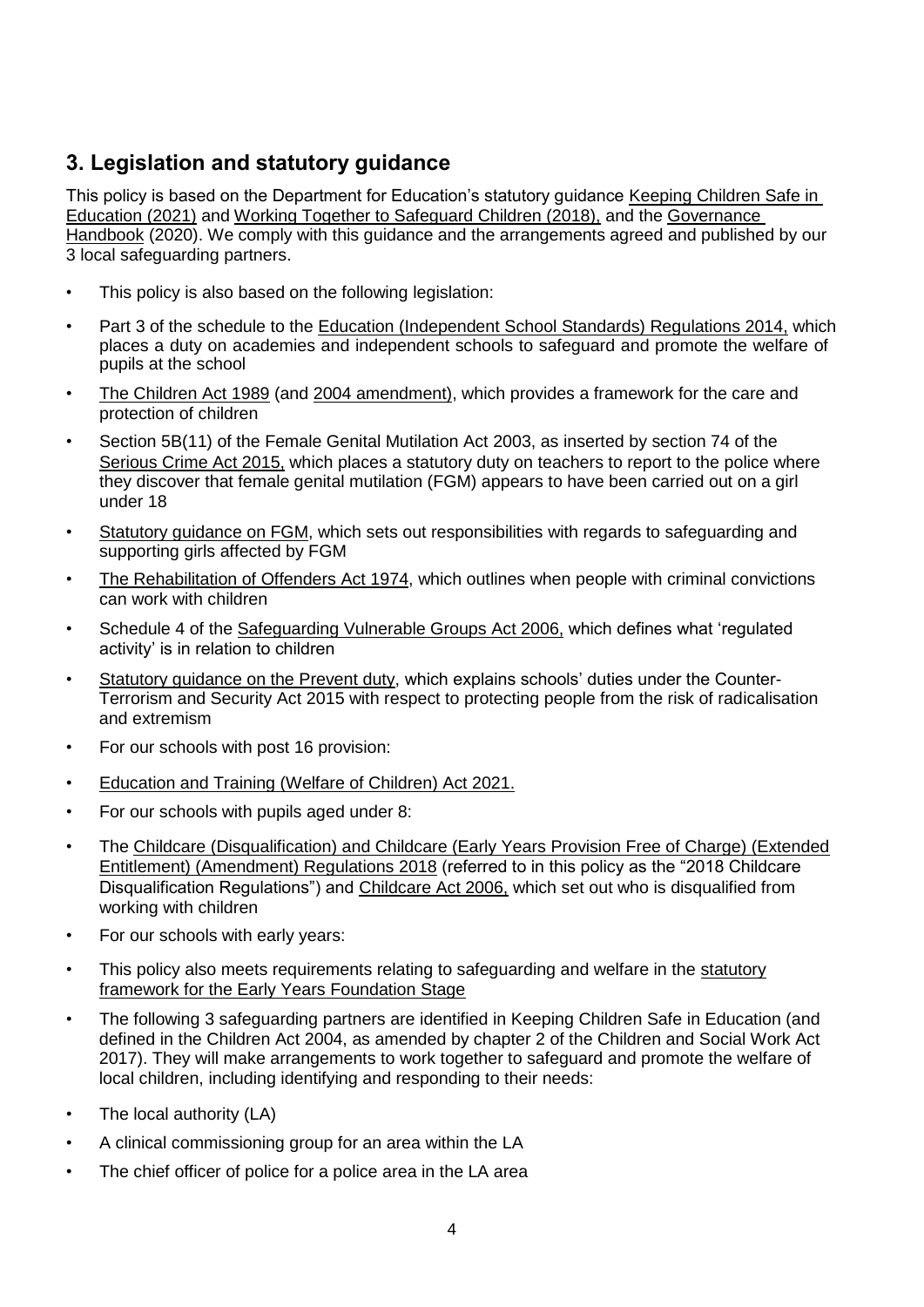• Our schools will also comply with their locally agreed multi-agency procedures put in place by the 3 safeguarding partners.

# **4. Definitions**

Child protection is part of this definition and refers to activities undertaken to prevent children suffering, or being likely to suffer, significant harm.

Abuse is a form of maltreatment of a child, and may involve inflicting harm or failing to act to prevent harm. Appendix 1 explains the different types of abuse.

Neglect is a form of abuse and is the persistent failure to meet a child's basic physical and/or psychological needs, likely to result in the serious impairment of the child's health or development. Appendix 1 defines neglect in more detail.

Sharing of nudes and semi-nudes (also known as sexting or youth produced sexual imagery) is where children share nude or semi-nude images, videos or live streams.

Children includes everyone under the age of 18.

# **5. Equality statement**

Some children have an increased risk of abuse, and additional barriers can exist for some children with respect to recognising or disclosing it. We are committed to anti-discriminatory practice and recognise children's diverse circumstances. We ensure that all children have the same protection, regardless of any barriers they may face.

- We give special consideration to children who:
- Have special educational needs (SEN) or disabilities or health conditions (see section 11)
- Are young carers
- May experience discrimination due to their race, ethnicity, religion, gender identification or sexuality
- Have English as an additional language
- Are known to be living in difficult situations for example, temporary accommodation or where there are issues such as substance abuse or domestic violence
- Are at risk of FGM, sexual exploitation, forced marriage, or radicalisation
- Are asylum seekers
- Are at risk due to either their own or a family member's mental health needs
- Are looked after or previously looked after (see section 13)
- Are missing from education
- Whose parent/carer has expressed an intention to remove them from school to be home educated

# **6. Roles and responsibilities**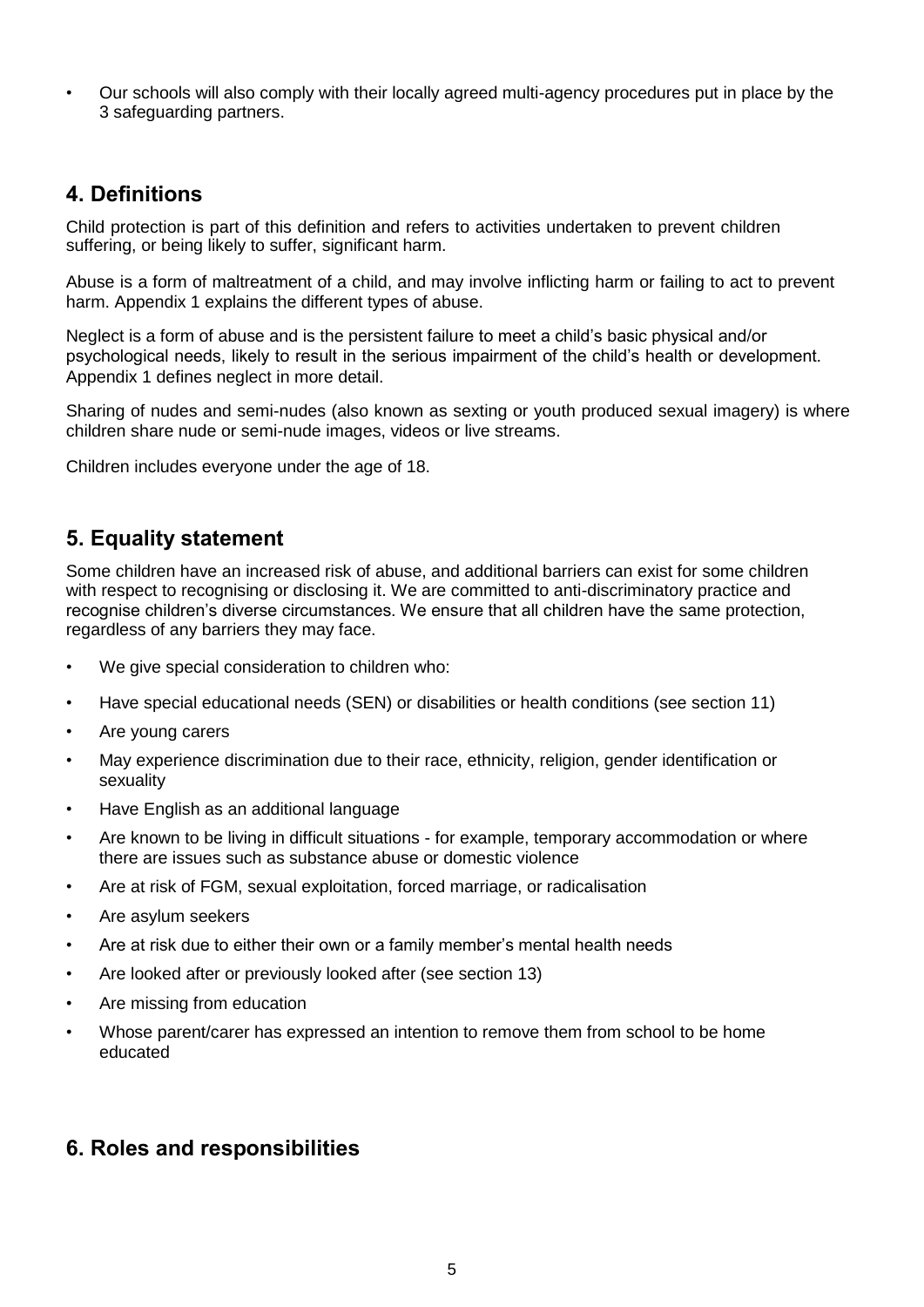Safeguarding and child protection is everyone's responsibility. This policy applies to all staff, volunteers and governors in the school and is consistent with the procedures of the 3 safeguarding partners. Our policy and procedures also apply to extended school and off-site activities.

# 6.1 All staff

All staff will read and understand part 1 and annex B of the Department for Education's statutory safeguarding guidance, [Keeping Children Safe in Education,](https://www.gov.uk/government/publications/keeping-children-safe-in-education--2) and review this guidance at least annually.

All staff will sign a declaration at the beginning of each academic year to say that they have reviewed the guidance.

- All staff will be aware of:
- The systems which support safeguarding, including this child protection and safeguarding policy, the staff behaviour policy/code of conduct, the role and identity of the designated safeguarding lead (DSL) and deputy/deputies, the behaviour policy, online safety policy, and the safeguarding response to children who go missing from education
- The early help process (sometimes known as the common assessment framework) and their role in it, including identifying emerging problems, liaising with the DSL, and sharing information with other professionals to support early identification and assessment
- The process for making referrals to local authority children's social care and for statutory assessments that may follow a referral, including the role they might be expected to play
- What to do if they identify a safeguarding issue or a child tells them they are being abused or neglected, including specific issues such as FGM, and how to maintain an appropriate level of confidentiality while liaising with relevant professionals
- The signs of different types of abuse and neglect, as well as specific safeguarding issues, such as peer-on-peer abuse, child sexual exploitation (CSE), child criminal exploitation (CCE), indicators of being at risk from or involved with serious violent crime, FGM and radicalisation
- The importance of reassuring victims that they are being taken seriously and that they will be supported and kept safe
- Section 17 and appendix 4 of this policy outline in more detail how staff are supported to do this.

# 6.2 The designated safeguarding lead (DSL)

The DSL is a member of the senior leadership team. Our DSL Claire Andrews. The DSL takes lead responsibility for child protection and wider safeguarding in the school.

During term time, the DSL will be available during school hours for staff to discuss any safeguarding concerns.

DSLs can also be contacted out of school hours if necessary - [\(candrews@springfieldprimaryschool.org.uk\)](mailto:candrews@springfieldprimaryschool.org.ukmailto:candrews@springfieldprimaryschool.org.uk)

When the DSL is absent, the deputy - [Stewart Cowie] - will act as cover.

If the DSL and deputy are not available, [Rajinder Garcha, Early Help Support Worker and Ashleigh Wing, Office Manager] will act as cover (for example, during out-of-hours/out-of-term activities).

The DSL will be given the time, funding, training, resources and support to:

• Provide advice and support to other staff on child welfare and child protection matters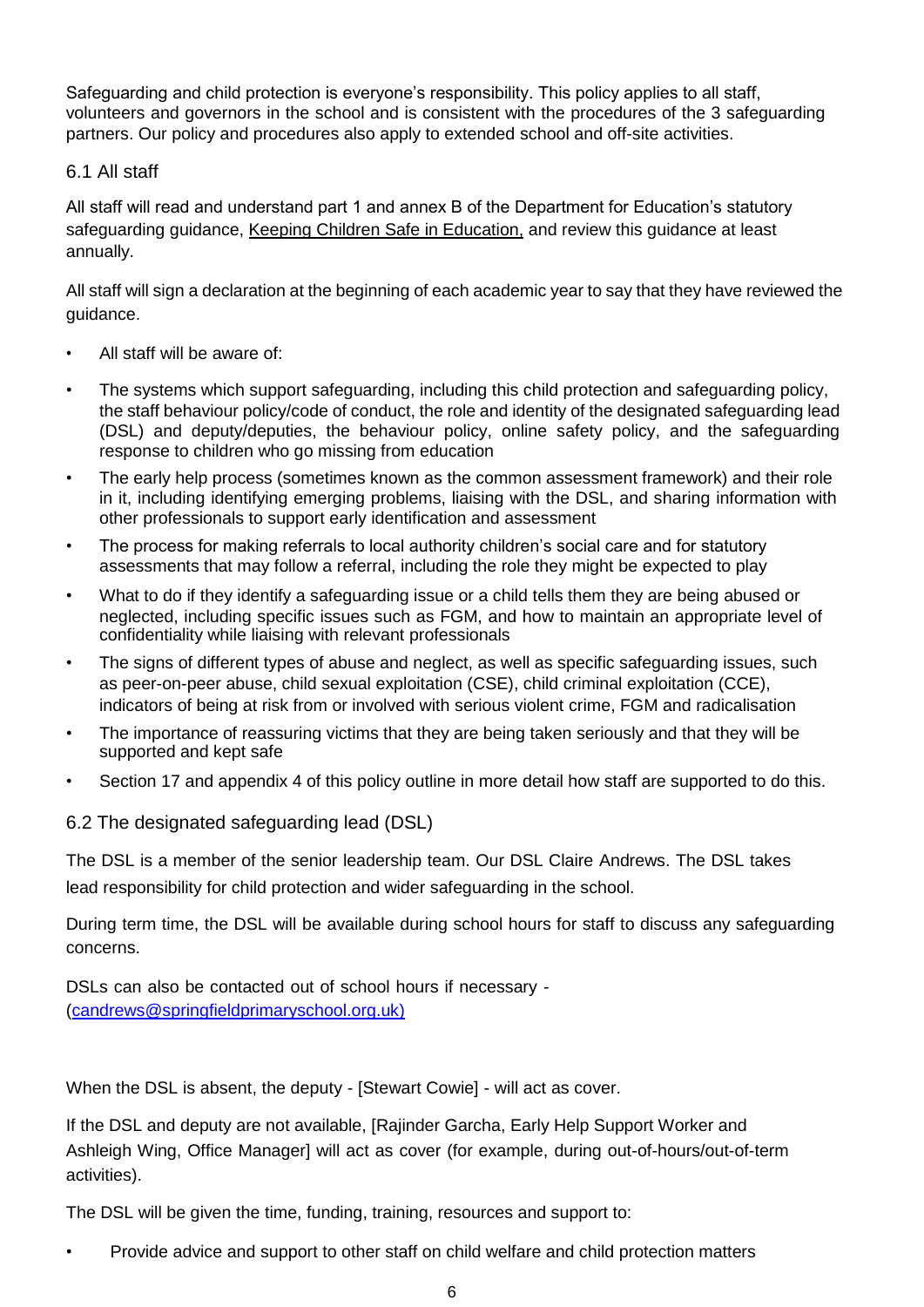- Take part in strategy discussions and inter-agency meetings and/or support other staff to do so
- Contribute to the assessment of children
- Refer suspected cases, as appropriate, to the relevant body (local authority children's social care, Channel programme, Disclosure and Barring Service, and/or police), and support staff who make such referrals directly

The DSL will also keep the headteacher informed of any issues, and liaise with local authority case managers and designated officers for child protection concerns as appropriate.

The DSL will support the headteacher with the annual safeguarding audit and reporting to governors and the central team.

The full responsibilities of the DSL and deputy/deputies are set out in their job description.

## 6.3 The governing board

The governing board will:

- Facilitate a whole-school approach to safeguarding, ensuring that safeguarding and child protection are at the forefront and underpin all relevant aspects of process and policy development
- Evaluate and approve this policy at each review, and hold the headteacher to account for its implementation
- Ensure that their school's Governors are checked by the Disclosure and Barring Service (DBS) where these Governors participate in regulated activity with children and/or young people;
- Receive and engage with annual safeguarding audits, ensuring the follow up actions plans are fully implemented
- Periodically check the website and its Single Central Record to ensure compliance in relation to safeguarding requirements
- Appoint a safeguarding governor to

omonitor the effectiveness of this policy in conjunction with the full governing board

ooffer strategic support to the DSL, to include half termly meetings and visits as per the school safeguarding schedule and report back to the LGB

The chair of governors may need to act as the 'case manager' in the event that an allegation of abuse is made against the headteacher, where appropriate (see appendix 3 and role of the Central Team)

All governors will read Keeping Children Safe in Education in its entirety and be aware of their local arrangements i.e. the local criteria for action and the local protocol for assessment, and ensure these are implemented at school level (the local arrangements are published by the 3 partners).

Section 17 of this policy has information on how governors are supported to fulfil their role.

## 6.4 The headteacher

- The headteacher is responsible for the implementation of this policy, including:
- Ensuring that staff (including temporary staff) and volunteers:
	- o Are informed of all systems which support safeguarding, including this policy, as part of their induction
	- $\circ$  Understand and follow the procedures included in this policy, particularly those concerning referrals of cases of suspected abuse and neglect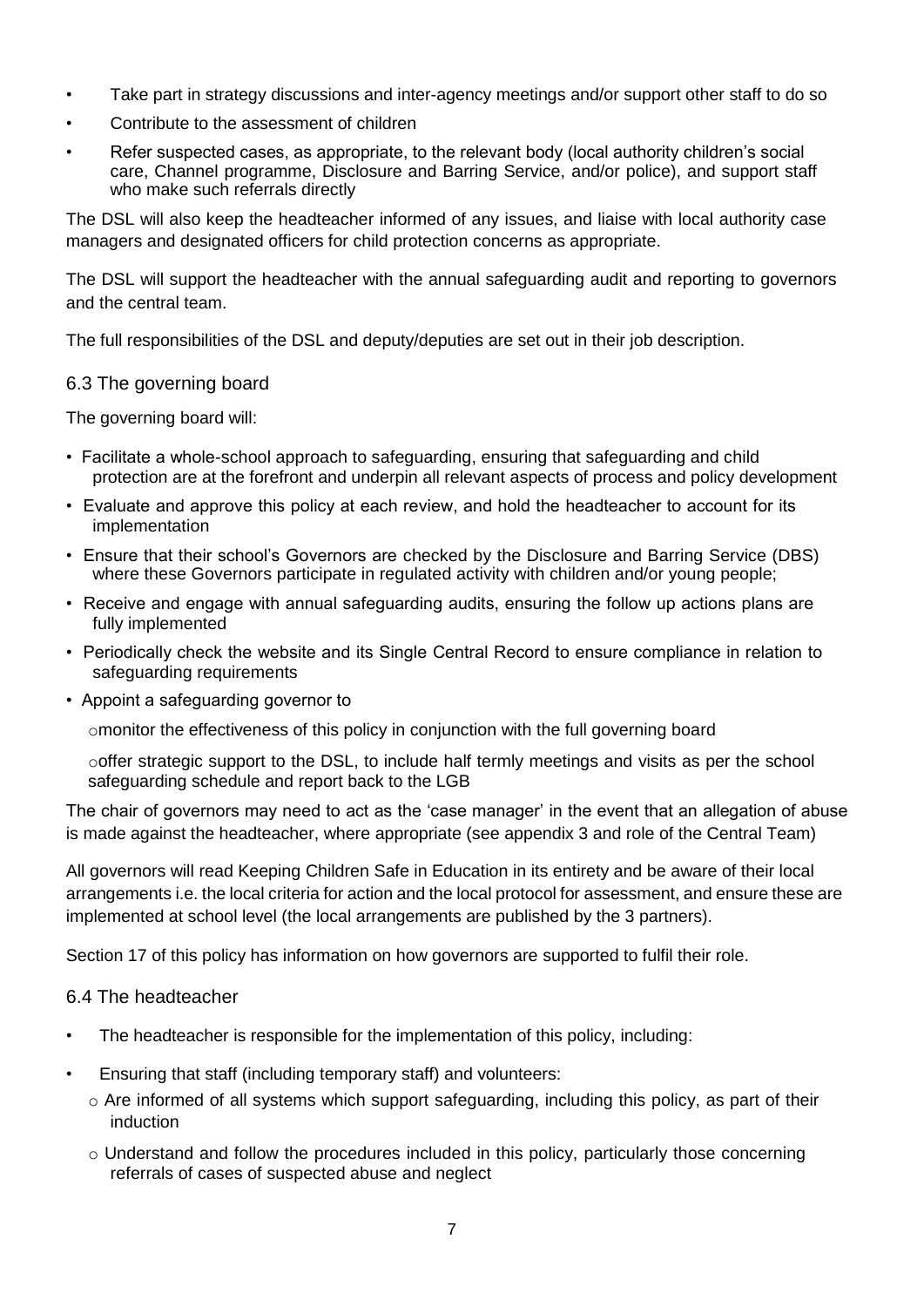- Communicating this policy to parents/carers when their child joins the school and via the school website
- Ensuring that the DSL has appropriate time, funding, training and resources, and that there is always adequate cover if the DSL is absent
- Appraisal of the DSL
- Ensuring that all staff undertake appropriate safeguarding and child protection training, and updating the content of the training regularly
- Ensuring there is an annual safeguarding schedule for the safeguarding governor, and half termly reports to the LGB
- Ensuring actions from the annual audit are fully implemented
- Ensuring there is an annual statement of assurance regarding safeguarding for Senior Trust **Directors**
- Acting as the 'case manager' in the event of an allegation of abuse made against another member of staff or volunteer, where appropriate (see appendix 3)
- Ensuring the appointment of a suitably trained Designated Teacher for Looked After Children and a Senior Mental Health Lead. Both of these posts should be a member of the Senior Leadership Team or supported by a member of the Senior Leadership Team.
- Ensuring all listed policies in Appendix 4 are updated to reflect current legislation and guidance
- In addition, in our schools with early years:
- Ensuring the relevant staffing ratios are met, where applicable
- Making sure each child in the Early Years Foundation Stage is assigned a key person

## 6.5 The Central Trust Team

The Central Trust Team will:

- Ensure there is challenge and support provided to school regarding safeguarding, including checks, visits, peer and expert support, and network meetings
- Periodically check each school's website and its Single Central Record to ensure compliance in relation to safeguarding requirements
- Commission and review the independent annual safeguarding audits including the follow up action plans, and share the audit reports with the relevant LA
- Produce an annual safeguarding report for the Board of Trustees
- Appoint a 'case manager' in the event that an allegation of abuse is made against the headteacher, where appropriate

See Appendix 5, which provides an overview of CLTs approach to Safeguarding.

## 6.6 Trustees

Trustees have overall responsibility for the leadership of safeguarding arrangements across the Trust schools. All Trustees need to understand their safeguarding duties and should be kept up-to-date with legislation and regulation. The Trust Board has a legal responsibility to make sure that all our schools have effective safeguarding policies and procedures in place and monitor the implementation of these policies regularly.

The Trust Board will:

• Ensure that all schools within the Chiltern Learning Trust comply with child protection related legislation, including statutory training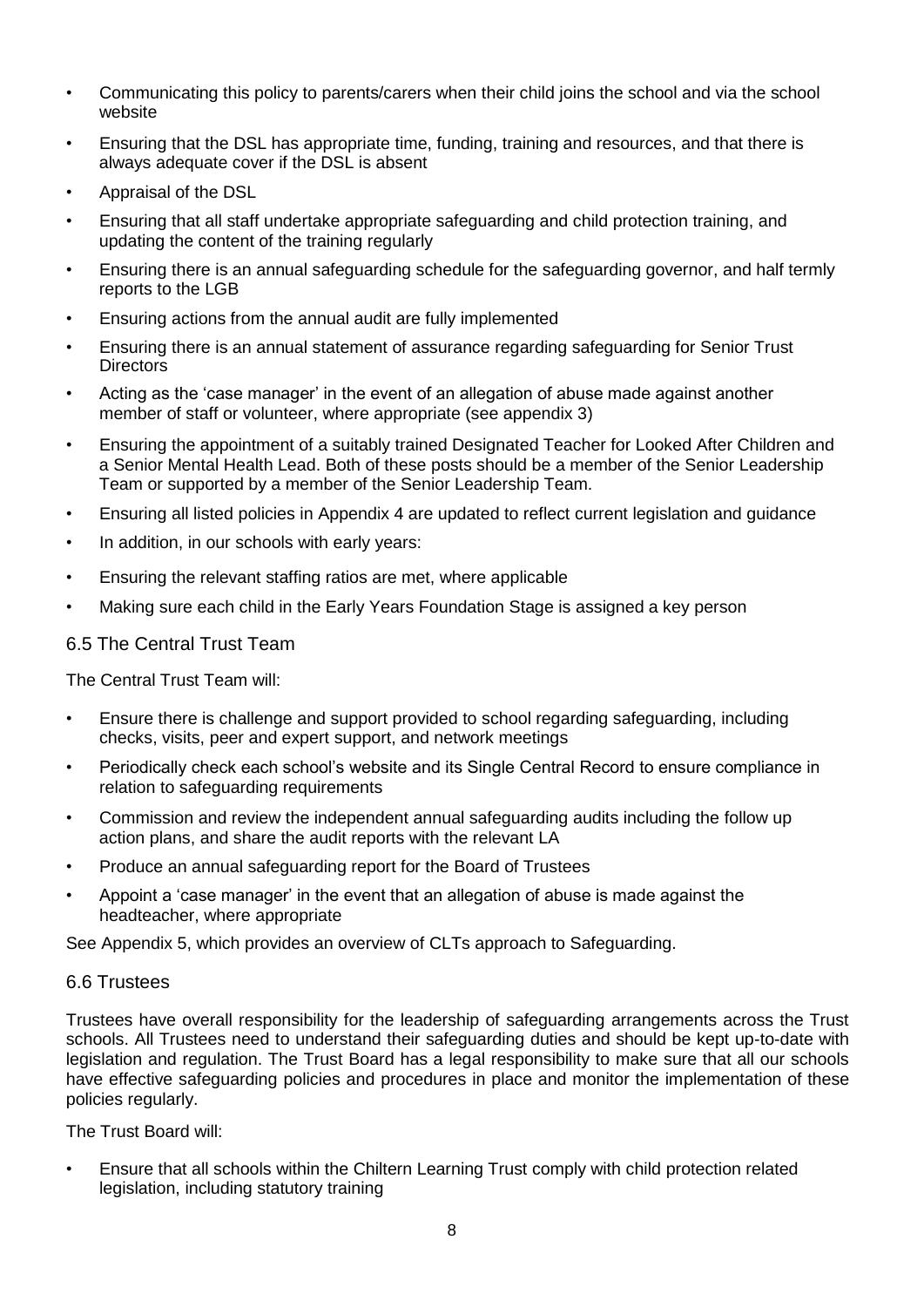- Ensure that overarching policies relating to child protection and safeguarding are provided to all Trust schools but that all schools tailor these policies to reflect local circumstances;
- Ensure that the required safeguarding practices referenced throughout this policy are consistent across the Trust,
- Have regard for the Department for Education's latest guidance (statutory and non-statutory) for schools and colleges, ensuring that Trust wide policies, procedures and training are effective and compliant in light of these
- Ensure that Disclosure and Barring Service checks are carried out on all members and Trustees of the Chiltern Learning Trust
- Ensure that the Central Team commission independent safeguarding audits of each school once per year
- Receive regular reports from the Senior Directors on safeguarding to the Board of Trustees
- Delegate responsibilities to LGBs as defined above
- Appoint a safeguarding trustee to meet termly with Senior Directors to monitor all points listed above (KCSIE September 2021 and all other legislation listed in section 3) and provide challenge and support to the Directors

The Safeguarding Trustee is Tim Read.

# **7. Confidentiality**

Our schools will have procedures to ensure confidentiality and data protection with respect to Safeguarding.These can be found on the CLT Data Protection Policy and Code of Conduct Policy. They will have processes and principles

for sharing information within the school and Trust, and with the 3 safeguarding partners and other agencies as required.

In terms of confidentiality and sharing information:

- Timely information sharing is essential to effective safeguarding
- Fears about sharing information must not be allowed to stand in the way of the need to promote the welfare, and protect the safety, of children
- The Data Protection Act (DPA) 2018 and UK GDPR do not prevent, or limit, the sharing of information for the purposes of keeping children safe
- If staff need to share 'special category personal data', the DPA 2018 contains 'safeguarding of children and individuals at risk' as a processing condition that allows practitioners to share information without consent if it is not possible to gain consent, it cannot be reasonably expected that a practitioner gains consent, or if to gain consent would place a child at risk
- Staff should never promise a child that they will not tell anyone about a report of abuse, as this may not be in the child's best interests
- The government's [information sharing advice for safeguarding practitioners](https://www.gov.uk/government/publications/safeguarding-practitioners-information-sharing-advice) includes 7 'golden rules' for sharing information, and will support staff who have to make decisions about sharing information
- If staff are in any doubt about sharing information, they should speak to the designated safeguarding lead (or deputy)
- Confidentiality is also addressed in this policy with respect to record-keeping in section 16, and allegations of abuse against staff in appendix 3

# **8. Recognising abuse and taking action**

Staff, volunteers and governors must follow the procedures set out below in the event of a safeguarding issue.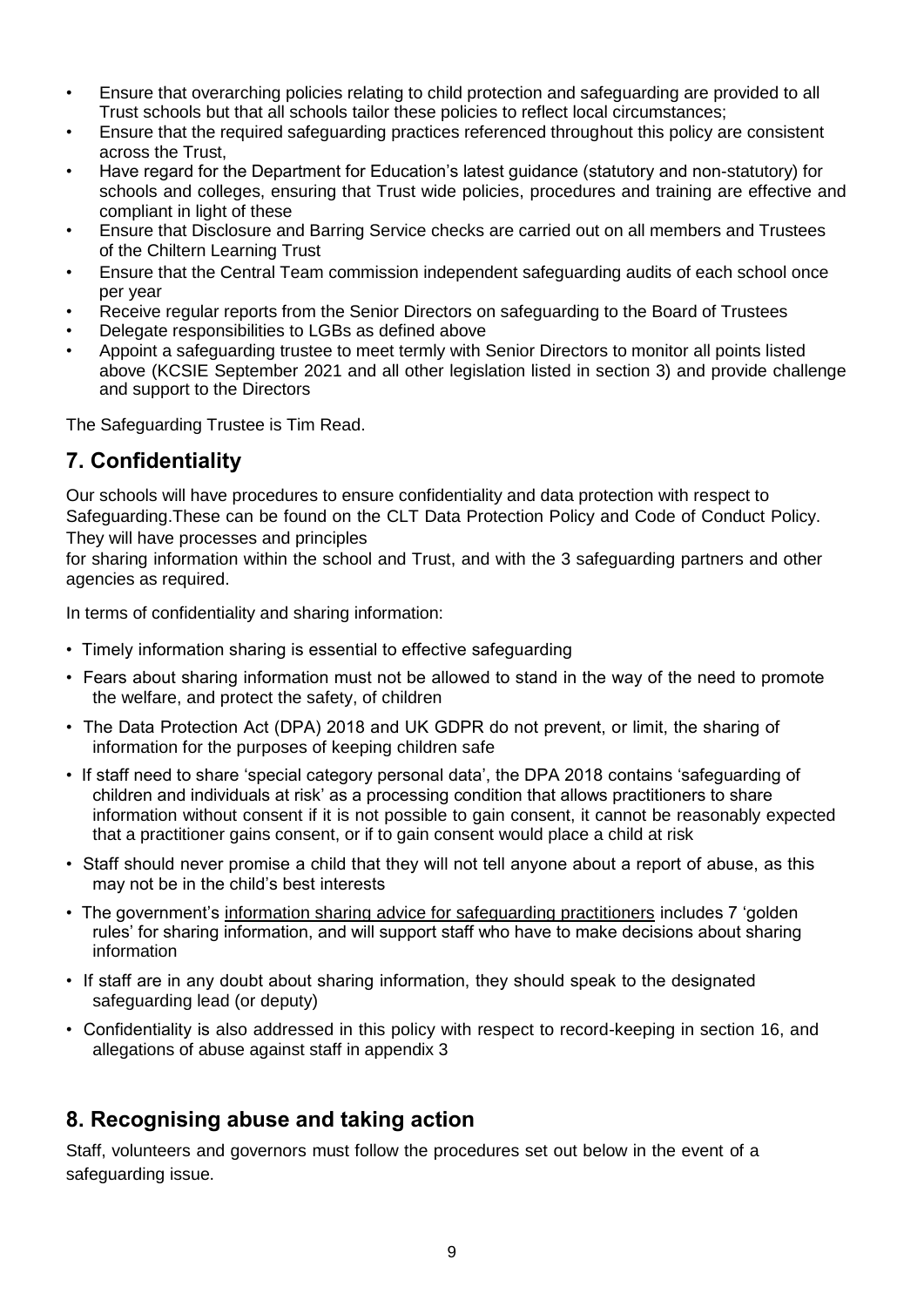*Please note - in this and subsequent sections, you should take any references to the DSL to mean "the DSL (or deputy DSL)".*

8.1 If a child is suffering or likely to suffer harm, or in immediate danger

Make a referral to children's social care and/or the police immediately if you believe a child is suffering or likely to suffer from harm, or is in immediate danger. Anyone can make a referral.

Tell the DSL (see section 6.2) as soon as possible if you make a referral directly.

Our schools will set out their local procedures for making a referral, as per the arrangements put in place by the 3 safeguarding partners.

Springfield Primary School SG Flowchart can be found at the end of this Policy.

# 8.2 If a child makes a disclosure

- If a child discloses a safeguarding issue you should:
- Listen to and believe them. Allow them time to talk freely and do not ask leading questions
- Stay calm and do not show that you are shocked or upset
- Tell the child they have done the right thing in telling you. Do not tell them they should have told you sooner
- Explain what will happen next and that you will have to pass this information on. Do not promise to keep it a secret
- Write up your conversation as soon as possible in the child's own words. Stick to the facts, and do not put your own judgement on it
- Sign and date the write-up and pass it on to the DSL. Alternatively, if appropriate, make a referral to children's social care and/or the police directly (see 8.1) and tell the DSL as soon as possible that you have done so. Aside from these people, do not disclose the information to anyone else unless told to do so by a relevant authority involved in the safeguarding process

## 8.3 If you discover that FGM has taken place or a pupil is at risk of FGM

Keeping Children Safe in Education explains that FGM comprises "all procedures involving partial or total removal of the external female genitalia, or other injury to the female genital organs".

FGM is illegal in the UK and a form of child abuse with long-lasting, harmful consequences. It is also known as 'female genital cutting', 'circumcision' or 'initiation'.

Possible indicators that a pupil has already been subjected to FGM, and factors that suggest a pupil may be at risk, are set out in appendix 4 of this policy.

Any teacher who either:

- Is informed by a girl under 18 that an act of FGM has been carried out on her; or
- Observes physical signs which appear to show that an act of FGM has been carried out on a girl under 18 and they have no reason to believe that the act was necessary for the girl's physical or mental health or for purposes connected with labour or birth

Must immediately report this to the police, personally. This is a mandatory statutory duty, and teachers will face disciplinary sanctions for failing to meet it.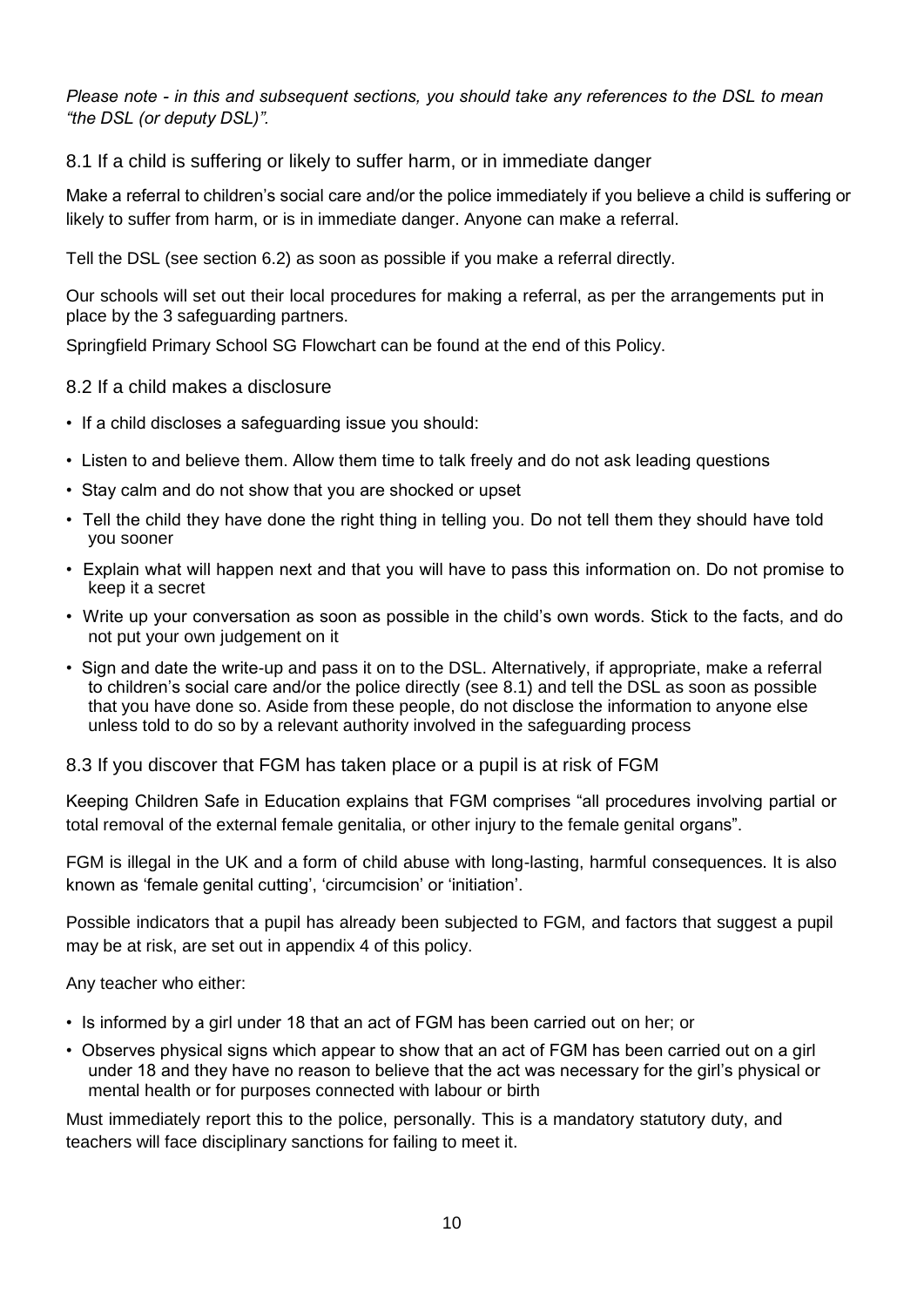Unless they have been specifically told not to disclose, they should also discuss the case with the DSL and involve children's social care as appropriate.

Any other member of staff who discovers that an act of FGM appears to have been carried out on a pupil under 18 must speak to the DSL and follow our local safeguarding procedures.

The duty for teachers mentioned above does not apply in cases where a pupil is *at risk* of FGM or FGM is suspected but is not known to have been carried out. Staff should not examine pupils.

Any member of staff who suspects a pupil is *at risk* of FGM or suspects that FGM has been carried out [for our schools with post 16 pupils this also includes discovery that a pupil aged 18 or over appears to have been a victim of FGM] must speak to the DSL and follow our local safeguarding procedures.

Our schools will follow local procedures detailed here: DSL's will contact Integrated Front Door on 01234 718 700 during office hours (8.45am to 5.20pm) Monday to Thursday, 8.45am to 4.20pm on a Friday or out of hours on 0300 300 8123.

Also submit a MASH Enquiry form at:**[https://www.bedford.gov.uk/social-care-health-and](https://www.bedford.gov.uk/social-care-health-and-community/children-young-people/safeguarding-children-board/are-you-worried-about-a-child/https:/www.bedford.gov.uk/social-care-health-and-community/children-young-people/safeguarding-children-board/are-you-worried-about-a-child/)[community/children-young-people/safeguarding-children-board/are-you-worried-about-a-child/](https://www.bedford.gov.uk/social-care-health-and-community/children-young-people/safeguarding-children-board/are-you-worried-about-a-child/)**

8.4 If you have concerns about a child (as opposed to believing a child is suffering or likely to suffer from harm, or is in immediate danger)

Figure 1 below, before section 8.7, illustrates the procedure to follow if you have any concerns about a child's welfare.

Where possible, speak to the DSL first to agree a course of action.

If in exceptional circumstances the DSL is not available, this should not delay appropriate action being taken. Speak to a member of the senior leadership team and/or take advice from local authority children's social care. You can also seek advice at any time from the NSPCC helpline on 0808 800 5000. Share details of any actions you take with the DSL as soon as practically possible.

Make a referral to local authority children's social care directly, if appropriate (see 'Referral' below). Share any action taken with the DSL as soon as possible.

#### Early help

If early help is appropriate, the DSL will generally lead on liaising with other agencies and setting up an inter-agency assessment as appropriate. Staff may be required to support other agencies and professionals in an early help assessment, in some cases acting as the lead practitioner.

The DSL will keep the case under constant review and the school will consider a referral to local authority children's social care if the situation does not seem to be improving. Timelines of interventions will be monitored and reviewed.

Add details of your local procedures for early help

Referral

If it is appropriate to refer the case to local authority children's social care or the police, the DSL will make the referral or support you to do so.

If you make a referral directly (see section 8.1), you must tell the DSL as soon as possible.

The local authority will make a decision within 1 working day of a referral about what course of action to take and will let the person who made the referral know the outcome. The DSL or person who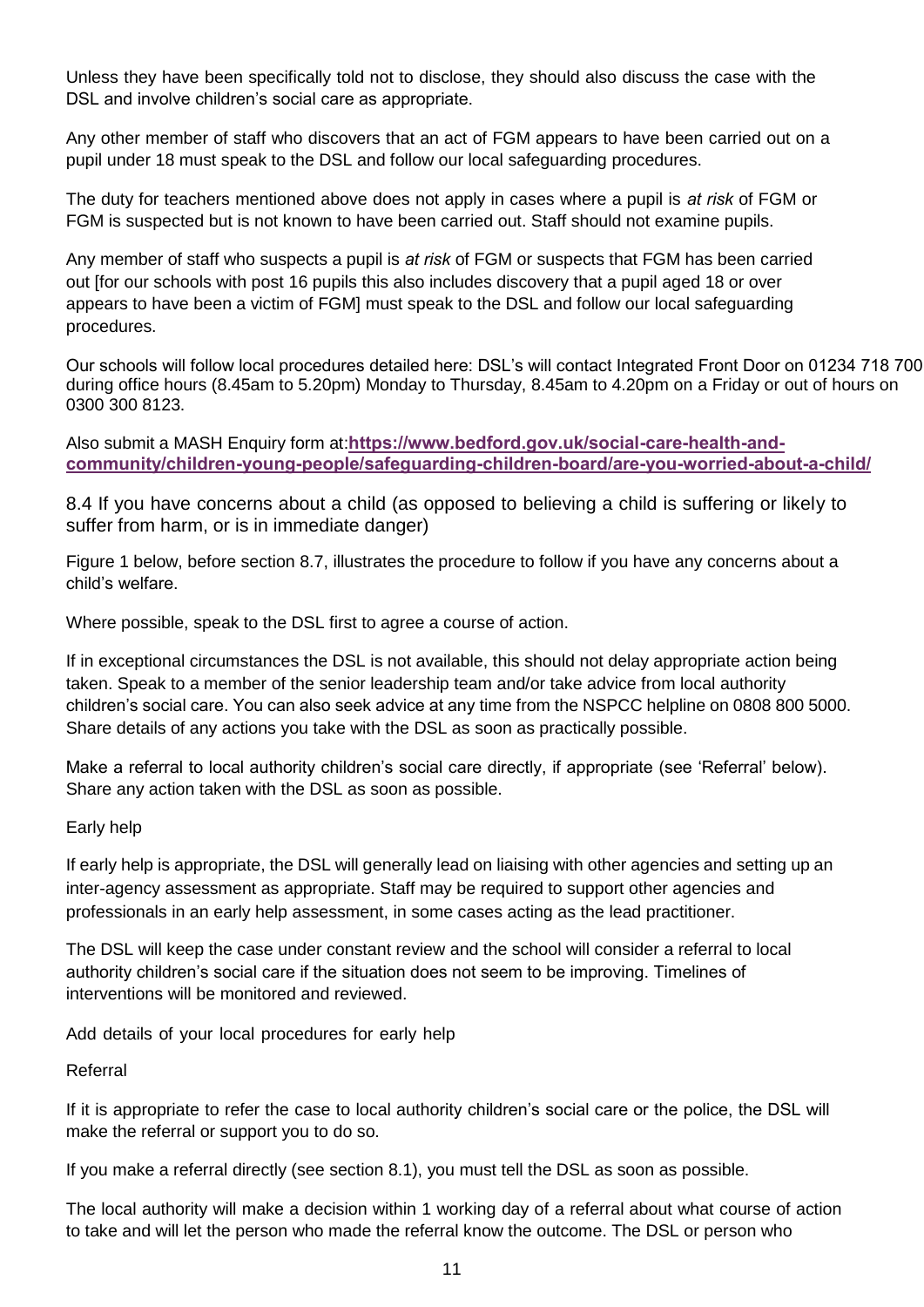made the referral must follow up with the local authority if this information is not made available, and ensure outcomes are properly recorded.

If the child's situation does not seem to be improving after the referral, the DSL or person who made the referral must follow local escalation procedures to ensure their concerns have been addressed and that the child's situation improves.

Springfield Primary School flowchart can be found at the end of this Policy.

Bedford Borough Council local Offer-

<https://localoffer.bedford.gov.uk/kb5/bedford/directory/home.pag>

## 8.5 If you have concerns about extremism

If a child is suffering or likely to suffer from harm, or in immediate danger, where possible speak to the DSL first to agree a course of action.

If in exceptional circumstances the DSL is not available, this should not delay appropriate action being taken. Speak to a member of the senior leadership team and/or seek advice from local authority children's social care. Make a referral to local authority children's social care directly, if appropriate (see 'Referral' above). Inform the DSL or deputy as soon as practically possible after the referral.

Where there is a concern, the DSL will consider the level of risk and decide which agency to make a referral to. This could include [Channel,](https://www.gov.uk/government/publications/channel-guidance) the government's programme for identifying and supporting individuals at risk of being drawn into terrorism, or the local authority children's social care team.

The Department for Education also has a dedicated telephone helpline, 020 7340 7264, which school staff and governors can call to raise concerns about extremism with respect to a pupil. You can also email [counter.extremism@education.gov.uk.](mailto:counter.extremism@education.gov.uk) Note that this is not for use in emergency situations.

In an emergency, call 999 or the confidential anti-terrorist hotline on 0800 789 321 if you:

- Think someone is in immediate danger
- Think someone may be planning to travel to join an extremist group
- See or hear something that may be terrorist-related

#### 8.6 If you have a mental health concern

Mental health problems can, in some cases, be an indicator that a child has suffered or is at risk of suffering abuse, neglect or exploitation.

Staff will be alert to behavioural signs that suggest a child may be experiencing a mental health problem or be at risk of developing one.

If you have a mental health concern about a child that is also a safeguarding concern, take immediate action by following the steps in section 8.4.

If you have a mental health concern that is not also a safeguarding concern, speak to Caroline Eales Senior Mental Health Lead to agree a course of action.Springfield Primary School currently have CAMHS Wave 5, referrals can be made to this service via school.Also The Gap Trauma Therapists available weekly at school for support.

Add further details as necessary, about your procedures for identifying possible mental health problems, including routes to escalate and referral and accountability systems. Refer to the Department for Education guidance on [mental health and behaviour in schools](https://www.gov.uk/government/publications/mental-health-and-behaviour-in-schools--2) for more information.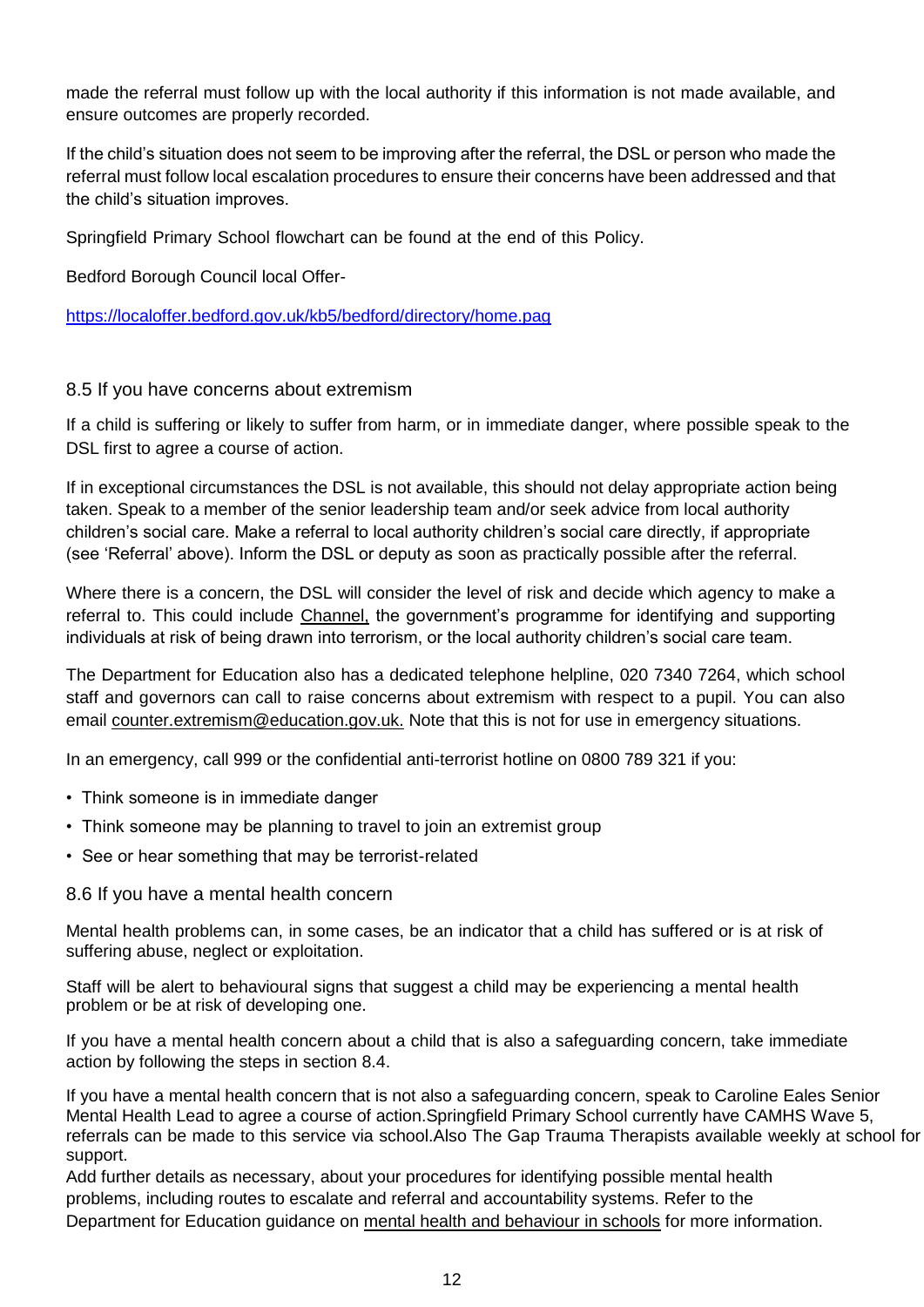Figure 1: procedure if you have concerns about a child's welfare (as opposed to believing a child is suffering or likely to suffer from harm, or in immediate danger)

(Note - if the DSL is unavailable, this should not delay action. See section 8.4 for what to do.)

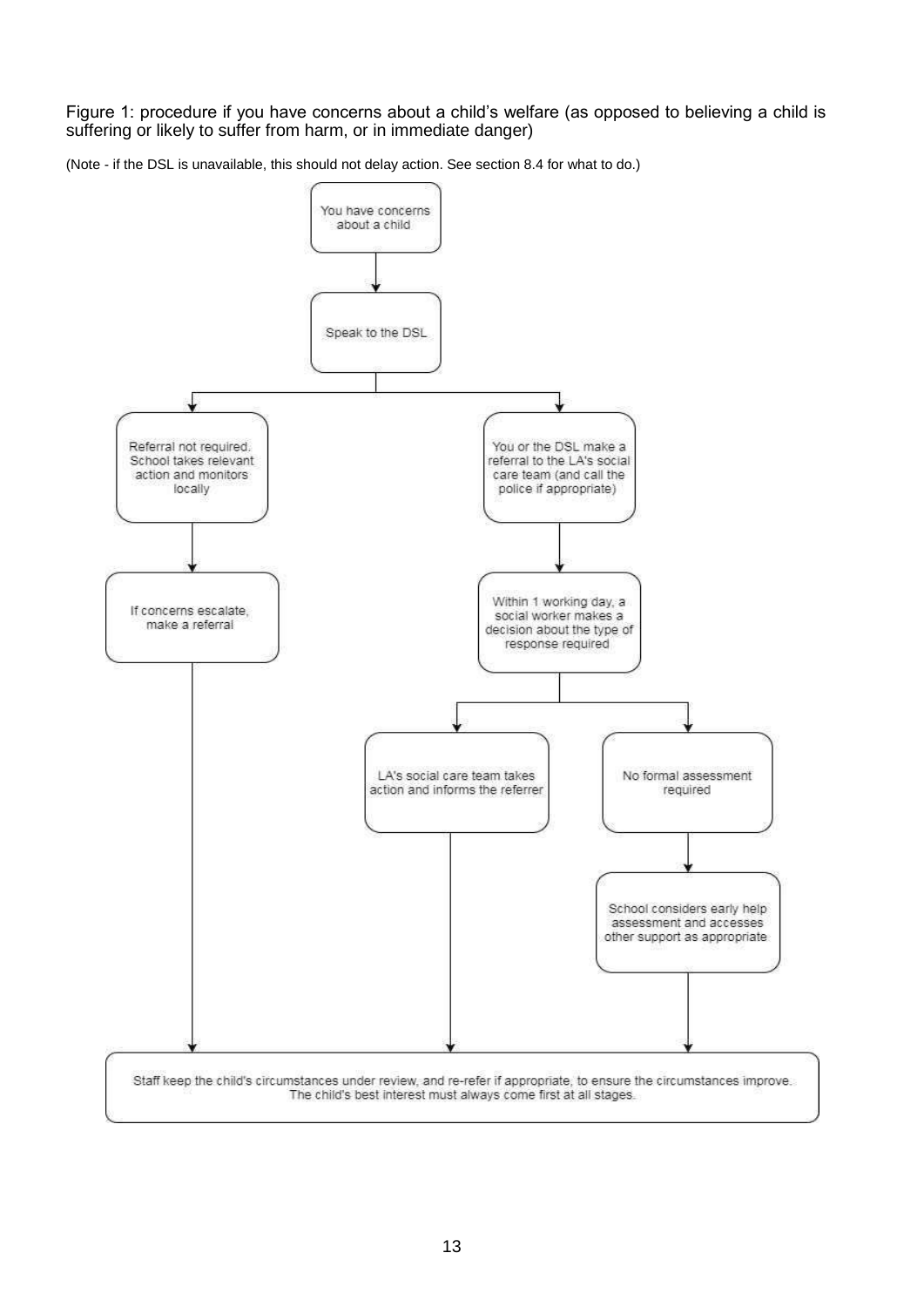# 8.7 Concerns about a staff member, supply teacher, volunteer or contractor

If you have concerns about a member of staff (including a supply teacher, volunteer or contractor), or an allegation is made about a member of staff (including a supply teacher, volunteer or contractor) posing a risk of harm to children, speak to the headteacher as soon as possible. If the concerns/allegations are about the headteacher, speak to the chair of governors.

The headteacher/chair of governors will then follow the procedures set out in appendix 3, if appropriate.

Where you believe there is a conflict of interest in reporting a concern or allegation about a member of staff (including a supply teacher, volunteer or contractor) to the headteacher, report it directly to the local authority designated officer (LADO).

For our schools with early years:

Where appropriate, the school will inform Ofsted of the allegation and actions taken, within the necessary timescale (see appendix 3 for more detail).

## 8.8 Allegations of abuse made against other pupils

We recognise that children are capable of abusing their peers. Abuse will never be tolerated or passed off as "banter", "just having a laugh" or "part of growing up", as this can lead to a culture of unacceptable behaviours and an unsafe environment for pupils.

We also recognise the gendered nature of peer-on-peer abuse. However, all peer-on-peer abuse is unacceptable and will be taken seriously.

Most cases of pupils hurting other pupils will be dealt with under our school's behaviour policy, but this child protection and safeguarding policy will apply to any allegations that raise safeguarding concerns. This might include where the alleged behaviour:

- Is serious, and potentially a criminal offence
- Could put pupils in the school at risk
- Is violent
- Involves pupils being forced to use drugs or alcohol
- Involves sexual exploitation, sexual abuse or sexual harassment, such as indecent exposure, sexual assault, upskirting or sexually inappropriate pictures or videos (including the sharing of nudes and semi-nudes)

See appendix 4 for more information about peer-on-peer abuse.

Procedures for dealing with allegations of peer-on-peer abuse

If a pupil makes an allegation of abuse against another pupil:

- You must record the allegation and tell the DSL, but do not investigate it
- The DSL will contact the local authority children's social care team and follow its advice, as well as the police if the allegation involves a potential criminal offence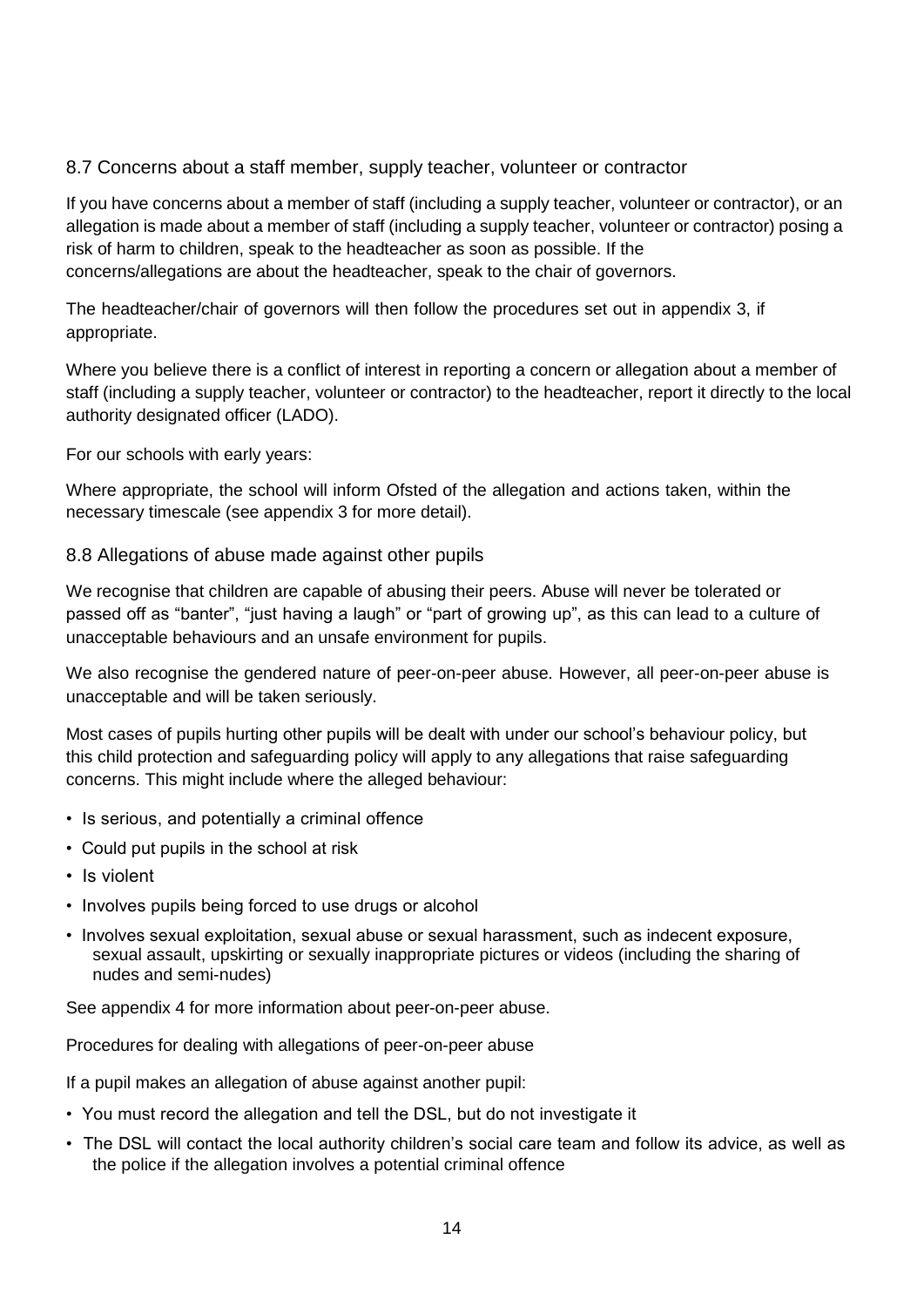- The DSL will put a risk assessment and support plan into place for all children involved (including the victim(s), the child(ren) against whom the allegation has been made and any others affected) with a named person they can talk to if needed
- The DSL will contact the children and adolescent mental health services (CAMHS), if appropriate

Referral will be made to the The Gap Service or CAMHS Wave 5 if appropriate.

Creating a supportive environment in school and minimising the risk of peer-on-peer abuse

We recognise the importance of taking proactive action to minimise the risk of peer-on-peer abuse, and of creating a supportive environment where victims feel confident in reporting incidents.

To achieve this, we will:

- Challenge any form of derogatory or sexualised language or inappropriate behaviour between peers, including requesting or sending sexual images
- Be vigilant to issues that particularly affect different genders for example, sexualised or aggressive touching or grabbing towards female pupils, and initiation or hazing type violence with respect to boys
- Ensure our curriculum helps to educate pupils about appropriate behaviour and consent
- Ensure pupils are able to easily and confidently report abuse using our reporting systems (as described in section 8.10 below)
- Ensure staff reassure victims that they are being taken seriously
- Ensure staff are trained to understand:

o How to recognise the indicators and signs of peer-on-peer abuse, and know how to identify it and respond to reports

 $\circ$  That even if there are no reports of peer-on-peer abuse in school, it does not mean it is not happening - staff should maintain an attitude of "it could happen here"

 $\circ$  That if they have any concerns about a child's welfare, they should act on them immediately rather than wait to be told, and that victims may not always make a direct report. For example:

- Children can show signs or act in ways they hope adults will notice and react to
- A friend may make a report
- A member of staff may overhear a conversation
- A child's behaviour might indicate that something is wrong
	- $\circ$  That certain children may face additional barriers to telling someone because of their vulnerability, disability, gender, ethnicity and/or sexual orientation

 $\circ$  That a pupil harming a peer could be a sign that the child is being abused themselves, and that this would fall under the scope of this policy

 $\circ$  The important role they have to play in preventing peer-on-peer abuse and responding where they believe a child may be at risk from it

o That they should speak to the DSL if they have any concerns

8.9 Sharing of nudes and semi-nudes ('sexting')

This following approach is suggested by CLT as it is based on [guidance from the UK Council for](https://www.gov.uk/government/publications/sharing-nudes-and-semi-nudes-advice-for-education-settings-working-with-children-and-young-people)  [Internet Safety](https://www.gov.uk/government/publications/sharing-nudes-and-semi-nudes-advice-for-education-settings-working-with-children-and-young-people) for all staff and for [DSLs and senior leaders.](https://assets.publishing.service.gov.uk/government/uploads/system/uploads/attachment_data/file/609874/6_2939_SP_NCA_Sexting_In_Schools_FINAL_Update_Jan17.pdf)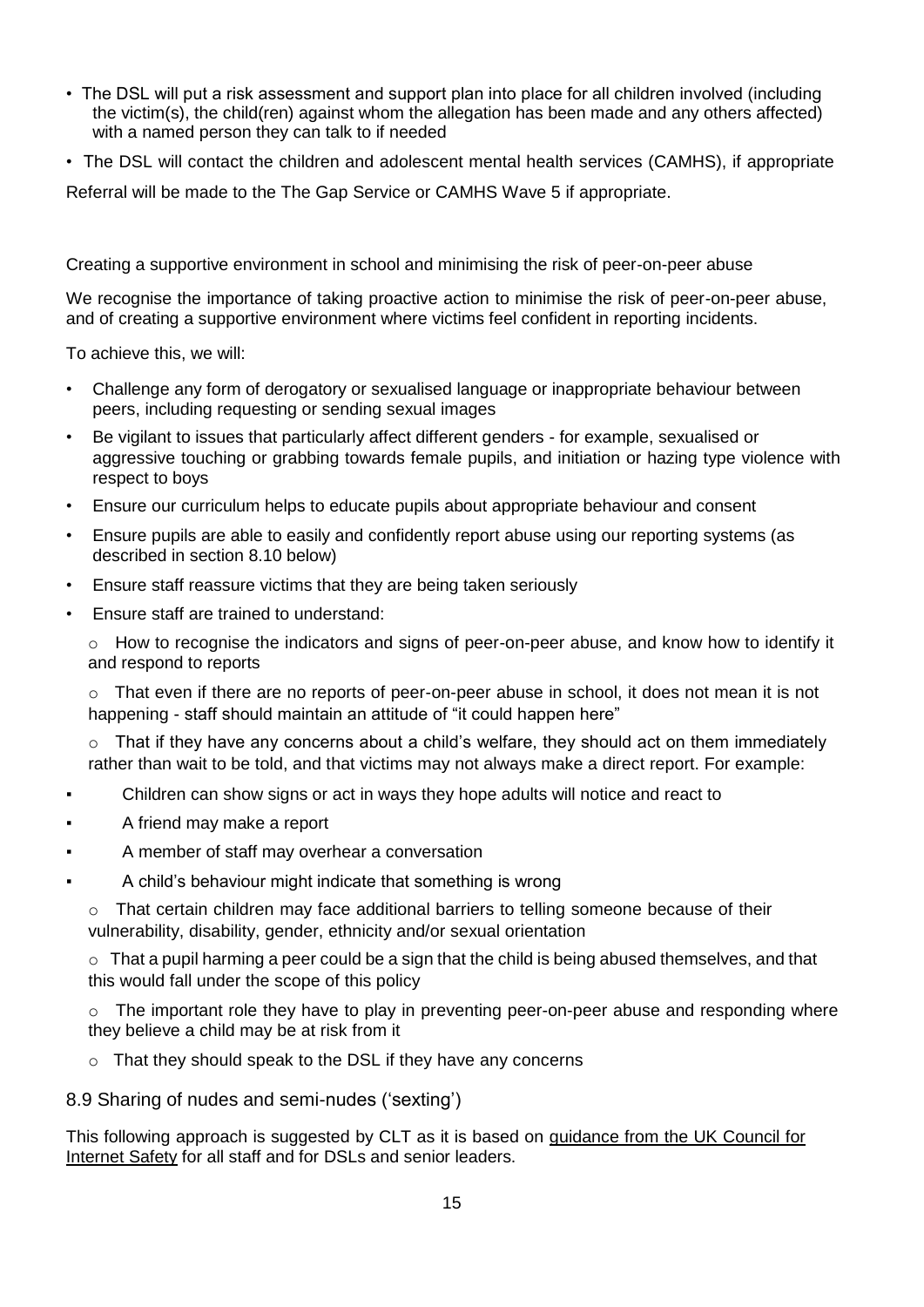Your responsibilities when responding to an incident

If you are made aware of an incident involving the consensual or non-consensual sharing of nude or semi-nude images/videos (also known as 'sexting' or 'youth produced sexual imagery'), you must report it to the DSL immediately.

You must not:

- View, copy, print, share, store or save the imagery yourself, or ask a pupil to share or download it (if you have already viewed the imagery by accident, you must report this to the DSL)
- Delete the imagery or ask the pupil to delete it
- Ask the pupil(s) who are involved in the incident to disclose information regarding the imagery (this is the DSL's responsibility)
- Share information about the incident with other members of staff, the pupil(s) it involves or their, or other, parents and/or carers
- Say or do anything to blame or shame any young people involved

You should explain that you need to report the incident, and reassure the pupil(s) that they will receive support and help from the DSL.

## Initial review meeting

Following a report of an incident, the DSL will hold an initial review meeting with appropriate school staff - this may include the staff member who reported the incident and the safeguarding or leadership team that deals with safeguarding concerns. This meeting will consider the initial evidence and aim to determine:

- Whether there is an immediate risk to pupil(s)
- If a referral needs to be made to the police and/or children's social care
- If it is necessary to view the image(s) in order to safeguard the young person (in most cases, images or videos should not be viewed)
- What further information is required to decide on the best response
- Whether the image(s) has been shared widely and via what services and/or platforms (this may be unknown)
- Whether immediate action should be taken to delete or remove images or videos from devices or online services
- Any relevant facts about the pupils involved which would influence risk assessment
- If there is a need to contact another school, college, setting or individual
- Whether to contact parents or carers of the pupils involved (in most cases parents/carers should be involved)
- The DSL will make an immediate referral to police and/or children's social care if:
- The incident involves an adult
- There is reason to believe that a young person has been coerced, blackmailed or groomed, or if there are concerns about their capacity to consent (for example owing to special educational needs)
- What the DSL knows about the images or videos suggests the content depicts sexual acts which are unusual for the young person's developmental stage, or are violent
- The imagery involves sexual acts and any pupil in the images or videos is under 13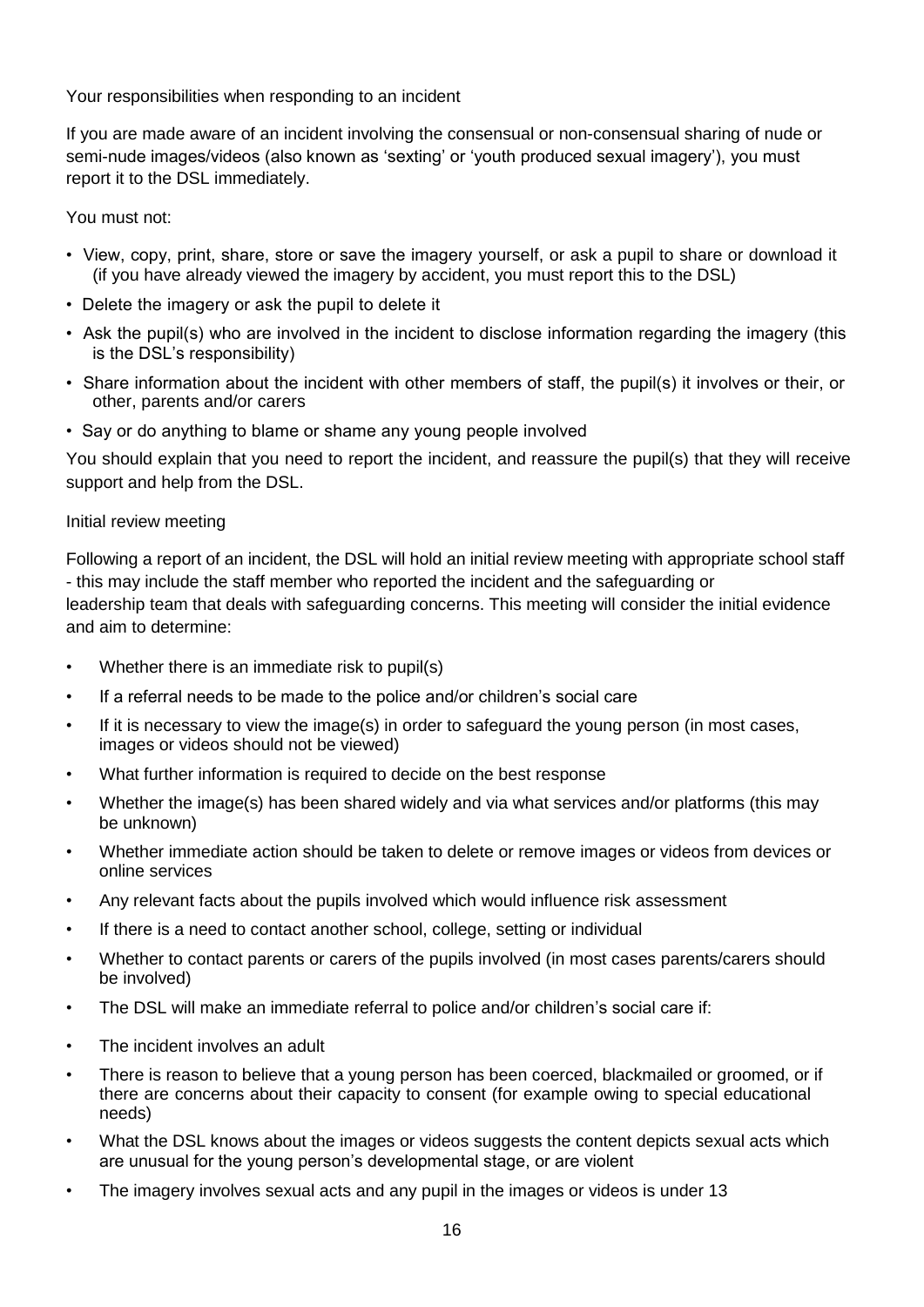The DSL has reason to believe a pupil is at immediate risk of harm owing to the sharing of nudes and semi-nudes (for example, the young person is presenting as suicidal or self-harming)

If none of the above apply then the DSL, in consultation with the headteacher and other members of staff as appropriate, may decide to respond to the incident without involving the police or children's social care. The decision will be made and recorded in line with the procedures set out in this policy.

#### Further review by the DSL

If at the initial review stage a decision has been made not to refer to police and/or children's social care, the DSL will conduct a further review to establish the facts and assess the risks.

They will hold interviews with the pupils involved (if appropriate).

If at any point in the process there is a concern that a pupil has been harmed or is at risk of harm, a referral will be made to children's social care and/or the police immediately.

#### Informing parents/carers

The DSL will inform parents/carers at an early stage and keep them involved in the process, unless there is a good reason to believe that involving them would put the pupil at risk of harm.

#### Referring to the police

If it is necessary to refer an incident to the police, this will be done through The DSL contacting 101 for Police support.

#### Recording incidents

All incidents of sharing of nudes and semi-nudes, and the decisions made in responding to them, will be recorded. The record-keeping arrangements set out in section 16 of this policy also apply to recording these incidents.

#### Curriculum coverage

Pupils are taught about the issues surrounding the sharing of nudes and semi-nudes as part of our relationships and sex education and computing programmes. Teaching covers the following in relation to the sharing of nudes and semi-nudes:

- What it is
- How it is most likely to be encountered
- The consequences of requesting, forwarding or providing such images, including when it is and is not abusive and when it may be deemed as online sexual harassment
- Issues of legality
- The risk of damage to people's feelings and reputation
- Pupils also learn the strategies and skills needed to manage: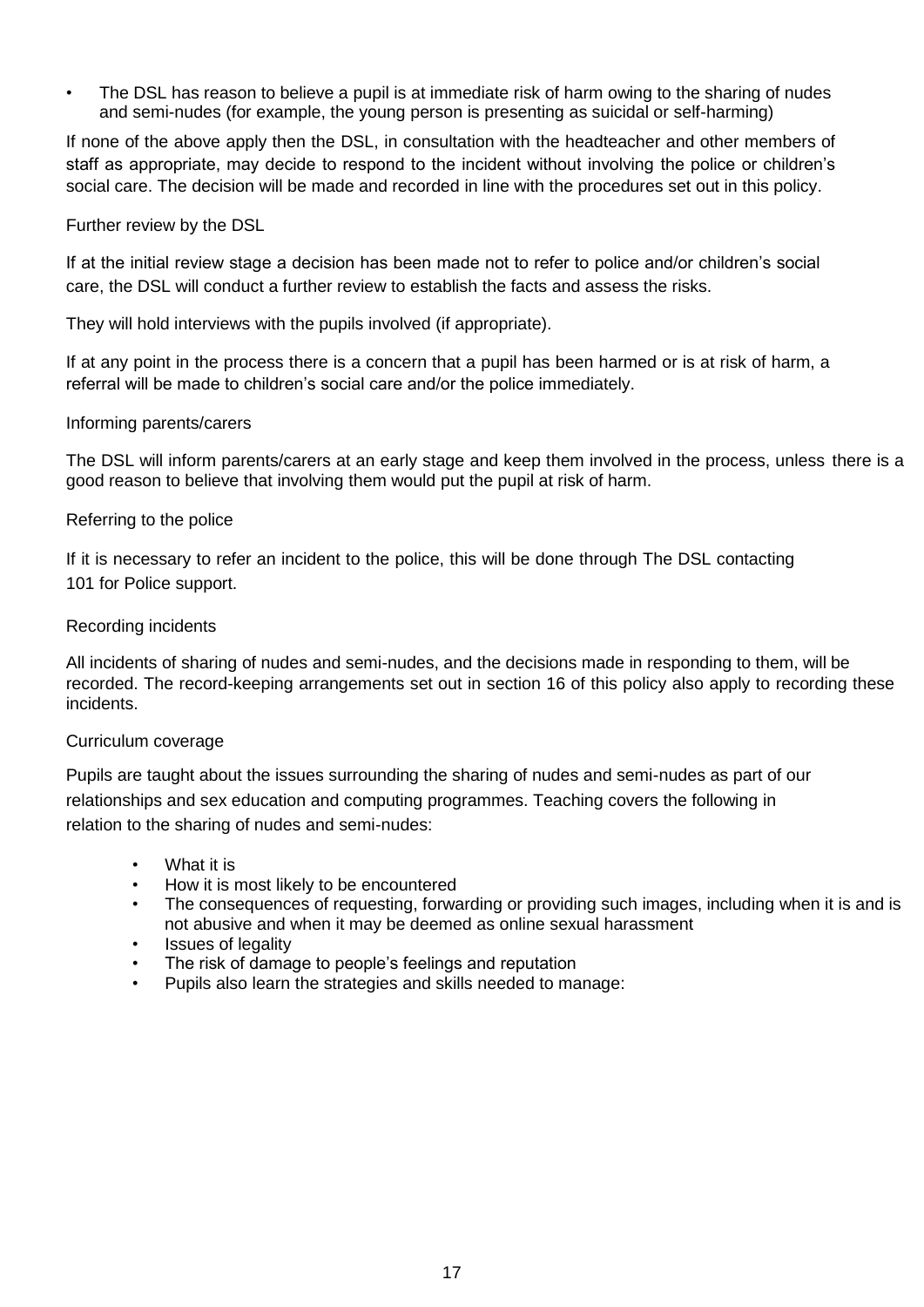- Specific requests or pressure to provide (or forward) such images
- The receipt of such images

This policy on the sharing of nudes and semi-nudes is also shared with pupils so they are aware of the processes the school will follow in the event of an incident.

## 8.10 Reporting systems for our pupils

Where there is a safeguarding concern, we will take the child's wishes and feelings into account when determining what action to take and what services to provide.

We recognise the importance of ensuring pupils feel safe and comfortable to come forward and report any concerns and/or allegations.

To achieve this, we will:

- Put systems in place for pupils to confidently report abuse
- Ensure our reporting systems are well promoted, easily understood and easily accessible for pupils
- Make it clear to pupils that their concerns will be taken seriously, and that they can safely express their views and give feedback
- Our schools will have systems for:
- Reporting systems for pupils, e.g. what it looks like for pupils in terms of who they should report concerns to
- Making pupils aware of the reporting systems and processes, e.g. through discussion in your relationship/sex education curriculum
- Ensuring pupils feel safe in submitting any concerns, e.g. reassurances provided following disclosures.

Springfield Primary School SG Flowchart can be found at the end of this Policy.

# **9. Online safety and the use of mobile technology**

Springfield Primary school mobile phone and device guidance can be found at the end of this policy.

We recognise the importance of safeguarding children from potentially harmful and inappropriate online material, and we understand that technology is a significant component in many safeguarding and wellbeing issues.

To address this, we will:

- Have robust processes in place to ensure the online safety of pupils, staff, volunteers and governors
- Protect and educate the whole school community in its safe and responsible use of technology, including mobile and smart technology (which we refer to as 'mobile phones')
- Set clear quidelines for the use of mobile phones for the whole school community
- Establish clear mechanisms to identify, intervene in and escalate any incidents or concerns, where appropriate

The 4 key categories of risk: Our approach to online safety is based on addressing the following categories of risk: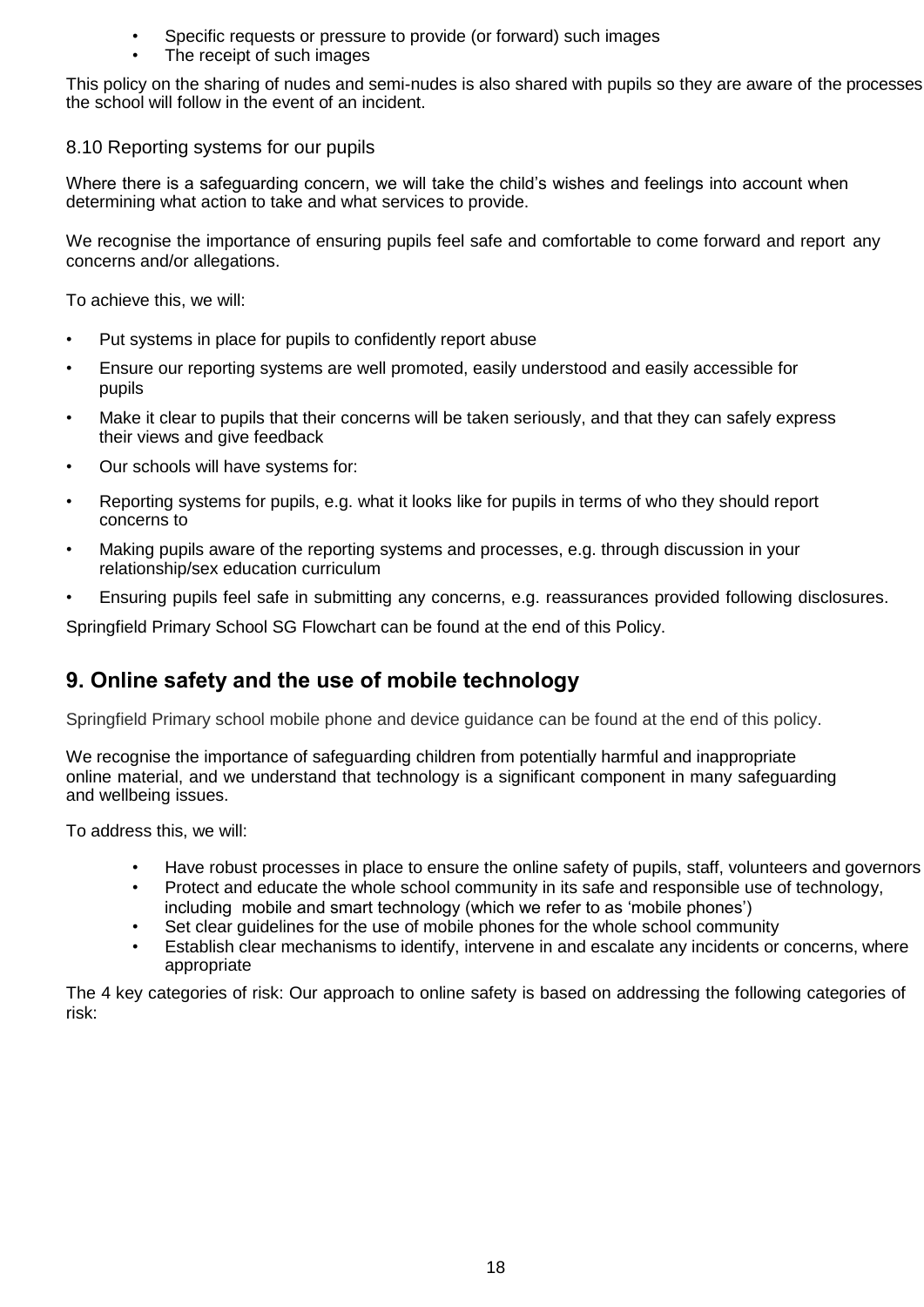- Content being exposed to illegal, inappropriate or harmful content, such as pornography, fake news, racism, misogyny, self-harm, suicide, anti-Semitism, radicalisation and extremism
- Contact being subjected to harmful online interaction with other users, such as peer-to-peer pressure, commercial advertising and adults posing as children or young adults with the intention to groom or exploit them for sexual, criminal, financial or other purposes
- Conduct personal online behaviour that increases the likelihood of, or causes, harm, such as making, sending and receiving explicit images (e.g. consensual and non-consensual sharing of nudes and semi-nudes and/or pornography), sharing other explicit images and online bullying; and
- Commerce risks such as online gambling, inappropriate advertising, phishing and/or financial scams

Mobile phones bought to school, will be stored away by class teacher and released at the end of the school day. Children will not be allowed to use their phones at school.

To meet our aims and address the risks above we will:

- Educate pupils about online safety as part of our curriculum. For example:
- o The safe use of social media, the internet and

technology

- o Keeping personal information private
- o How to recognise unacceptable behaviour online
- $\circ$  How to report any incidents of cyber-bullying,

ensuring pupils are encouraged to do so,

including where they are a witness rather than a victim

- Train staff, as part of their induction, on safe internet use and online safeguarding issues including cyber-bullying and the risks of online radicalisation. All staff members will receive refresher training at least once each academic year
- Educate parents/carers about online safety via our website, communications sent directly to them and during parents' evenings. We will also share clear procedures with them so they know how to raise concerns about online safety
- Make sure staff are aware of any restrictions placed on them with regards to the use of their mobile phone and cameras, for example that:
- o Staff are allowed to bring their personal phones to school for their own use, but will limit such use to non-contact time when pupils are not present
- o Staff will not take pictures or recordings of pupils on their personal phones or cameras
- Make all pupils, parents/carers, staff, volunteers and governors aware that they are expected to sign an agreement regarding the acceptable use of the internet in school, use of the school's ICT systems and use of their mobile and smart technology
- Explain the sanctions we will use if a pupil is in breach of our policies on the acceptable use of the internet and mobile phones
- Make sure all staff, pupils and parents/carers are aware that staff have the power to search pupils' phones, as set out in the [DfE's guidance on searching, screening and confiscation](https://www.gov.uk/government/publications/searching-screening-and-confiscation)
- Put in place robust filtering and monitoring systems to limit children's exposure to the 4 key categories of risk (described above) from the school's IT systems
- Carry out an annual review of our approach to online safety, supported by an annual risk assessment that considers and reflects the risks faced by our school community

Our schools with early years will have policies detailing the use of mobile phones and cameras

# **10. Notifying parents or carers**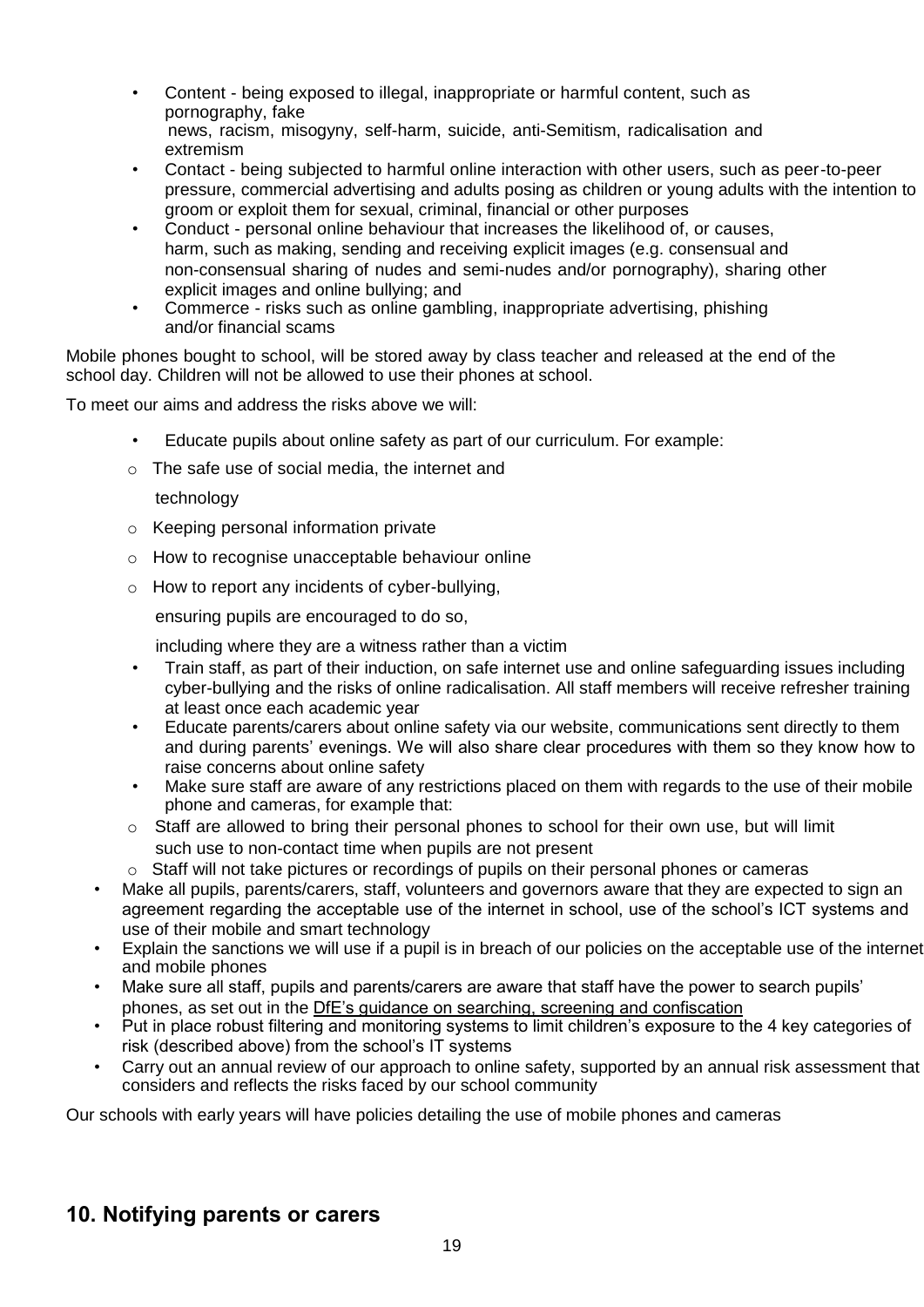Where appropriate, we will discuss any concerns about a child with the child's parents or carers. The DSL will normally do this in the event of a suspicion or disclosure.

Other staff will only talk to parents or carers about any such concerns following consultation with the DSL.

If we believe that notifying the parents or carers would increase the risk to the child, we will discuss this with the local authority children's social care team before doing so.

In the case of allegations of abuse made against other children, we will normally notify the parents or carers of all the children involved.

# **11. Pupils with special educational needs, disabilities or health issues**

- We recognise that pupils with special educational needs (SEN) or disabilities or certain health conditions can face additional safeguarding challenges. Additional barriers can exist when recognising abuse and neglect in this group, including:
- Assumptions that indicators of possible abuse such as behaviour, mood and injury relate to the child's condition without further exploration
- Pupils being more prone to peer group isolation or bullying (including prejudice-based bullying) than other pupils
- The potential for pupils with SEN, disabilities or certain health conditions being disproportionally impacted by behaviours such as bullying, without outwardly showing any signs
- Communication barriers and difficulties in managing or reporting these challenges
- Our schools will offer extra pastoral support for these pupils. This includes:

Pupils with SEN, disabilities or certain health conditions will be supported through various ways. Including access to our onsite SEN provision, providing PECS/sign language

Springfield Primary School SG flowchart can be found at the end of this policy.

# **12. Pupils with a social worker**

Pupils may need a social worker due to safeguarding or welfare needs. We recognise that a child's experiences of adversity and trauma can leave them vulnerable to further harm as well as potentially creating barriers to attendance, learning, behaviour and mental health.

The DSL and all members of staff will work with and support social workers to help protect vulnerable children.

Where we are aware that a pupil has a social worker, the DSL will always consider this fact to ensure any decisions are made in the best interests of the pupil's safety, welfare and educational outcomes. For example, it will inform decisions about:

- Responding to unauthorised absence or missing education where there are known safeguarding risks
- The provision of pastoral and/or academic support

# **13. Looked-after and previously looked-after children**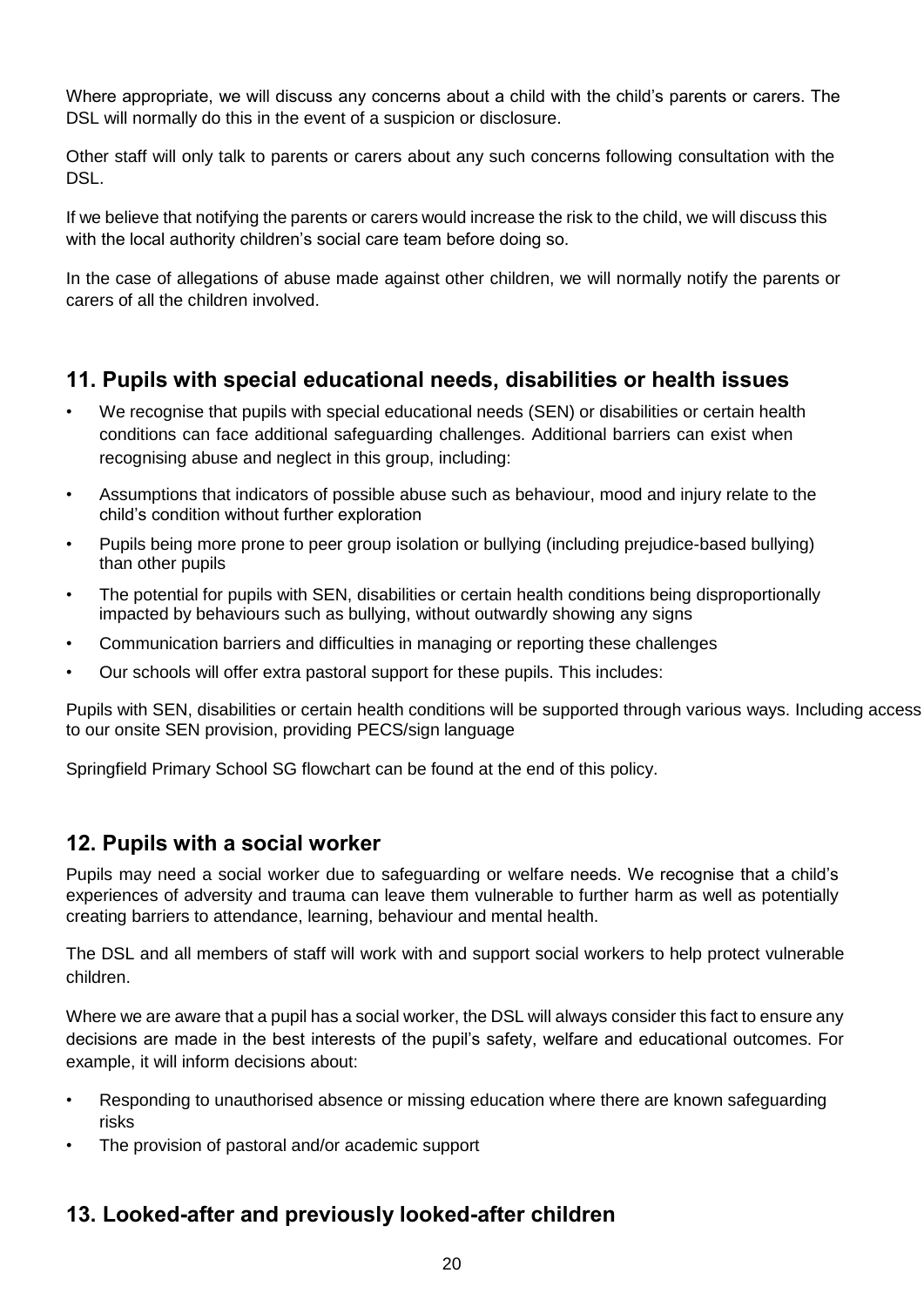We will ensure that staff have the skills, knowledge and understanding to keep looked-after children and previously looked-after children safe. In particular, we will ensure that:

- Appropriate staff have relevant information about children's looked after legal status, contact arrangements with birth parents or those with parental responsibility, and care arrangements
- The DSL has details of children's social workers and relevant virtual school heads

We have appointed a designated teacher, [Claire Andrews, Headteacher], who is responsible for promoting the educational achievement of looked-after children and previously looked-after children in line with [statutory guidance.](https://www.gov.uk/government/publications/designated-teacher-for-looked-after-children)

The designated teacher is appropriately trained and has the relevant qualifications and experience to perform the role.

As part of their role, the designated teacher will:

- Work closely with the DSL to ensure that any safeguarding concerns regarding looked-after and previously looked-after children are quickly and effectively responded to
- Work with virtual school heads to promote the educational achievement of looked-after and previously looked-after children, including discussing how pupil premium plus funding can be best used to support looked-after children and meet the needs identified in their personal education plans

Bedford Borough Council Virtual School-

<https://www.bedford.gov.uk/schools-education-and-childcare/virtual-school/>

Central Bedfordshire Council Virtual School-

[https://www.centralbedfordshire.gov.uk/info/3/schools\\_and\\_education/532/virtual\\_school](https://www.centralbedfordshire.gov.uk/info/3/schools_and_education/532/virtual_school/)

# **14. Pupils with mental health needs**

We will ensure that staff have the skills, knowledge and understanding to keep children with mental health needs safe. In particular, we will ensure that:

- Appropriate staff have relevant information and training about children's mental health
- There are clear expectations of behaviour, well communicated social norms and routines reinforced by a highly consistent consequence systems, which take into account educational, mental health and other needs or vulnerabilities
- There are clear systems and processes in place for identifying possible mental health problems including routes to escalate and refer
- We signpost local services available to support pupils including school nurses, GPs, trained professionals and voluntary organisations

We have appointed a Senior Mental Health Lead, [Caroline Eales, Key Stage Lead], who is responsible for promoting the educational achievement of children with mental health needs

The Senior Mental Health Lead is appropriately trained and has the relevant qualifications and experience to perform the role.

As part of their role, the Senior Mental Health Lead will:

- Implement the 4 stage process, namely: Prevention, identification, early support and access to specialist support (see the guidance referenced in section 8.6)
- Work closely with the DSL and SENCO to ensure children are supported and safeguarded

# **15. Complaints and concerns about school safeguarding policies**

15.1 Complaints against staff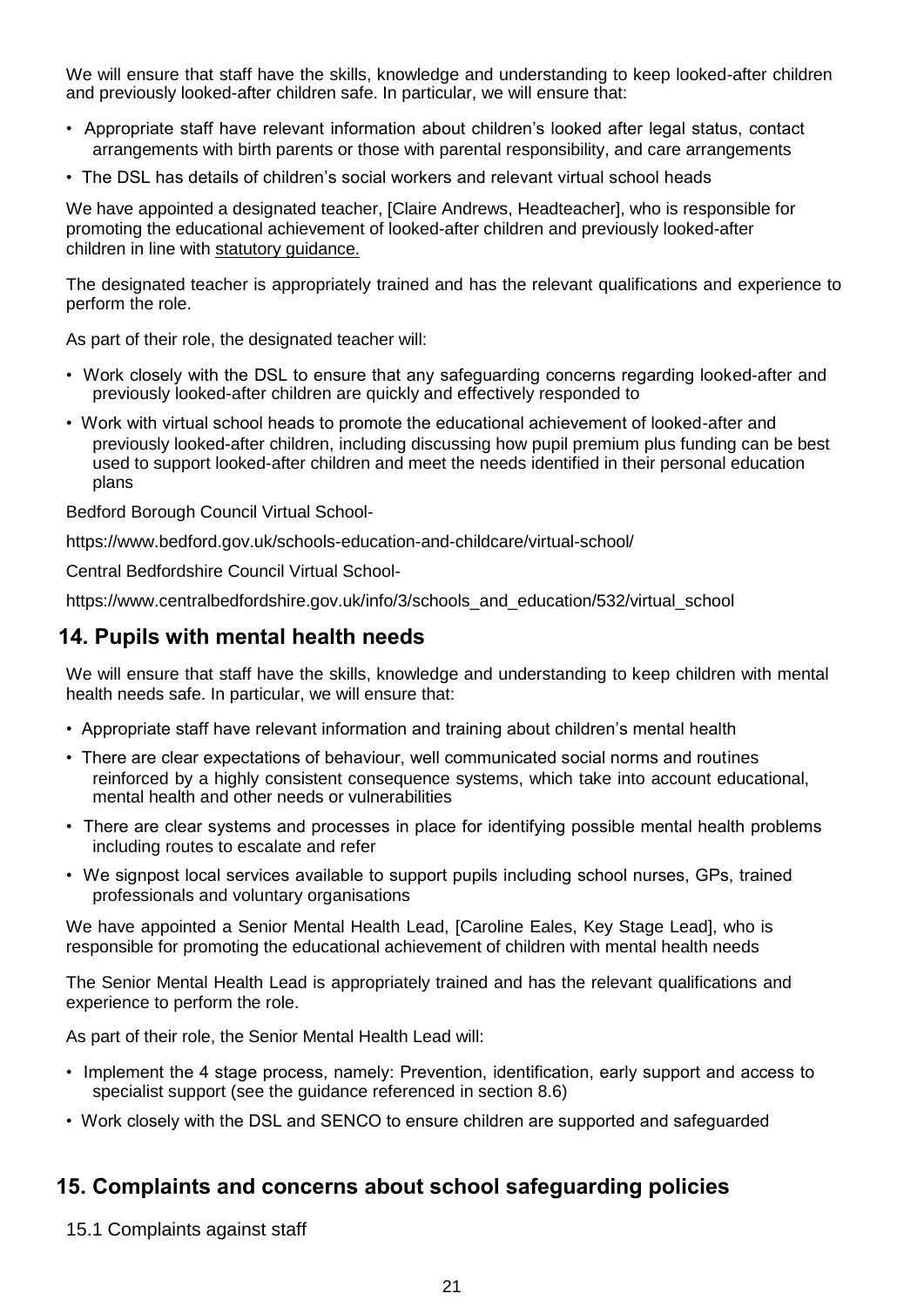Complaints against staff that are likely to require a child protection investigation will be handled in accordance with our procedures for dealing with allegations of abuse made against staff (see appendix 3).

# 15.2 Other complaints

Complaints received about a Springfield Primary School pupil will be followed up using the Behaviour Policy and Safeguarding Policy.

If a complain is received about the School site or premises, the DSL will respond in line with the Safeguarding Policy and the Health, Safety and Well-being Policy.

Early years providers should take account of requirements related to complaints set out in the safeguarding and welfare section of the statutory framework for the Early Years Foundation Stage (paragraph 3.75).

## 15.3 Whistle-blowing

Chiltern Learning Trust and our school have a separate whistle-blowing policy that covers concerns regarding the way the school safeguards pupils - including poor or unsafe practice, or potential failures found on our website.

Our school policy can be found here [\(Whistle-blowing Policy\)](https://springfieldprimaryschool.org.uk/wp-content/uploads/whistleblowing-policy-18.04.19.pdf)

# **16. Record-keeping**

We will hold records in line with our records retention schedule.

All safeguarding concerns, discussions, decisions made and the reasons for those decisions, must be recorded in writing. If you are in any doubt about whether to record something, discuss it with the DSL.

Records will include:

- A clear and comprehensive summary of the concern
- Details of how the concern was followed up and resolved
- A note of any action taken, decisions reached and the outcome

Concerns and referrals will be kept in a separate child protection file for each child.

Any non-confidential records will be readily accessible and available. Confidential information and records will be held securely and only available to those who have a right or professional need to see them.

Safeguarding records relating to individual children will be retained for a reasonable period of time after they have left the school.

Safeguarding records which contain information about allegations of sexual abuse will be retained for the Independent Inquiry into Child Sexual Abuse (IICSA), for the term of the inquiry.

If a child for whom the school has, or has had, safeguarding concerns moves to another school, the DSL will ensure that their child protection file is forwarded promptly and securely (within the 5 day window), and separately from the main pupil file. In addition, if the concerns are significant or complex, and/or social services are involved, the DSL will speak to the DSL of the receiving school and provide information to enable them to have time to make any necessary preparations to ensure the safety of the child.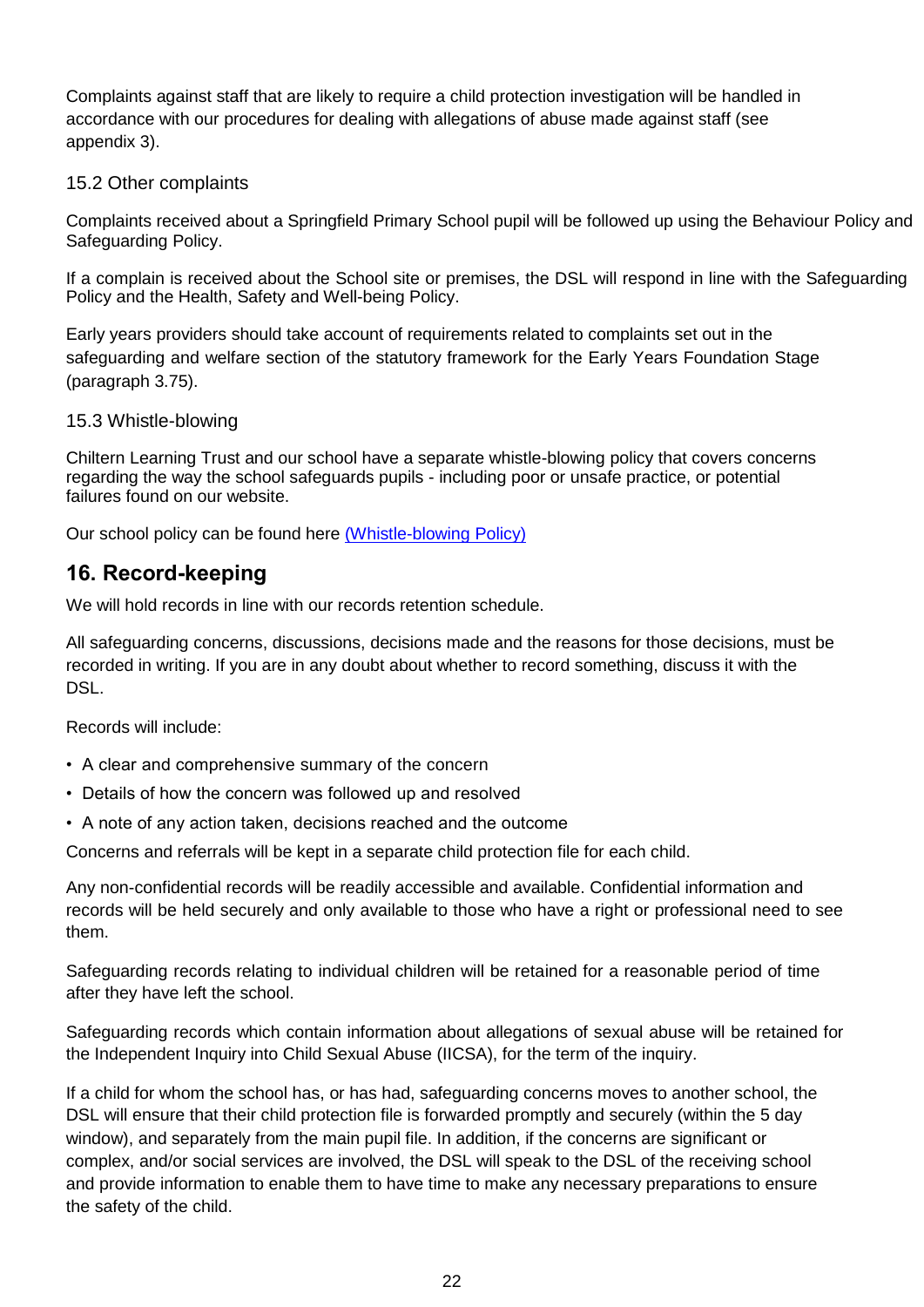• Safeguarding referrals are made online using the CPOMS platform.

 $\Box$  All safeguarding and child protection related documents and records are online - CPOMS.  $\Box$ 

All access is via a log in and password.

□ All staff have access to report concerns.

□ Only DSL, DDSL, SLT and Attendance officer have elevated access.

 $\Box$  Paper documentation is scanned and uploaded to the relevant CPOMS area for the family or child.  $\Box$ Paper documents are then shredded.

 $\Box$  Information on the CPOMS platform is held in the CPOMS archive.  $\Box$ 

Transferring of information is via CPOMS where this allows.

 $\Box$  Paper transfer is completed in person where possible or via recorded delivery where it is not.

 $\Box$  Data protection policy is followed when sharing information with outside agencies and services.

□ Letter sent to previous school to collect information. SG information request form can be found at the end of this policy.

In addition:

- Appendix 2 sets out our policy on record-keeping specifically with respect to recruitment and preappointment checks
- Appendix 3 sets out our policy on record-keeping with respect to allegations of abuse made against staff

# **17. Training**

17.1 All staff

All staff members will undertake safeguarding and child protection training at induction, including on whistle-blowing procedures and online safety, to ensure they understand the school's safeguarding systems and their responsibilities, and can identify signs of possible abuse or neglect.

This training will be regularly updated and will:

- Be integrated, aligned and considered as part of the whole-school safeguarding approach and wider staff training, and curriculum planning
- Be in line with advice from the 3 safeguarding partners
- Have regard to the Teachers' Standards to support the expectation that all teachers:
	- $\circ$  Manage behaviour effectively to ensure a good and safe environment  $\circ$

Have a clear understanding of the needs of all pupils

All staff will have training on the government's anti-radicalisation strategy, Prevent, to enable them to identify children at risk of being drawn into terrorism and to challenge extremist ideas.

Staff will also receive regular safeguarding and child protection updates, including on online safety, as required but at least annually (for example, through emails, e-bulletins and staff meetings).

Contractors who are provided through a private finance initiative (PFI) or similar contract will also receive safeguarding training.

Volunteers will receive appropriate training, if applicable.

# 17.2 The DSL and [deputy/deputies]

The DSL and deputy/deputies will undertake child protection and safeguarding training at least every 2 years.

In addition, they will update their knowledge and skills at regular intervals and at least annually (for example, through e-bulletins, meeting other DSLs, or taking time to read and digest safeguarding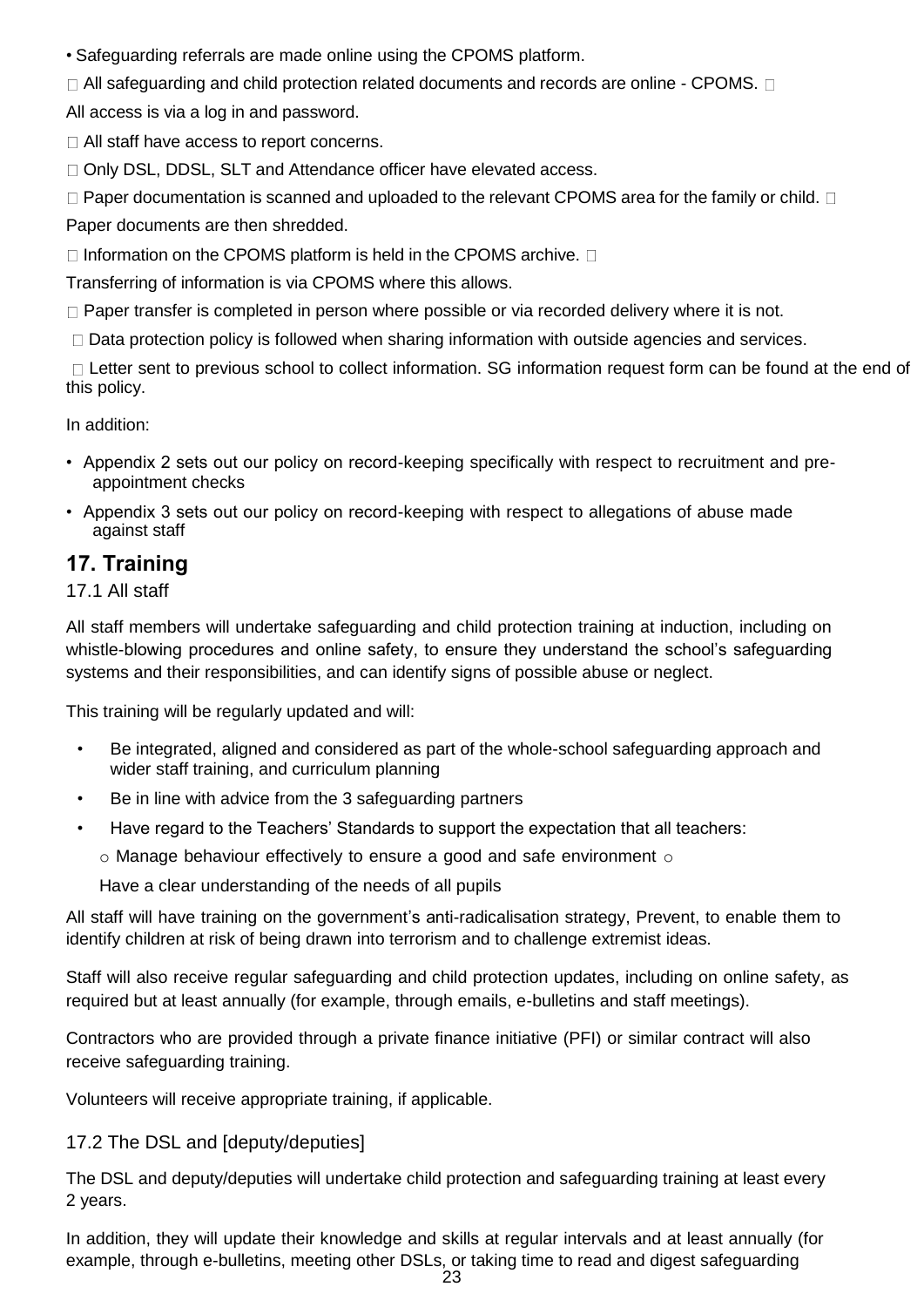developments).

They will also undertake Prevent awareness training.

Details of DSL's and Deputy DSL'S and their training can be found at the end of this Policy.

# 17.3 Governors

All governors receive training about safeguarding, to make sure they have the knowledge and information needed to perform their functions and understand their responsibilities.

As the chair of governors may be required to act as the 'case manager' in the event that an allegation of abuse is made against the headteacher, they receive training in managing allegations for this purpose.

# 17.4 Recruitment - interview panels

At least one person conducting any interview for any post at the school will have undertaken safer recruitment training. This will cover, as a minimum, the contents of Keeping Children Safe in Education, and will be in line with local safeguarding procedures.

See appendix 2 of this policy for more information about our safer recruitment procedures.

# 17.5 Staff who have contact with pupils and families

All staff who have contact with children and families will have supervisions which will provide them with support, coaching and training, promote the interests of children and allow for confidential discussions of sensitive issues.

# **18. Monitoring arrangements**

This policy will be reviewed annually by Board of Trustees and at a school level by Frank Green CMAT Trust. At every review, it will be approved by the full governing board.

# 19. Links with other policies

This policy links to the following policies and procedures:

- Behaviour
- Staff behaviour/code of conduct
- Complaints
- Health and safety
- Attendance
- Online safety
- Mobile phone use
- Equality
- Relationships and sex education
- First aid
- Curriculum
- Designated teacher for looked-after and previously looked-after children
- Privacy notices
- Whistle-blowing
- Antibullying policy
- Peer on peer abuse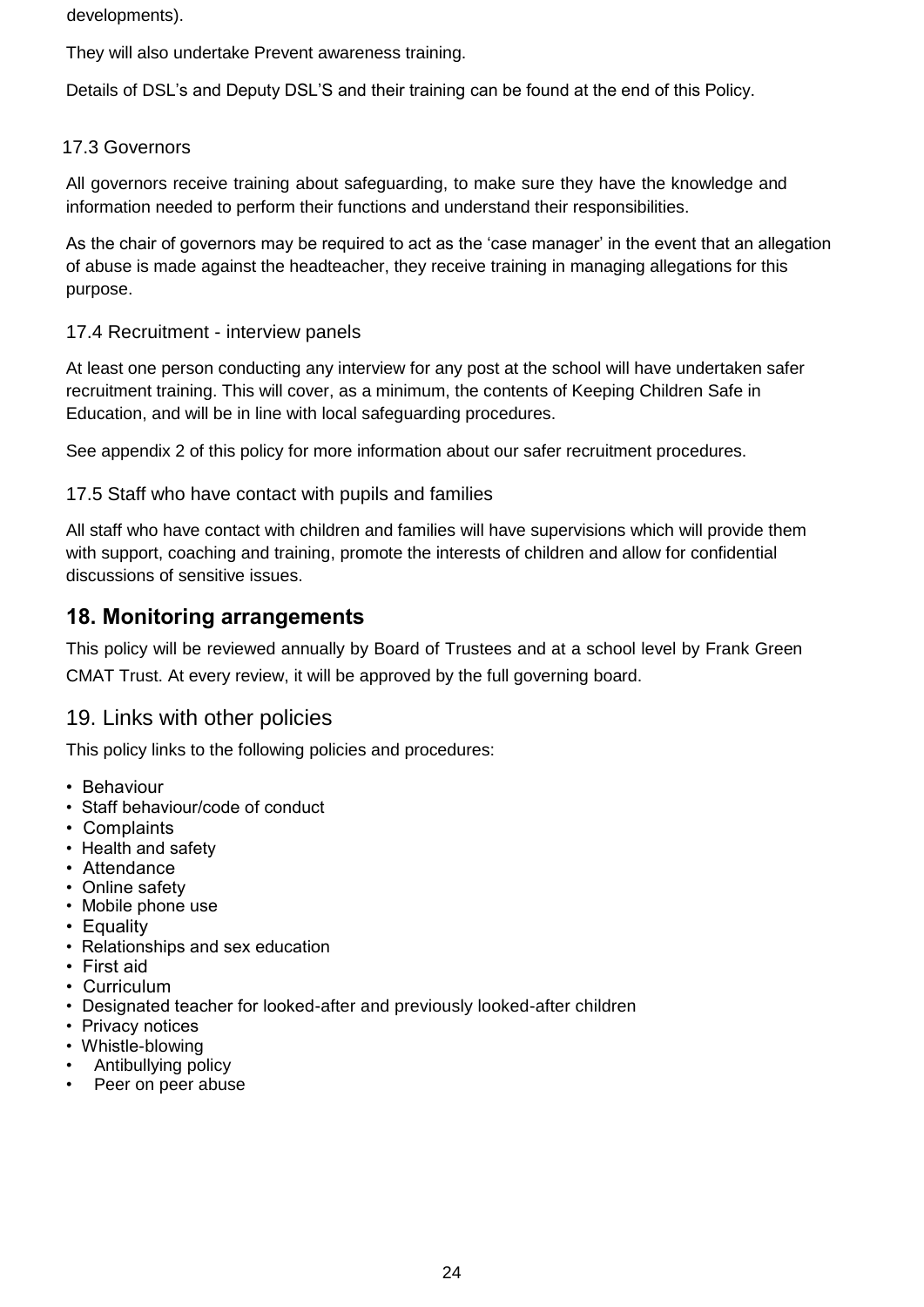- Mental Health Policy (as per KCSIE paragraph 172, this may be part of your anti bullying policy)
- IT and acceptable use

These appendices are based on the Department for Education's statutory guidance, Keeping Children Safe in Education.

# **Appendix 1: types of abuse**

Abuse, including neglect, and safeguarding issues are rarely standalone events that can be covered by one definition or label. In most cases, multiple issues will overlap.

Physical abuse may involve hitting, shaking, throwing, poisoning, burning or scalding, drowning, suffocating or otherwise causing physical harm to a child. Physical harm may also be caused when a parent or carer fabricates the symptoms of, or deliberately induces, illness in a child.

Emotional abuse is the persistent emotional maltreatment of a child such as to cause severe and adverse effects on the child's emotional development. Some level of emotional abuse is involved in all types of maltreatment of a child, although it may occur alone.

Emotional abuse may involve:

- Conveying to a child that they are worthless or unloved, inadequate, or valued only insofar as they meet the needs of another person
- Not giving the child opportunities to express their views, deliberately silencing them or 'making fun' of what they say or how they communicate
- Age or developmentally inappropriate expectations being imposed on children. These may include interactions that are beyond a child's developmental capability, as well as overprotection and limitation of exploration and learning, or preventing the child participating in normal social interaction
- Seeing or hearing the ill-treatment of another
- Serious bullying (including cyber-bullying), causing children frequently to feel frightened or in danger, or the exploitation or corruption of children
- Sexual abuse involves forcing or enticing a child or young person to take part in sexual activities, not necessarily involving a high level of violence, whether or not the child is aware of what is happening. The activities may involve:
- Physical contact, including assault by penetration (for example rape or oral sex) or nonpenetrative acts such as masturbation, kissing, rubbing and touching outside of clothing
- Non-contact activities, such as involving children in looking at, or in the production of, sexual images, watching sexual activities, encouraging children to behave in sexually inappropriate ways, or grooming a child in preparation for abuse (including via the internet)

Sexual abuse is not solely perpetrated by adult males. Women can also commit acts of sexual abuse, as can other children.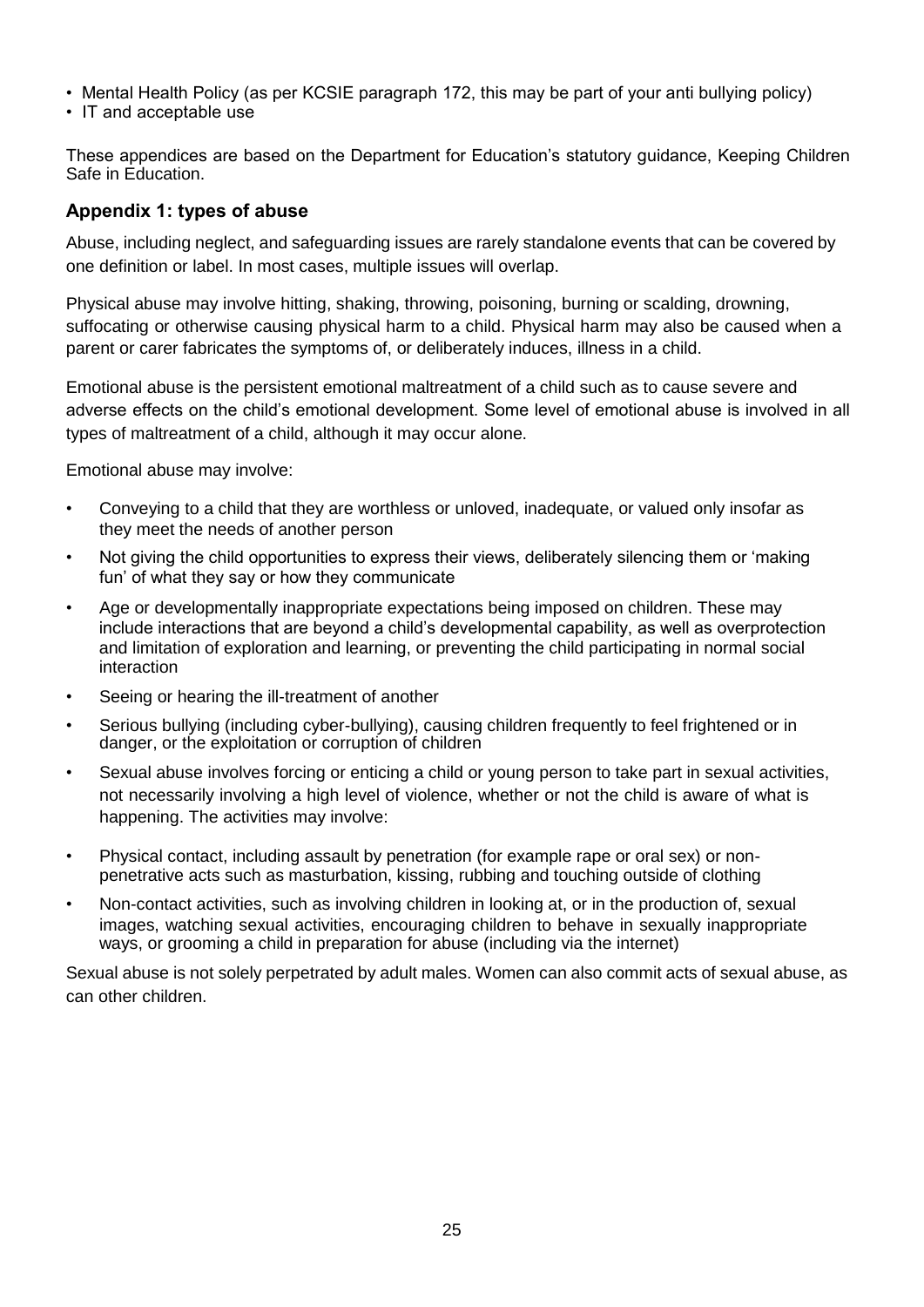Neglect is the persistent failure to meet a child's basic physical and/or psychological needs, likely to result in the serious impairment of the child's health or development. Neglect may occur during pregnancy as a result of maternal substance abuse.

Once a child is born, neglect may involve a parent or carer failing to:

- Provide adequate food, clothing and shelter (including exclusion from home or abandonment)
- Protect a child from physical and emotional harm or danger
- Ensure adequate supervision (including the use of inadequate care-givers)
- Ensure access to appropriate medical care or treatment
- It may also include neglect of, or unresponsiveness to, a child's basic emotional needs.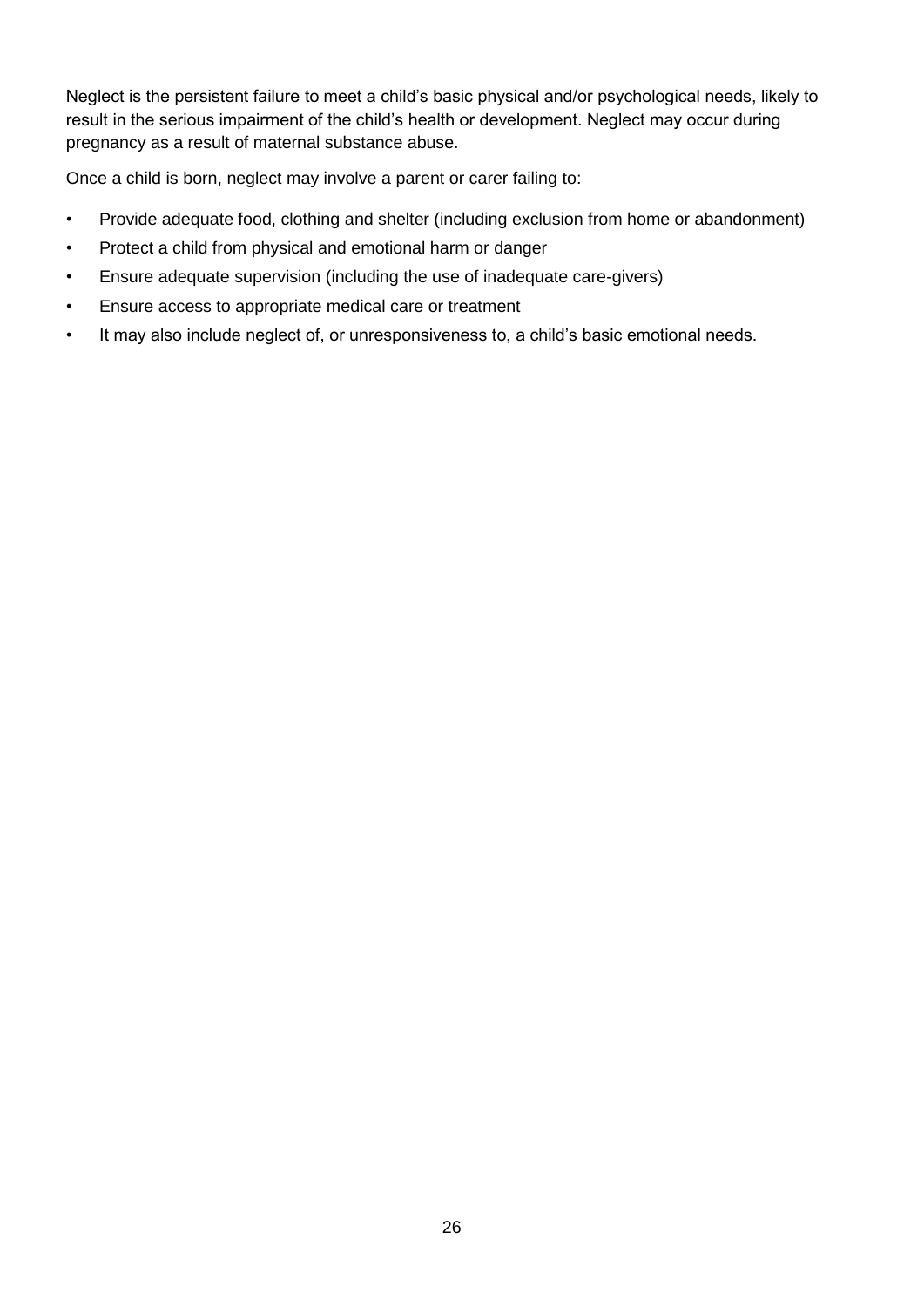# **Appendix 2: safer recruitment and DBS checks - policy and procedures**

## Recruitment and selection process

The recruitment steps adopted by CLT are those outlined below are based on part 3 of Keeping Children Safe in Education.

To make sure we recruit suitable people, we will ensure that those involved in the recruitment and employment of staff to work with children have received appropriate safer recruitment training.

We have put the following steps in place during our recruitment and selection process to ensure we are committed to safeguarding and promoting the welfare of children.

#### Advertising

When advertising roles, we will make clear:

- Our school's commitment to safeguarding and promoting the welfare of children
- That safeguarding checks will be undertaken
- The safeguarding requirements and responsibilities of the role, such as the extent to which the role will involve contact with children
- Whether or not the role is exempt from the Rehabilitation of Offenders Act 1974 and the amendments to the Exceptions Order 1975, 2013 and 2020. If the role is exempt, certain spent convictions and cautions are 'protected', so they do not need to be disclosed, and if they are disclosed, we cannot take them into account
- Application forms
- Our application forms will:
- Include a statement saying that it is an offence to apply for the role if an applicant is barred from engaging in regulated activity relevant to children (where the role involves this type of regulated activity)
- Include a copy of, or link to, our child protection and safeguarding policy and our policy on the employment of ex-offenders
- **Shortlisting**
- Our shortlisting process will involve at least 2 people and will:
- Consider any inconsistencies and look for gaps in employment and reasons given for them
- Explore all potential concerns
- Once we have shortlisted candidates, we will ask shortlisted candidates to:
- Complete a self-declaration of their criminal record or any information that would make them unsuitable to work with children, so that they have the opportunity to share relevant information and discuss it at interview stage. The information we will ask for includes:
	- $\circ$  If they have a criminal history
	- o Whether they are included on the barred list
	- o Whether they are prohibited from teaching
	- $\circ$  Information about any criminal offences committed in any country in line with the law as applicable in England and Wales
	- o Any relevant overseas information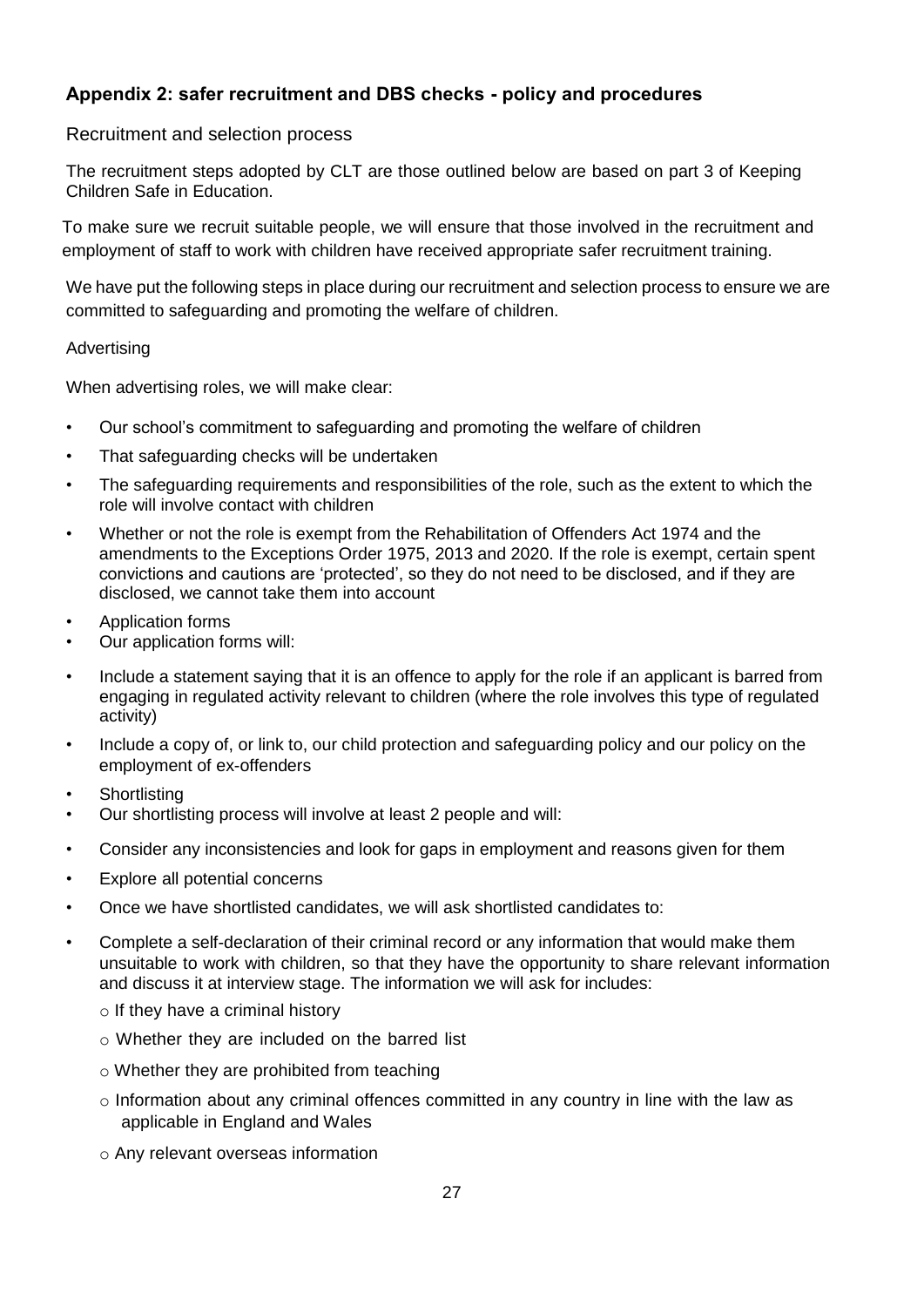• Sign a declaration confirming the information they have provided is true

Seeking references and checking employment history

We will follow the safer recruitment policy and obtain references before interview. Any concerns raised will be explored further with referees and taken up with the candidate at interview.

When seeking references we will:

- Not accept open references
- Liaise directly with referees and verify any information contained within references with the referees
- Ensure any references are from the candidate's current employer and completed by a senior person. Where the referee is school based, we will ask for the reference to be confirmed by the headteacher/principal as accurate in respect to disciplinary investigations
- Obtain verification of the candidate's most recent relevant period of employment if they are not currently employed
- Secure a reference from the relevant employer from the last time the candidate worked with children if they are not currently working with children
- Compare the information on the application form with that in the reference and take up any inconsistencies with the candidate
- Resolve any concerns before any appointment is confirmed
- Interview and selection
- When interviewing candidates, we will:
- Probe any gaps in employment, or where the candidate has changed employment or location frequently, and ask candidates to explain this
- Explore any potential areas of concern to determine the candidate's suitability to work with children
- Record all information considered and decisions made

#### Pre-appointment vetting checks

We will record all information on the checks carried out in the school's single central record (SCR). Copies of these checks, where appropriate, will be held in individuals' personnel files. We follow requirements and best practice in retaining copies of these checks, as set out below.

#### New staff

All offers of appointment will be conditional until satisfactory completion of the necessary preemployment checks. When appointing new staff, we will:

- Verify their identity
- Obtain (via the applicant) an enhanced DBS certificate, including barred list information for those who will be engaging in regulated activity (see definition below). We will obtain the certificate before, or as soon as practicable after, appointment, including when using the DBS update service. We will not keep a copy of the certificate for longer than 6 months, but when the copy is destroyed we may still keep a record of the fact that vetting took place, the result of the check and recruitment decision taken
- Obtain a separate barred list check if they will start work in regulated activity before the DBS certificate is available
- Verify their mental and physical fitness to carry out their work responsibilities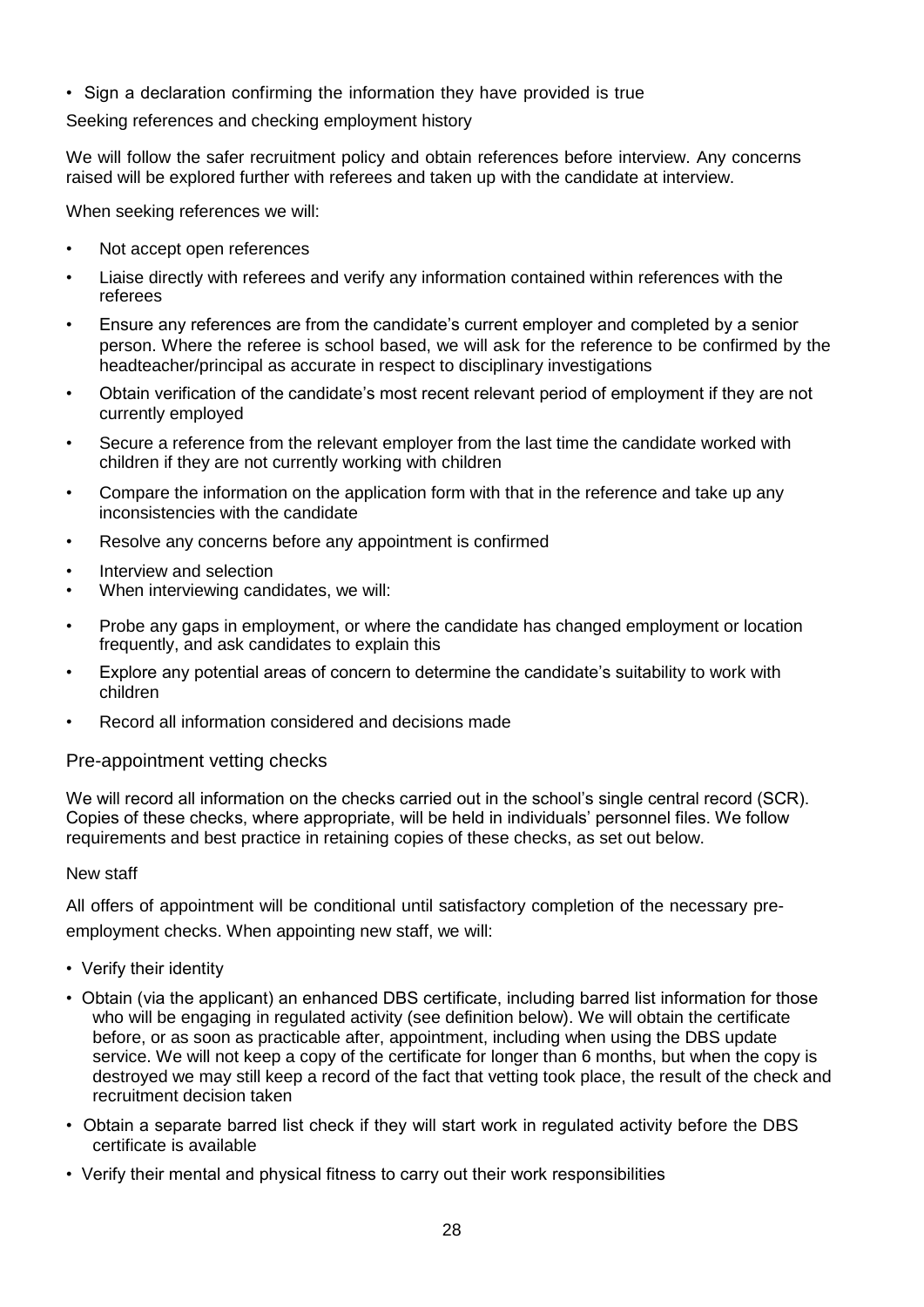- Verify their right to work in the UK. We will keep a copy of this verification for the duration of the member of staff's employment and for 2 years afterwards
- Verify their professional qualifications, as appropriate
- Ensure they are not subject to a prohibition order if they are employed to be a teacher
- Carry out further additional checks, as appropriate, on candidates who have lived or worked outside of the UK. Where available, these will include:
	- $\circ$  For all staff, including teaching positions: criminal records checks for overseas applicants
	- $\circ$  For teaching positions: obtaining a letter of professional standing from the professional regulating authority in the country where the applicant has worked
- Check that candidates taking up a management position\* are not subject to a prohibition from management (section 128) direction made by the secretary of state

\* Management positions are most likely to include, but are not limited to, headteachers, principals and deputy/assistant headteachers.

For our schools with pupils aged under 8: We will ensure that appropriate checks are carried out to ensure that individuals are not disqualified under the 2018 Childcare Disqualification Regulations and Childcare Act 2006. Where we take a decision that an individual falls outside of the scope of these regulations and we do not carry out such checks, we will retain a record of our assessment on the individual's personnel file. This will include our evaluation of any risks and control measures put in place, and any advice sought.

Regulated activity means a person who will be:

- Responsible, on a regular basis in a school or college, for teaching, training, instructing, caring for or supervising children; or
- Carrying out paid, or unsupervised unpaid, work regularly in a school or college where that work provides an opportunity for contact with children; or
- Engaging in intimate or personal care or overnight activity, even if this happens only once and regardless of whether they are supervised or not
- Existing staff
- In certain circumstances we will carry out all the relevant checks on existing staff as if the individual was a new member of staff. These circumstances are when:
- There are concerns about an existing member of staff's suitability to work with children; or
- An individual moves from a post that is not regulated activity to one that is; or
- There has been a break in service of 12 weeks or more
- We will refer to the DBS anyone who has harmed, or poses a risk of harm, to a child or vulnerable adult where:
- We believe the individual has engaged in [relevant conduct;](https://www.gov.uk/guidance/making-barring-referrals-to-the-dbs) or
- We believe the individual has received a caution or conviction for a relevant (automatic barring either with or without the right to make representations) offence, under the [Safeguarding](http://www.legislation.gov.uk/uksi/2009/37/contents/made) [Vulnerable Groups Act 2006 \(Prescribed Criteria and Miscellaneous Provisions\) Regulations](http://www.legislation.gov.uk/uksi/2009/37/contents/made)  [2009;](http://www.legislation.gov.uk/uksi/2009/37/contents/made) or
- We believe the 'harm test' is satisfied in respect of the individual (i.e. they may harm a child or vulnerable adult or put them at risk of harm); and
- The individual has been removed from working in regulated activity (paid or unpaid) or would have been removed if they had not left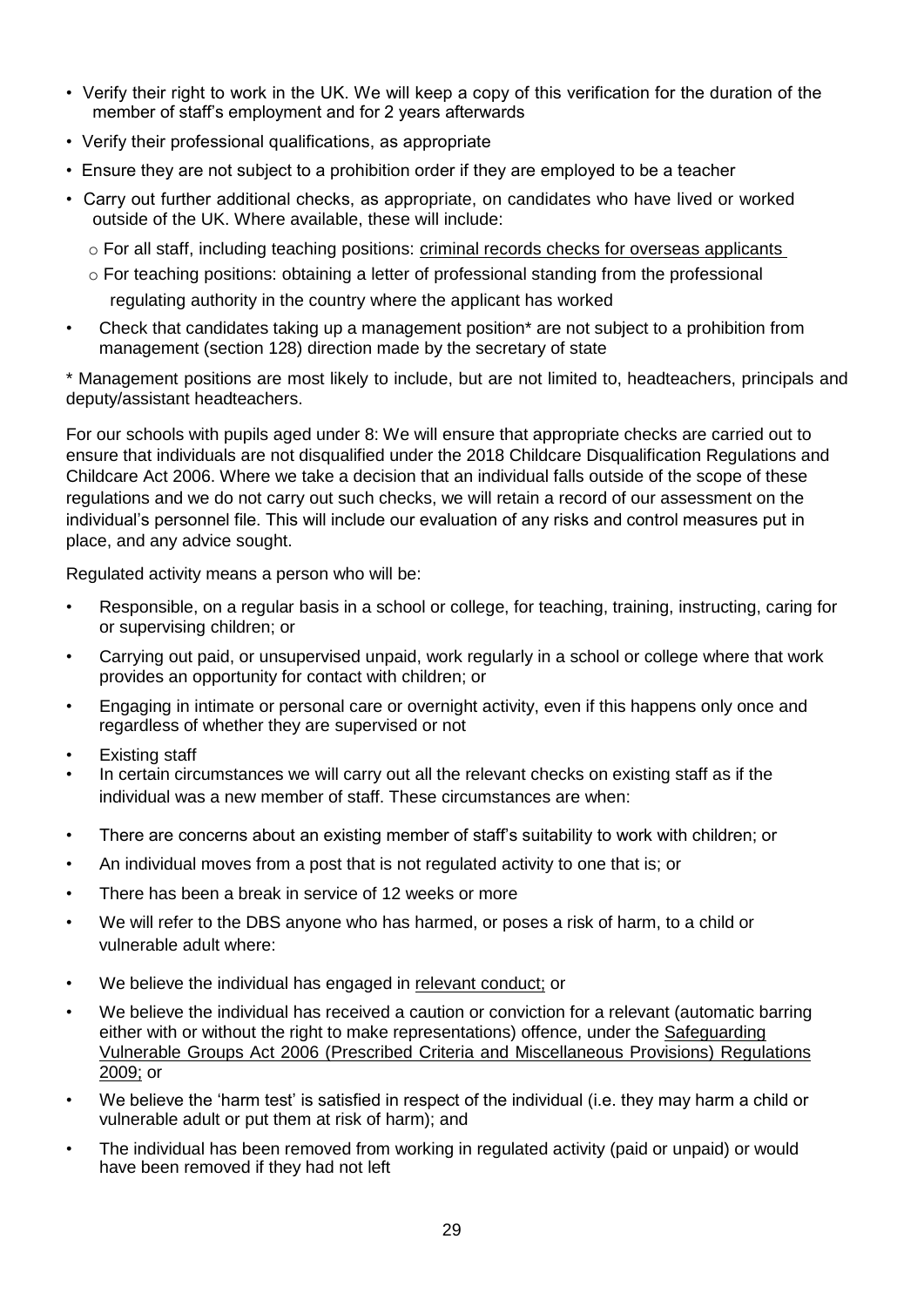## Agency and third-party staff

We will obtain written notification from any agency or third-party organisation that it has carried out the necessary safer recruitment checks that we would otherwise perform. We will also check that the person presenting themselves for work is the same person on whom the checks have been made.

## **Contractors**

We will ensure that any contractor, or any employee of the contractor, who is to work at the school has had the appropriate level of DBS check (this includes contractors who are provided through a PFI or similar contract). This will be:

- An enhanced DBS check with barred list information for contractors engaging in regulated activity
- An enhanced DBS check, not including barred list information, for all other contractors who are not in regulated activity but whose work provides them with an opportunity for regular contact with children

We will obtain the DBS check for self-employed contractors.

We will not keep copies of such checks for longer than 6 months.

Contractors who have not had any checks will not be allowed to work unsupervised or engage in regulated activity under any circumstances.

We will check the identity of all contractors and their staff on arrival at the school.

For our schools with pupils aged under 8: For self-employed contractors such as music teachers or sports coaches, we will ensure that appropriate checks are carried out to ensure that individuals are not disqualified under the 2018 Childcare Disqualification Regulations and Childcare Act 2006. Where we decide that an individual falls outside of the scope of these regulations and we do not carry out such checks, we will retain a record of our assessment. This will include our evaluation of any risks and control measures put in place, and any advice sought.

#### Trainee/student teachers

Where applicants for initial teacher training are salaried by us, we will ensure that all necessary checks are carried out.

Where trainee teachers are fee-funded, we will obtain written confirmation from the training provider that necessary checks have been carried out and that the trainee has been judged by the provider to be suitable to work with children.

For our schools with pupils aged under 8: In both cases, this includes checks to ensure that individuals are not disqualified under the 2018 Childcare Disqualification Regulations and Childcare Act 2006.

#### Volunteers

We will:

- Never leave an unchecked volunteer unsupervised or allow them to work in regulated activity
- Obtain an enhanced DBS check with barred list information for all volunteers who are new to working in regulated activity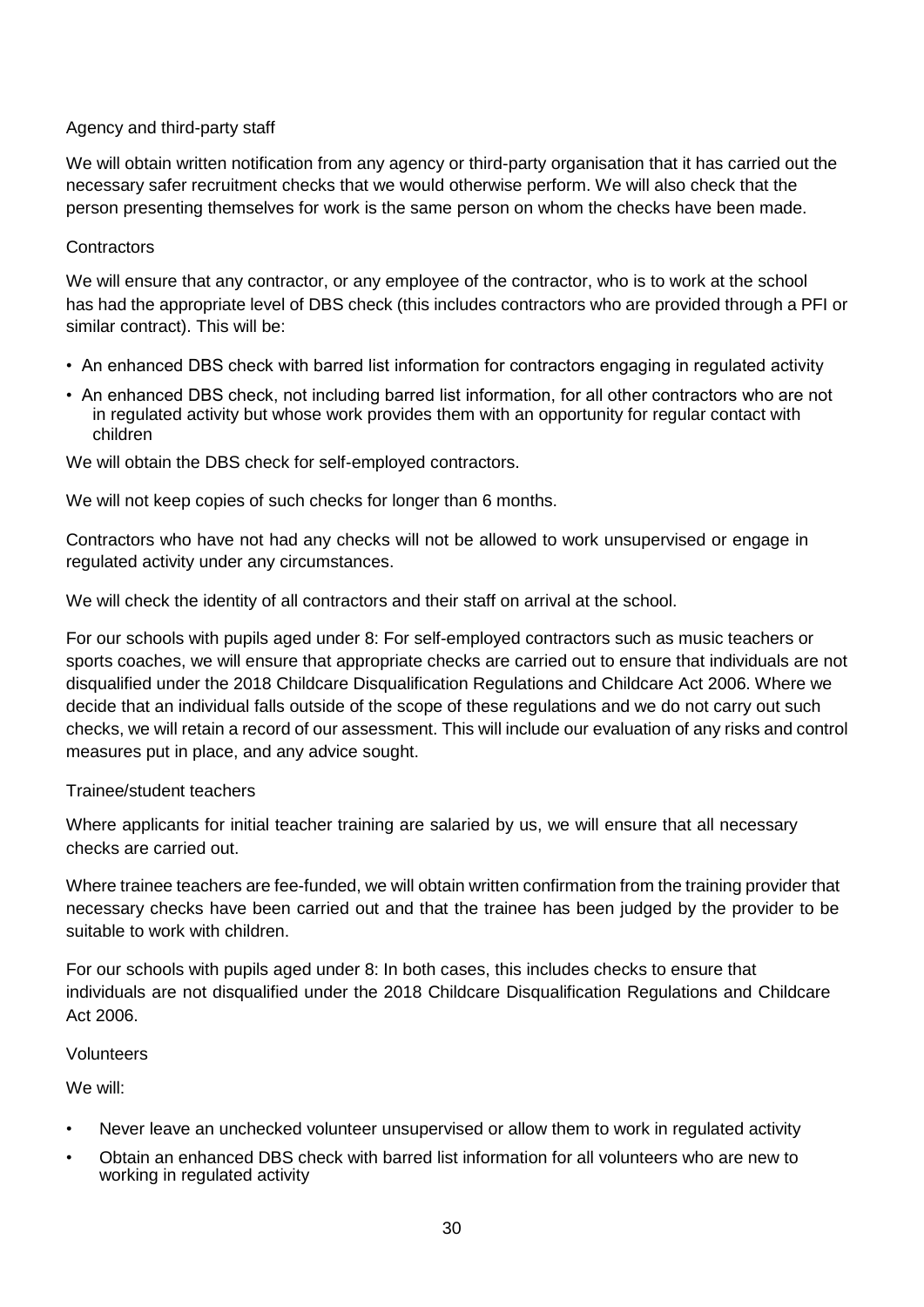- Carry out a risk assessment when deciding whether to seek an enhanced DBS check without barred list information for any volunteers not engaging in regulated activity. We will retain a record of this risk assessment
- For our schools with pupils aged under 8:
- Ensure that appropriate checks are carried out to ensure that individuals are not disqualified under the 2018 Childcare Disqualification Regulations and Childcare Act 2006. Where we decide that an individual falls outside of the scope of these regulations and we do not carry out such checks, we will retain a record of our assessment. This will include our evaluation of any risks and control measures put in place, and any advice sought

Trustees, Local Governors and Members

All trustees, local governors and members will have as a minimum an enhanced DBS check without a barred list check.

If they will be working in regulated activity, they will be required to have an enhanced DBS check with a barred list check.

The chair of the Board of Trustees will have their DBS check countersigned by the secretary of state. All

proprietors, trustees, local governors and members will also have the following checks:

- A section 128 check (to check prohibition on participation in management under [section 128 of the](https://www.legislation.gov.uk/ukpga/2008/25/section/128)  [Education and Skills Act 2008\).](https://www.legislation.gov.uk/ukpga/2008/25/section/128)
- Identity
- Right to work in the UK
- Other checks deemed necessary if they have lived or worked outside the UK

Staff working in alternative provision settings

Where we place a pupil with an alternative provision provider, we obtain written confirmation from the provider that they have carried out the appropriate safeguarding checks on individuals working there that we would otherwise perform.

Adults who supervise pupils on work experience

When organising work experience, we will ensure that policies and procedures are in place to protect children from harm.

We will also consider whether it is necessary for barred list checks to be carried out on the individuals who supervise a pupil under 16 on work experience. This will depend on the specific circumstances of the work experience, including the nature of the supervision, the frequency of the activity being supervised, and whether the work is regulated activity.

## Pupils staying with host families

Where the school makes arrangements for pupils to be provided with care and accommodation by a host family to which they are not related (for example, during a foreign exchange visit), we will request enhanced DBS checks with barred list information on those people.

Where the school is organising such hosting arrangements overseas and host families cannot be checked in the same way, we will work with our partner schools abroad to ensure that similar assurances are undertaken prior to the visit.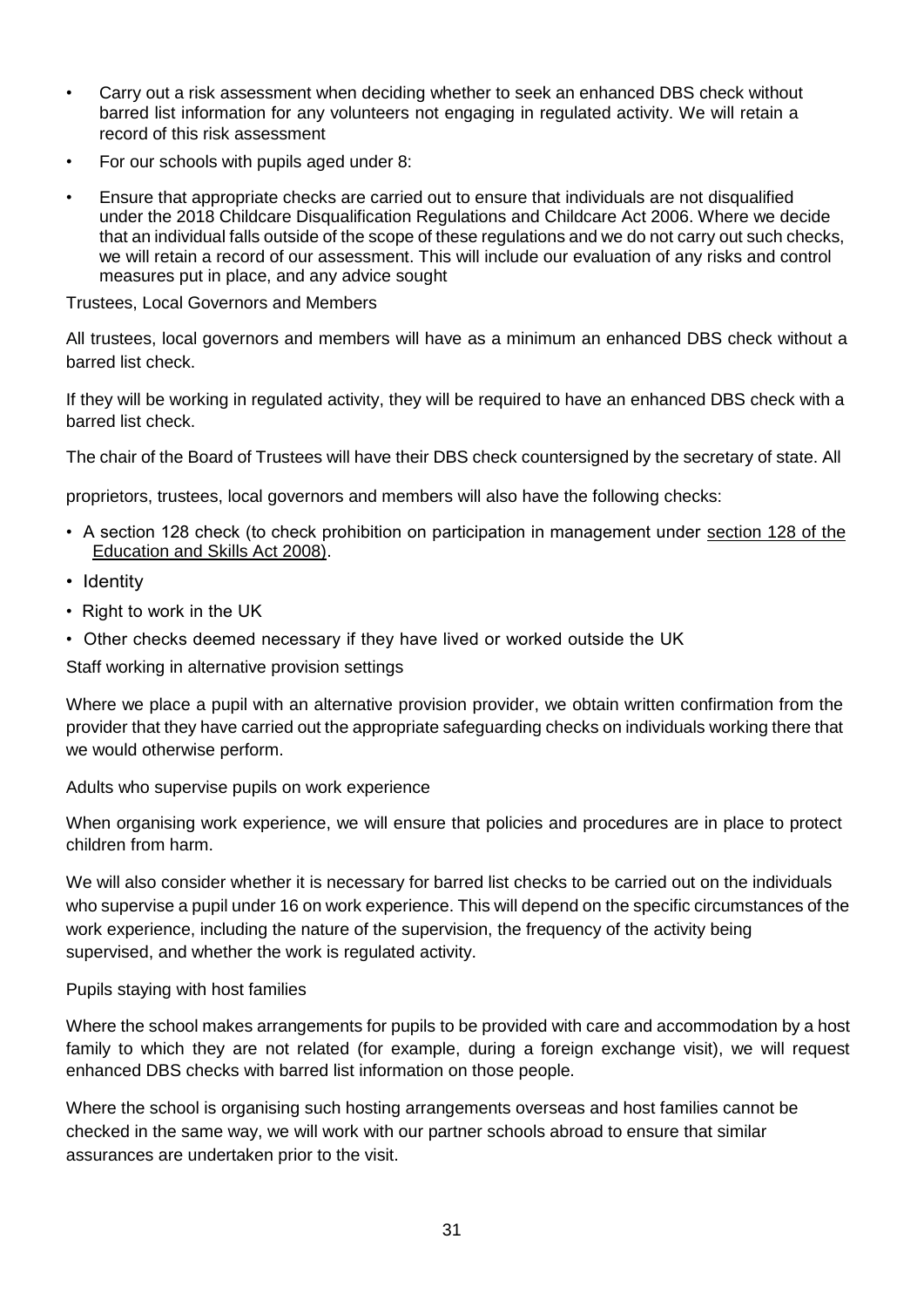# **Appendix 3: allegations of abuse made against staff**

Section 1: allegations that may meet the harms threshold

This section is based on 'Section 1: Allegations that may meet the harms threshold' in part 4 of Keeping Children Safe in Education.

[candrews@springfieldprimaryschool.org.uk](mailto:candrews@springfieldprimaryschool.org.uk)

01234 306 000

LADO- [lado@bedford.gov.uk](mailto:lado@bedford.gov.uk)

This section applies to all cases in which it is alleged that a current member of staff, including a supply teacher, volunteer or contractor, has:

- Behaved in a way that has harmed a child, or may have harmed a child, and/or
- Possibly committed a criminal offence against or related to a child, and/or
- Behaved towards a child or children in a way that indicates he or she may pose a risk of harm to children, and/or
- Behaved or may have behaved in a way that indicates they may not be suitable to work with children - this includes behaviour taking place both inside and outside of school

We will deal with any allegation of abuse quickly, in a fair and consistent way that provides effective child protection while also supporting the individual who is the subject of the allegation.

A 'case manager' will lead any investigation. This will be the headteacher, or the chair of governors where the headteacher is the subject of the allegation. The case manager will be identified at the earliest opportunity.

Our procedures for dealing with allegations will be applied with common sense and judgement.

Suspension of the accused until the case is resolved

Suspension of the accused will not be the default position, and will only be considered in cases where there is reason to suspect that a child or other children is/are at risk of harm, or the case is so serious that there might be grounds for dismissal. In such cases, we will only suspend an individual if we have considered all other options available and there is no reasonable alternative.

Based on an assessment of risk, we will consider alternatives such as:

- Redeployment within the school so that the individual does not have direct contact with the child or children concerned
- Providing an assistant to be present when the individual has contact with children
- Redeploying the individual to alternative work in the school so that they do not have unsupervised access to children
- Moving the child or children to classes where they will not come into contact with the individual, making it clear that this is not a punishment and parents/carers have been consulted
- Temporarily redeploying the individual to another role in a different location, for example to an alternative school or other work for CLT
- If in doubt, the case manager will seek views from the school's personnel adviser and the designated officer at the local authority, as well as the police and children's social care where they have been involved.

Definitions for outcomes of allegation investigations

• Substantiated: there is sufficient evidence to prove the allegation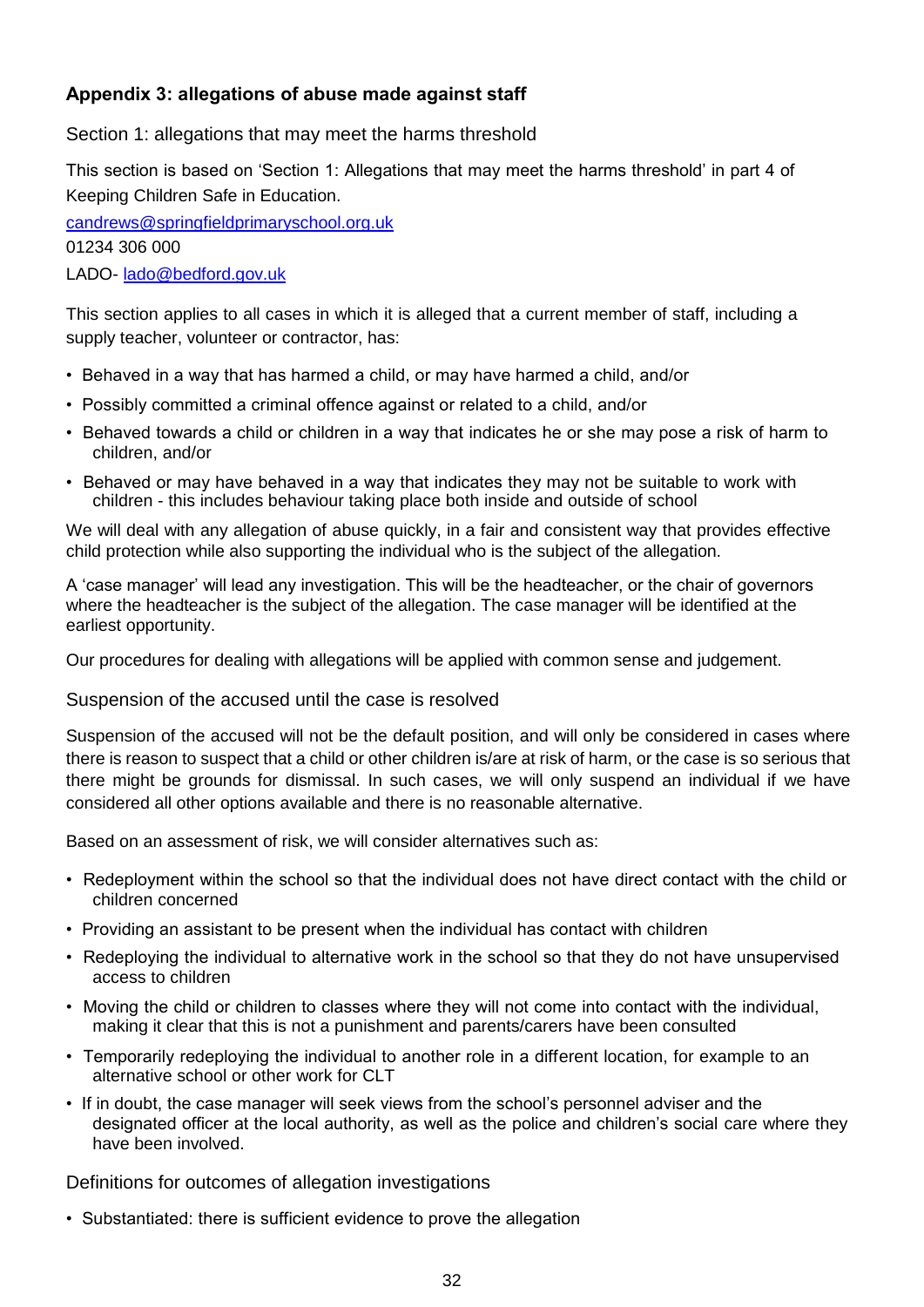- Malicious: there is sufficient evidence to disprove the allegation and there has been a deliberate act to deceive, or to cause harm to the subject of the allegation
- False: there is sufficient evidence to disprove the allegation
- Unsubstantiated: there is insufficient evidence to either prove or disprove the allegation (this does not imply guilt or innocence)
- Unfounded: to reflect cases where there is no evidence or proper basis which supports the allegation being made

## Procedure for dealing with allegations

In the event of an allegation that meets the criteria above, the case manager will take the following steps:

- Conduct basic enquiries in line with local procedures to establish the facts to help determine whether there is any foundation to the allegation before carrying on with the steps below
- Discuss the allegation with the designated officer at the local authority. This is to consider the nature, content and context of the allegation and agree a course of action, including whether further enquiries are necessary to enable a decision on how to proceed, and whether it is necessary to involve the police and/or children's social care services. (The case manager may, on occasion, consider it necessary to involve the police *before* consulting the designated officer - for example, if the accused individual is deemed to be an immediate risk to children or there is evidence of a possible criminal offence. In such cases, the case manager will notify the designated officer as soon as practicably possible after contacting the police)
- Inform the accused individual of the concerns or allegations and likely course of action as soon as possible after speaking to the designated officer (and the police or children's social care services, where necessary). Where the police and/or children's social care services are involved, the case manager will only share such information with the individual as has been agreed with those agencies
- Where appropriate (in the circumstances described above), carefully consider whether suspension of the individual from contact with children at the school is justified or whether alternative arrangements such as those outlined above can be put in place. Advice will be sought from the designated officer, police and/or children's social care services, as appropriate
- Where the case manager is concerned about the welfare of other children in the community or the individual's family, they will discuss these concerns with the DSL and make a risk assessment of the situation. If necessary, the DSL may make a referral to children's social care
- If immediate suspension is considered necessary, agree and record the rationale for this with the designated officer. The record will include information about the alternatives to suspension that have been considered, and why they were rejected. Written confirmation of the suspension will be provided to the individual facing the allegation or concern within 1 working day, and the individual will be given a named contact at the school and their contact details
- If it is decided that no further action is to be taken in regard to the subject of the allegation or concern, record this decision and the justification for it and agree with the designated officer what information should be put in writing to the individual and by whom, as well as what action should follow both in respect of the individual and those who made the initial allegation
- If it is decided that further action is needed, take steps as agreed with the designated officer to initiate the appropriate action in school and/or liaise with the police and/or children's social care services as appropriate
- Provide effective support for the individual facing the allegation or concern, including appointing a named representative to keep them informed of the progress of the case and considering what other support is appropriate. HR contact- Laura Townsend Trauma Therapist- Jess Van Der Hoech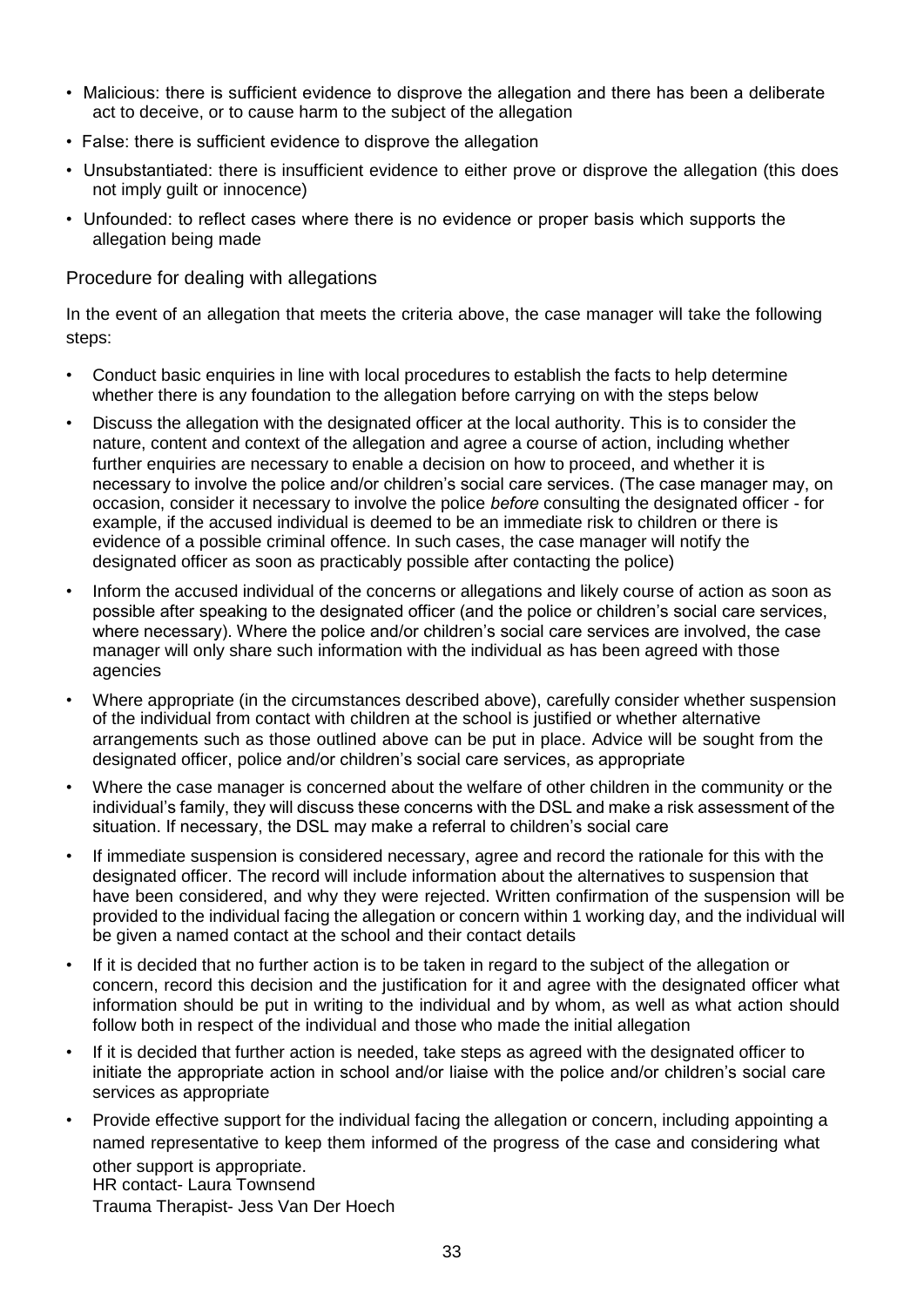- Inform the parents or carers of the child/children involved about the allegation as soon as possible if they do not already know (following agreement with children's social care services and/or the police, if applicable). The case manager will also inform the parents or carers of the requirement to maintain confidentiality about any allegations made against teachers (where this applies) while investigations are ongoing. Any parent or carer who wishes to have the confidentiality restrictions removed in respect of a teacher will be advised to seek legal advice
- Keep the parents or carers of the child/children involved informed of the progress of the case (only in relation to their child - no information will be shared regarding the staff member)
- Make a referral to the DBS where it is thought that the individual facing the allegation or concern has engaged in conduct that harmed or is likely to harm a child, or if the individual otherwise poses a risk of harm to a child

For schools with early years:

We will inform Ofsted of any allegations of serious harm or abuse by any person living, working, or looking after children at the premises (whether the allegations relate to harm or abuse committed on the premises or elsewhere), and any action taken in respect of the allegations. This notification will be made as soon as reasonably possible and always within 14 days of the allegations being made.

If the school is made aware that the secretary of state has made an interim prohibition order in respect of an individual, we will immediately suspend that individual from teaching, pending the findings of the investigation by the Teaching Regulation Agency.

Where the police are involved, wherever possible the school will ask the police at the start of the investigation to obtain consent from the individuals involved to share their statements and evidence for use in the school's disciplinary process, should this be required at a later point.

Additional considerations for supply teachers and all contracted staff

If there are concerns or an allegation is made against someone not directly employed by the school, such as a supply teacher or contracted staff member provided by an agency, we will take the actions below in addition to our standard procedures.

- We will not decide to stop using an individual due to safeguarding concerns without finding out the facts and liaising with our LADO to determine a suitable outcome
- The governing board will discuss with the agency whether it is appropriate to suspend the individual, or redeploy them to another part of the school, while the school carries out the investigation
- We will involve the agency fully, but the school will take the lead in collecting the necessary information and providing it to the LADO as required
- We will address issues such as information sharing, to ensure any previous concerns or allegations known to the agency are taken into account (we will do this, for example, as part of the allegations management meeting or by liaising directly with the agency where necessary)

When using an agency, we will inform them of our process for managing allegations, and keep them updated about our policies as necessary, and will invite the agency's HR manager or equivalent to meetings as appropriate.

## **Timescales**

We will deal with all allegations as quickly and effectively as possible and will endeavour to comply with the following timescales, where reasonably practicable: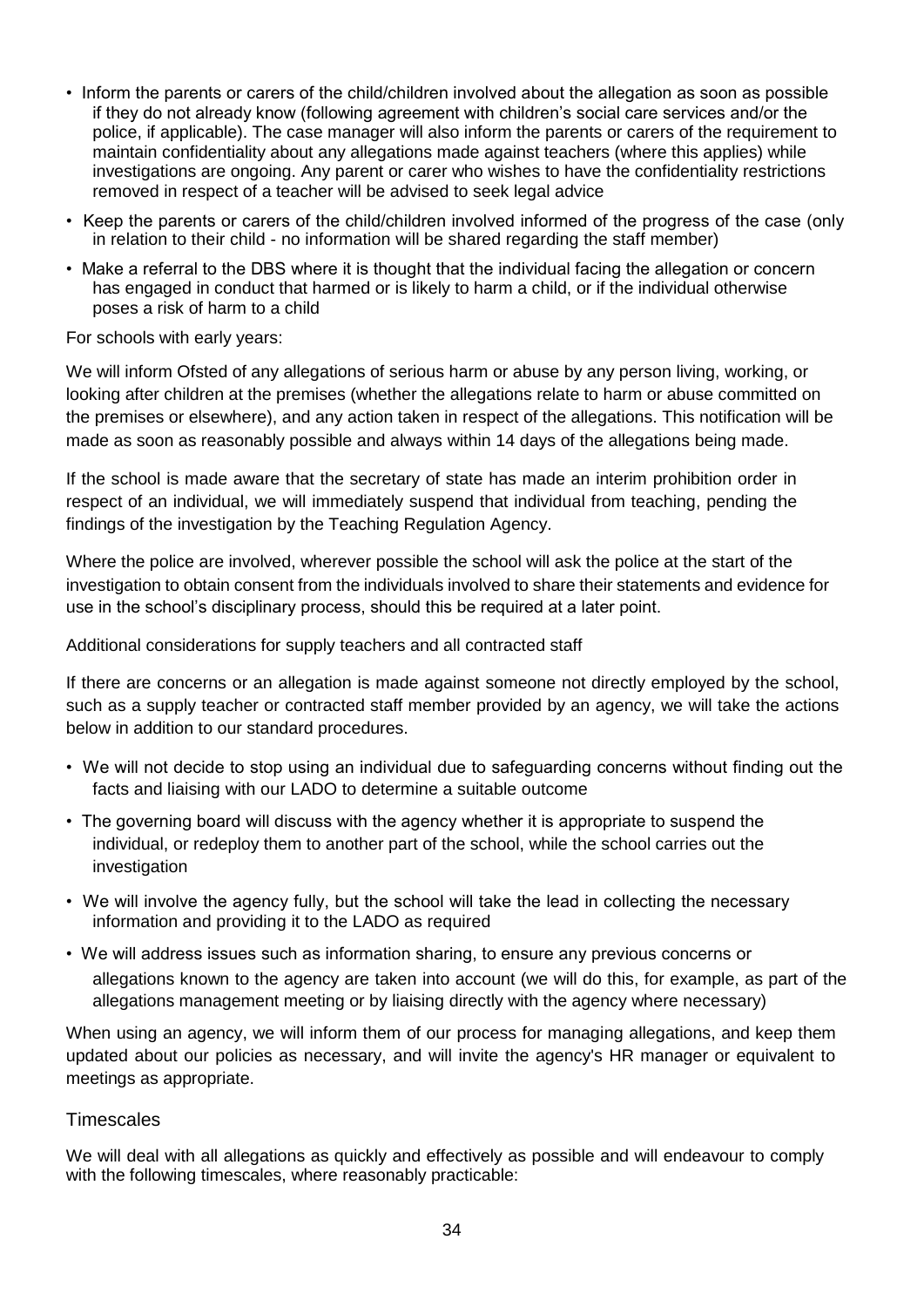- Any cases where it is clear immediately that the allegation is unsubstantiated or malicious should be resolved within 1 week
- If the nature of an allegation does not require formal disciplinary action, appropriate action should be taken within 3 working days
- If a disciplinary hearing is required and can be held without further investigation, this should be held within 15 working days

However, these are objectives only and where they are not met, we will endeavour to take the required action as soon as possible thereafter.

## Specific actions

Action following a criminal investigation or prosecution

The case manager will discuss with the local authority's designated officer whether any further action, including disciplinary action, is appropriate and, if so, how to proceed, taking into account information provided by the police and/or children's social care services.

Conclusion of a case where the allegation is substantiated

If the allegation is substantiated and the individual is dismissed or the school ceases to use their services, or the individual resigns or otherwise ceases to provide their services, the school will make a referral to the DBS for consideration of whether inclusion on the barred lists is required.

If the individual concerned is a member of teaching staff, the school will consider whether to refer the matter to the Teaching Regulation Agency to consider prohibiting the individual from teaching.

Individuals returning to work after suspension

If it is decided on the conclusion of a case that an individual who has been suspended can return to work, the case manager will consider how best to facilitate this.

The case manager will also consider how best to manage the individual's contact with the child or children who made the allegation, if they are still attending the school.

Unsubstantiated, unfounded, false or malicious reports

- If a report is:
- Determined to be unsubstantiated, unfounded, false or malicious, the DSL will consider the appropriate next steps. If they consider that the child and/or person who made the allegation is in need of help, or the allegation may have been a cry for help, a referral to children's social care may be appropriate
- Shown to be deliberately invented, or malicious, the school will consider whether any disciplinary action is appropriate against the individual(s) who made it

Unsubstantiated, unfounded, false or malicious allegations If

an allegation is:

- Determined to be unsubstantiated, unfounded, false or malicious, the LADO and case manager will consider the appropriate next steps. If they consider that the child and/or person who made the allegation is in need of help, or the allegation may have been a cry for help, a referral to children's social care may be appropriate
- Shown to be deliberately invented, or malicious, the school will consider whether any disciplinary action is appropriate against the individual(s) who made it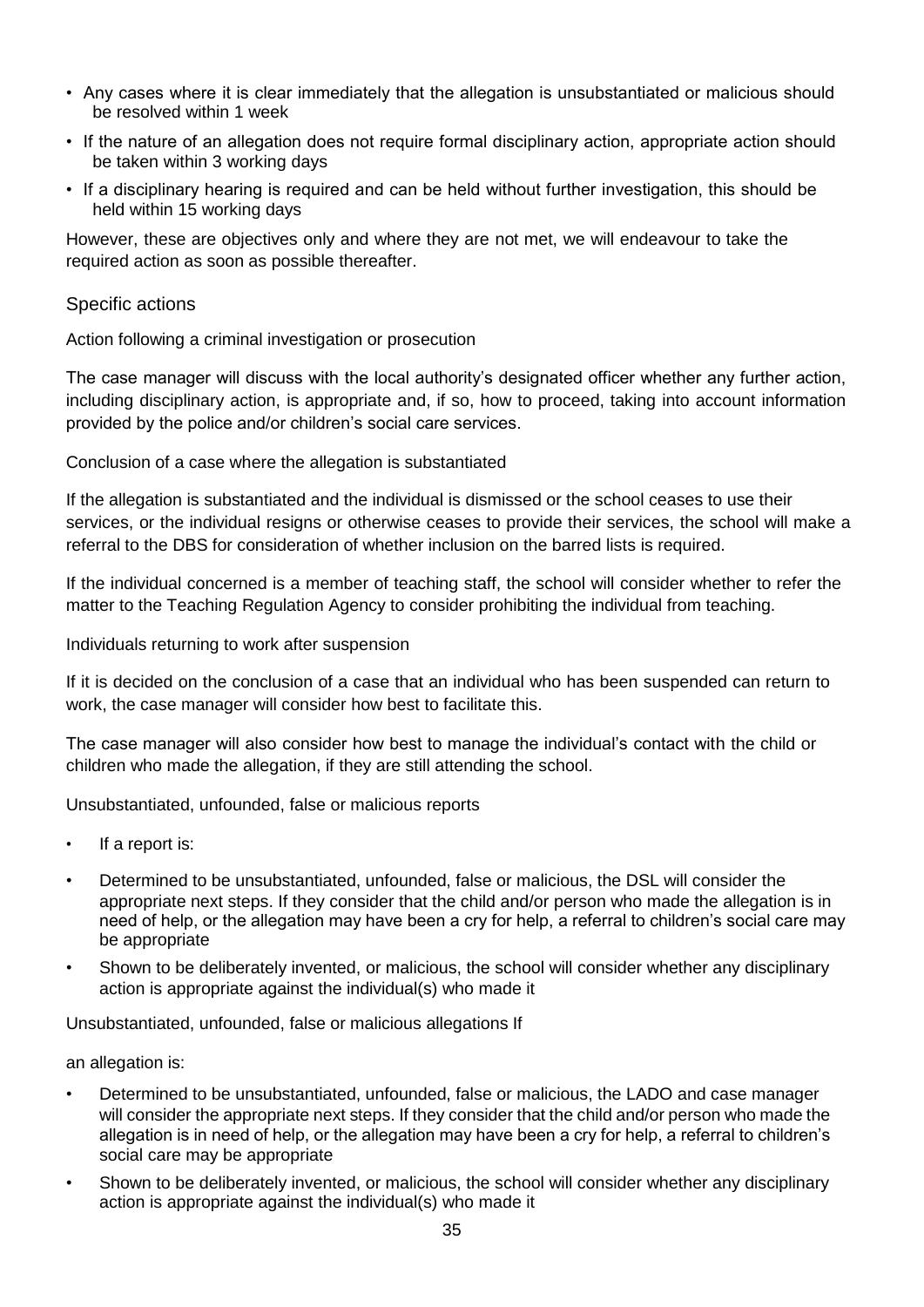# Confidentiality and information sharing

The school will make every effort to maintain confidentiality and guard against unwanted publicity while an allegation is being investigated or considered.

The case manager will take advice from the LADO, police and children's social care services, as appropriate, to agree:

- Who needs to know about the allegation and what information can be shared
- How to manage speculation, leaks and gossip, including how to make parents or carers of a child/children involved aware of their obligations with respect to confidentiality
- What, if any, information can be reasonably given to the wider community to reduce speculation
- How to manage press interest if, and when, it arises

## Record-keeping

The case manager will maintain clear records about any case where the allegation or concern meets the criteria above and store them on the individual's confidential personnel file for the duration of the case.

The records of any allegation that, following an investigation, is found to be malicious or false will be deleted from the individual's personnel file (unless the individual consents for the records to be retained on the file).

For all other allegations (which are not found to be malicious or false), the following information will be kept on the file of the individual concerned:

- A clear and comprehensive summary of the allegation
- Details of how the allegation was followed up and resolved
- Notes of any action taken, decisions reached and the outcome
- A declaration on whether the information will be referred to in any future reference

In these cases, the school will provide a copy to the individual, in agreement with children's social care or the police as appropriate.

Where records contain information about allegations of sexual abuse, we will preserve these for the Independent Inquiry into Child Sexual Abuse (IICSA), for the term of the inquiry. We will retain all other records at least until the individual has reached normal pension age, or for 10 years from the date of the allegation if that is longer.

#### References

When providing employer references, we will:

- Not refer to any allegation that has been found to be false, unfounded, unsubstantiated or malicious, or any repeated allegations which have all been found to be false, unfounded, unsubstantiated or malicious
- Include substantiated allegations, provided that the information is factual and does not include opinions

Learning lessons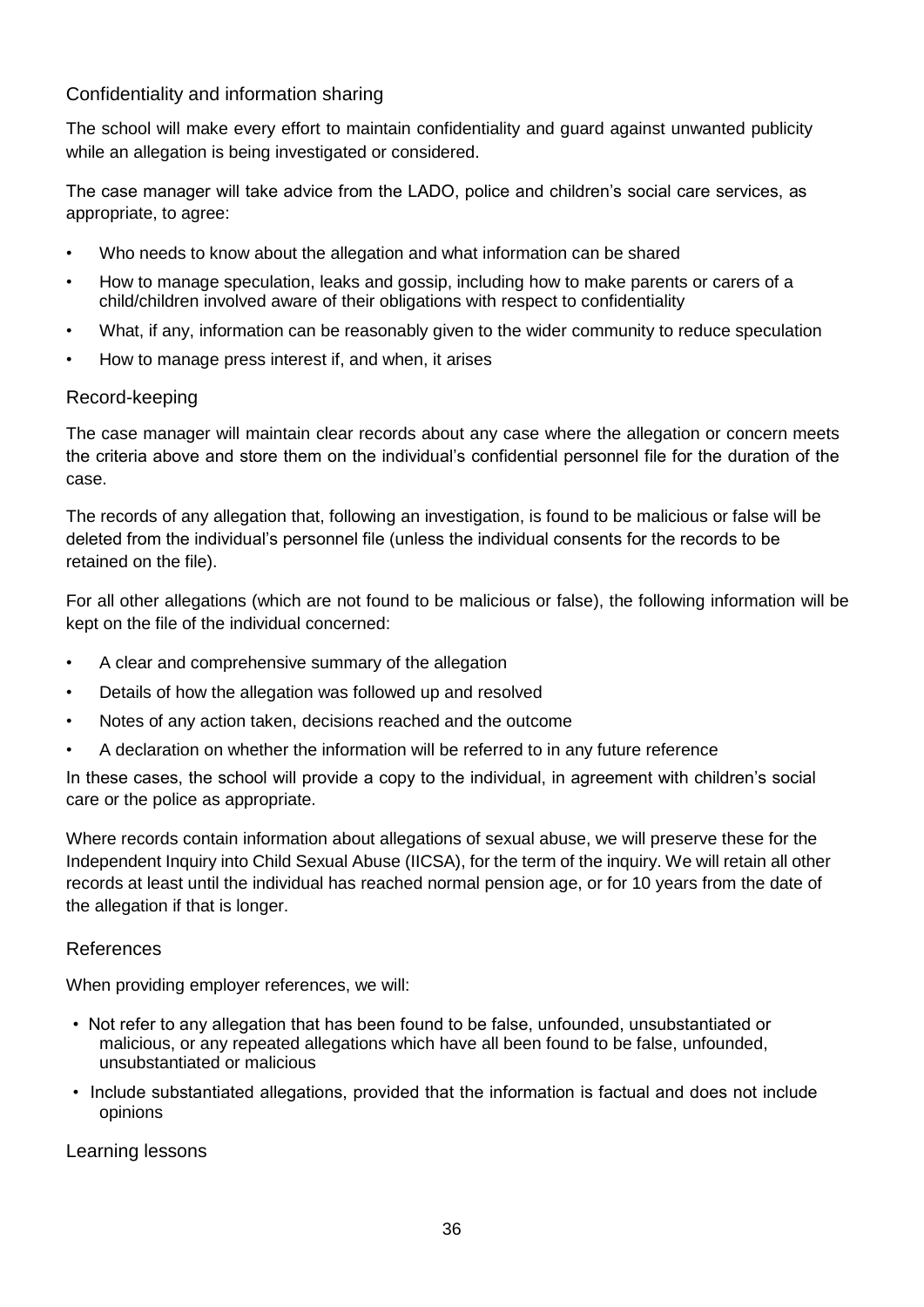After any cases where the allegations are *substantiated*, the case manager will review the circumstances of the case with the local authority's designated officer to determine whether there are any improvements that we can make to the school's procedures or practice to help prevent similar events in the future.

This will include consideration of (as applicable):

- Issues arising from the decision to suspend the member of staff
- The duration of the suspension
- Whether or not the suspension was justified
- The use of suspension when the individual is subsequently reinstated. We will consider how future investigations of a similar nature could be carried out without suspending the individual

For all other cases, the case manager will consider the facts and determine whether any improvements can be made.

Non-recent allegations

Abuse can be reported, no matter how long ago it happened.

We will report any non-recent allegations made by a child to the LADO in line with our local authority's procedures for dealing with non-recent allegations.

Where an adult makes an allegation to the school that they were abused as a child, we will advise the individual to report the allegation to the police.

Section 2: concerns that do not meet the harm threshold

The section is based on 'Section 2: Concerns that do not meet the harm threshold' in part 4 of Keeping Children Safe in Education.

Springfield Primary School SG Flowchart can be found at the end of this policy.

This section applies to all concerns (including allegations) about members of staff, including supply teachers, volunteers and contractors, which do not meet the harm threshold, set out in section 1 above.

Concerns may arise through, for example:

- **Suspicion**
- **Complaint**
- Disclosure made by a child, parent or other adult within or outside the school
- Pre-employment vetting checks

We recognise the importance of responding to and dealing with any concerns in a timely manner to safeguard the welfare of children.

#### Definition of low-level concerns

The term 'low-level' concern is any concern - no matter how small - that an adult working in or on behalf of the school may have acted in a way that:

• Is inconsistent with the staff code of conduct, including inappropriate conduct outside of work, and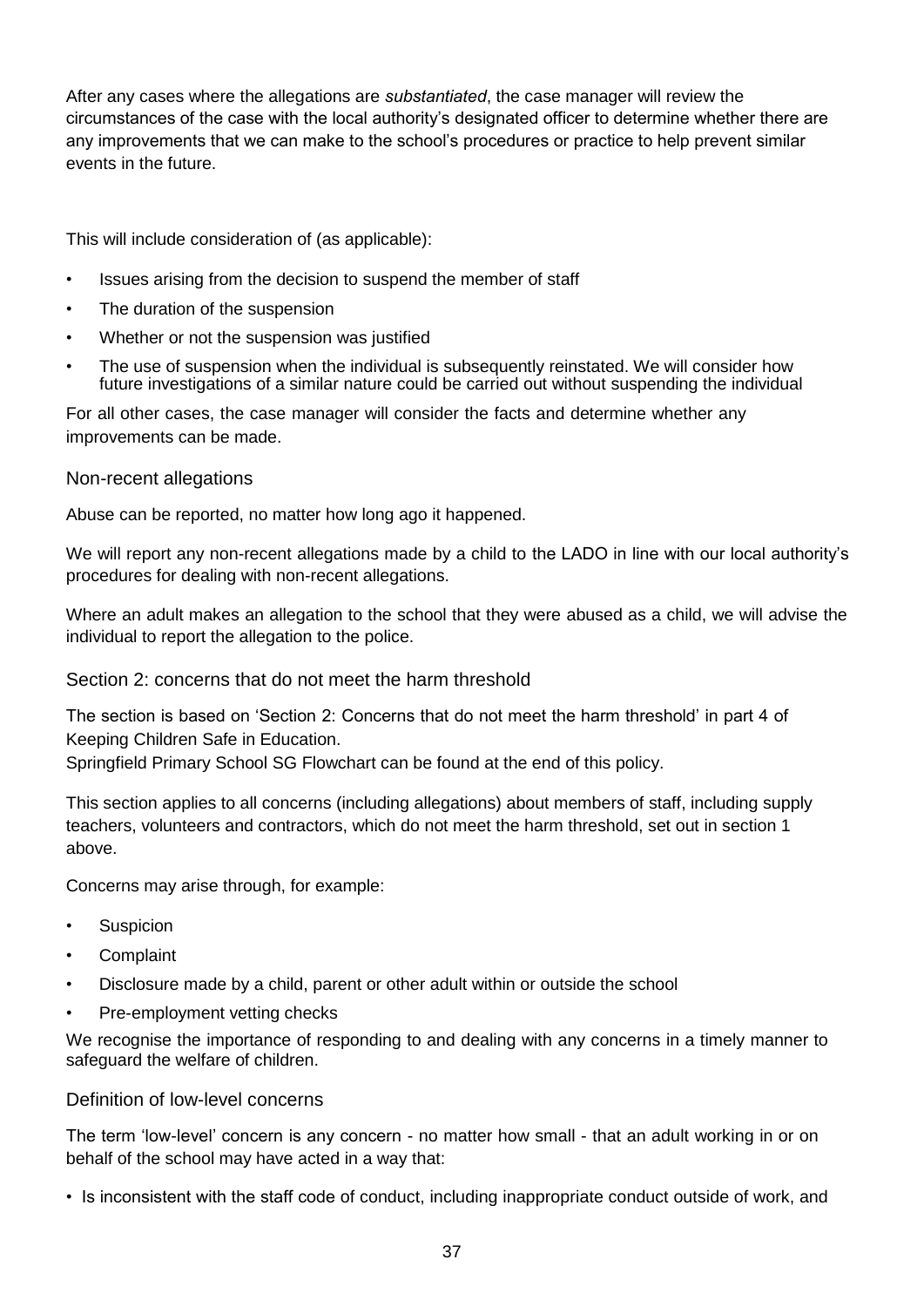• Does not meet the allegations threshold or is otherwise not considered serious enough to consider a referral to the designated officer at the local authority

Examples of such behaviour could include, but are not limited to:

- Being overly friendly with children
- Having favourites
- Taking photographs of children on their mobile phone
- Engaging with a child on a one-to-one basis in a secluded area or behind a closed door
- Using inappropriate sexualised, intimidating or offensive language

## Sharing low-level concerns

We recognise the importance of creating a culture of openness, trust and transparency to encourage all staff to share low-level concerns so that they can be addressed appropriately.

We will create this culture by:

- Ensuring staff are clear about what appropriate behaviour is, and are confident in distinguishing expected and appropriate behaviour from concerning, problematic or inappropriate behaviour, in themselves and others
- Empowering staff to share any low-level concerns as per section 8.7 of this policy
- Empowering staff to self-refer
- Addressing unprofessional behaviour and supporting the individual to correct it at an early stage
- Providing a responsive, sensitive and proportionate handling of such concerns when they are raised
- Helping to identify any weakness in the school's safeguarding system

#### Responding to low-level concerns

If the concern is raised via a third party, the headteacher, Claire Andrews will collect evidence where necessary by speaking:

- Directly to the person who raised the concern, unless it has been raised anonymously
- To the individual involved and any witnesses

The headteacher will use the information collected to categorise the type of behaviour and determine any further action, in line with the school's staff behaviour policy/code of conduct.

#### Keeping Children Safe in Education also links to this report for more information [Developing and](https://www.farrer.co.uk/news-and-insights/developing-and-implementing-a-low-level-concerns-policy-a-guide-for-organisations-which-work-with-children/)  [implementing a low-level concerns policy: A guide for organisations, which work with children](https://www.farrer.co.uk/news-and-insights/developing-and-implementing-a-low-level-concerns-policy-a-guide-for-organisations-which-work-with-children/)

#### Record keeping

All low-level concerns will be recorded in writing. In addition to details of the concern raised, records will include the context in which the concern arose, any action taken and the rationale for decisions and action taken.

Records will be:

• Kept confidential, held securely and comply with the DPA 2018 and UK GDPR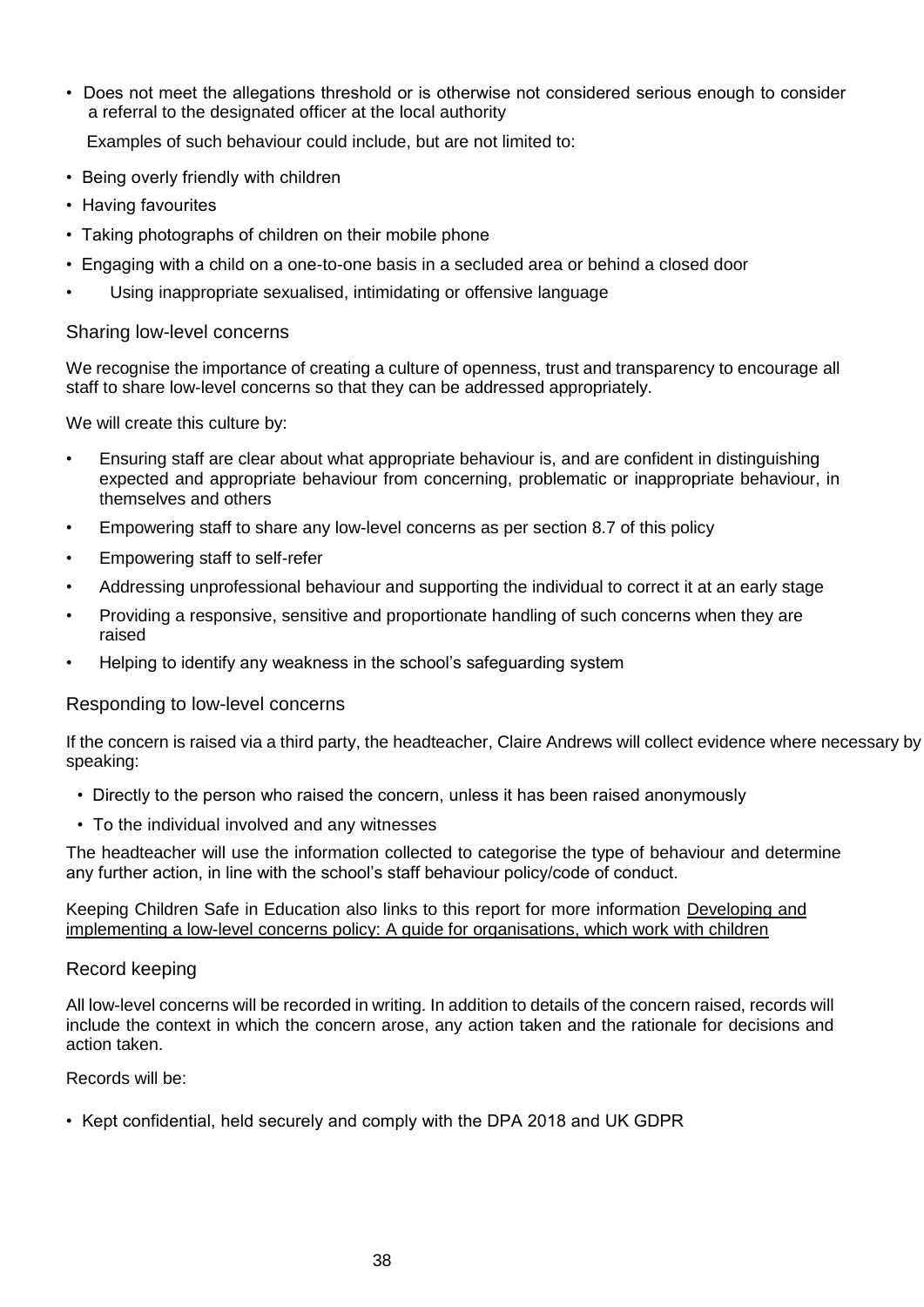- Reviewed so that potential patterns of concerning, problematic or inappropriate behaviour can be identified. Where a pattern of such behaviour is identified, we will decide on a course of action, either through our disciplinary procedures or, where a pattern of behaviour moves from a concern to meeting the harms threshold as described in section 1 of this appendix, we will refer it to the designated officer at the local authority
- Retained at least until the individual leaves employment at the school

Where a low-level concern relates to a supply teacher or contractor, we will notify the individual's employer, so any potential patterns of inappropriate behaviour can be identified.

#### References

We will not include low-level concerns in references unless:

- The concern (or group of concerns) has met the threshold for referral to the designated officer at the local authority and is found to be substantiated; and/or
- The concern (or group of concerns) relates to issues which would ordinarily be included in a reference, such as misconduct or poor performance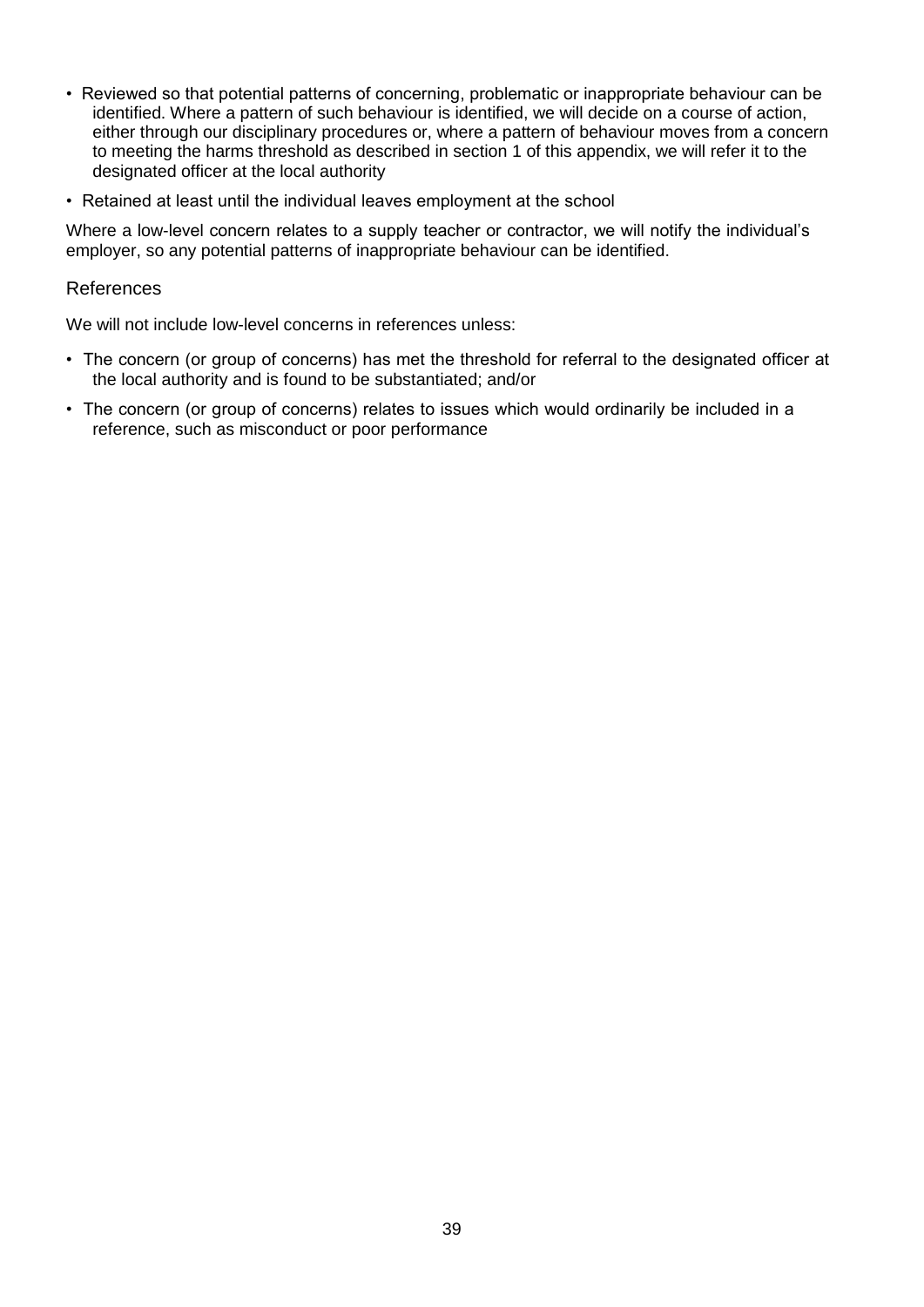# **Appendix 4: specific safeguarding issues**

This appendix is mostly based on the advice in Keeping Children Safe in Education, in particular annex B - Springfield Primary School SG Flowchart can be found at the end of this policy.

#### Children who live in the Women's Refugee

During our school admission process we meet with the parent and Women's centre allocated worker to discuss any identified safeguarding concerns. Where required we obtain photos of any persons of risk and ensure these are shared with all the necessary staff securely via CPOMs.

## Children missing from education

A child going missing from education, particularly repeatedly, can be a warning sign of a range of safeguarding issues. This might include abuse or neglect, such as sexual abuse or exploitation or child criminal exploitation, or issues such as mental health problems, substance abuse, radicalisation, FGM or forced marriage.

There are many circumstances where a child may become missing from education, but some children are particularly at risk. These include children who:

- Are at risk of harm or neglect
- Are at risk of forced marriage or FGM
- Come from Gypsy, Roma, or Traveller families
- Come from the families of service personnel
- Go missing or run away from home or care
- Are supervised by the youth justice system
- Cease to attend a school
- Come from new migrant families

We will follow our procedures for unauthorised absence and for dealing with children who go missing from education, particularly on repeat occasions, to help identify the risk of abuse and neglect, including sexual exploitation, and to help prevent the risks of going missing in future. This includes informing the local authority if a child leaves the school without a new school being named, and adhering to requirements with respect to sharing information with the local authority, when applicable, when removing a child's name from the admission register at non-standard transition points.

Staff will be trained in signs to look out for and the individual triggers to be aware of when considering the risks of potential safeguarding concerns which may be related to being missing, such as travelling to conflict zones, FGM and forced marriage.

If a staff member suspects that a child is suffering from harm or neglect, we will follow local child protection procedures, including with respect to making reasonable enquiries. We will make an immediate referral to the local authority children's social care team, and the police, if the child is suffering or likely to suffer from harm, or in immediate danger.

Springfield Primary School Attendance Flowchart can be found at the end of this Policy.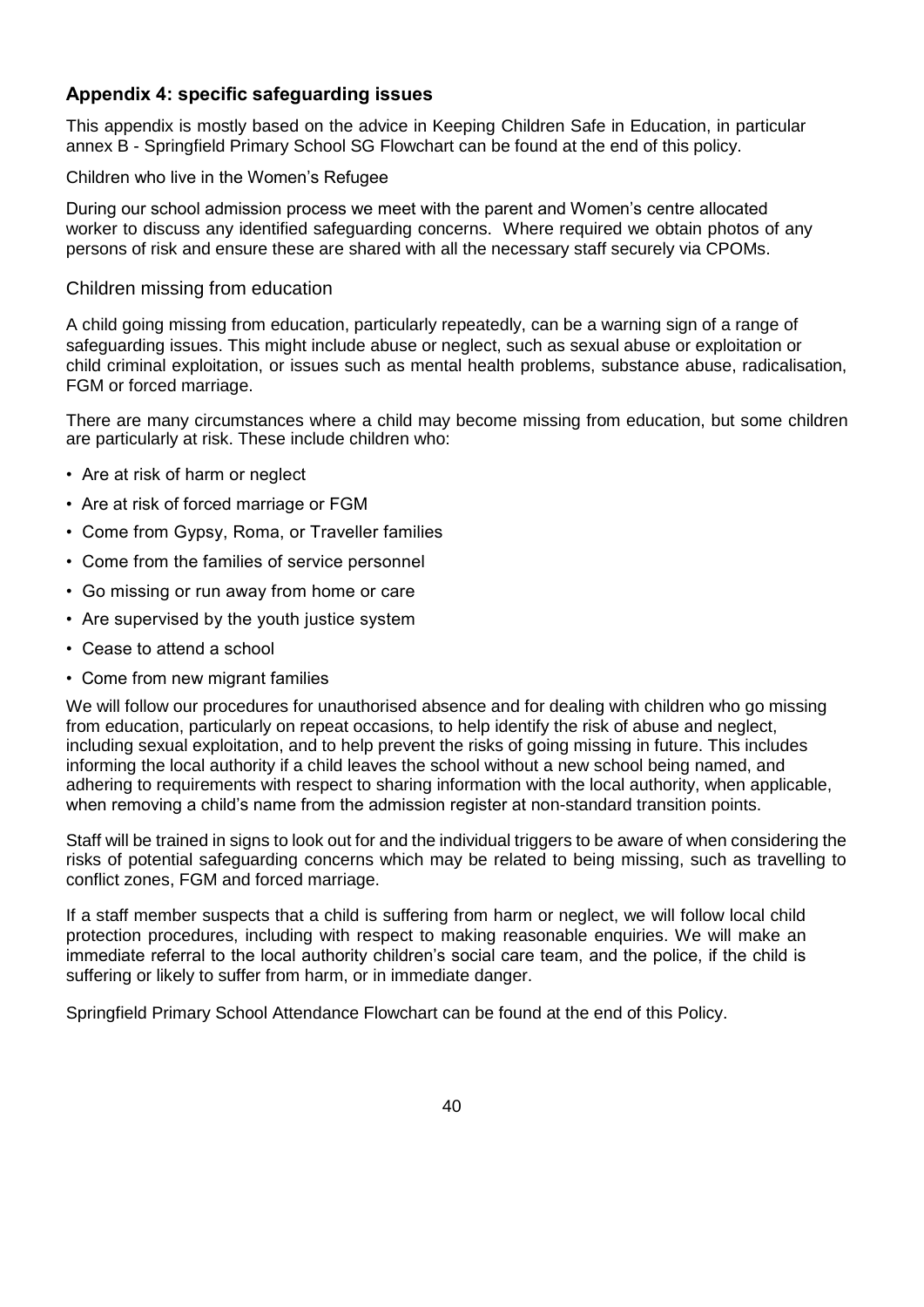# Child criminal exploitation

Child criminal exploitation (CCE) is a form of abuse where an individual or group takes advantage of an imbalance of power to coerce, control, manipulate or deceive a child into criminal activity, in exchange for something the victim needs or wants, and/or for the financial or other advantage of the perpetrator or facilitator, and/or through violence or the threat of violence.

The abuse can be perpetrated by males or females, and children or adults. It can be a one-off occurrence or a series of incidents over time, and range from opportunistic to complex organised abuse.

The victim can be exploited even when the activity appears to be consensual. It does not always involve physical contact and can happen online. For example, young people may be forced to work in cannabis factories, coerced into moving drugs or money across the country (county lines), forced to shoplift or pickpocket, or to threaten other young people.

Indicators of CCE can include a child:

- Appearing with unexplained gifts or new possessions
- Associating with other young people involved in exploitation
- Suffering from changes in emotional wellbeing
- Misusing drugs and alcohol
- Going missing for periods of time or regularly coming home late
- Regularly missing school or education
- Not taking part in education

If a member of staff suspects CCE, they will discuss this with the DSL. The DSL will trigger the local safeguarding procedures, including a referral to the local authority's children's social care team and the police, if appropriate.

#### Child sexual exploitation

Child sexual exploitation (CSE) is a form of child sexual abuse where an individual or group takes advantage of an imbalance of power to coerce, manipulate or deceive a child into sexual activity, in exchange for something the victim needs or wants and/or for the financial advantage or increased status of the perpetrator or facilitator. It may, or may not, be accompanied by violence or threats of violence.

The abuse can be perpetrated by males or females, and children or adults. It can be a one-off occurrence or a series of incidents over time, and range from opportunistic to complex organised abuse.

The victim can be exploited even when the activity appears to be consensual. Children or young people who are being sexually exploited may not understand that they are being abused. They often trust their abuser and may be tricked into believing they are in a loving, consensual relationship.

CSE can include both physical contact (penetrative and non-penetrative acts) and non-contact sexual activity. It can also happen online. For example, young people may be persuaded or forced to share sexually explicit images of themselves, have sexual conversations by text, or take part in sexual activities using a webcam. CSE may also occur without the victim's immediate knowledge, for example through others copying videos or images.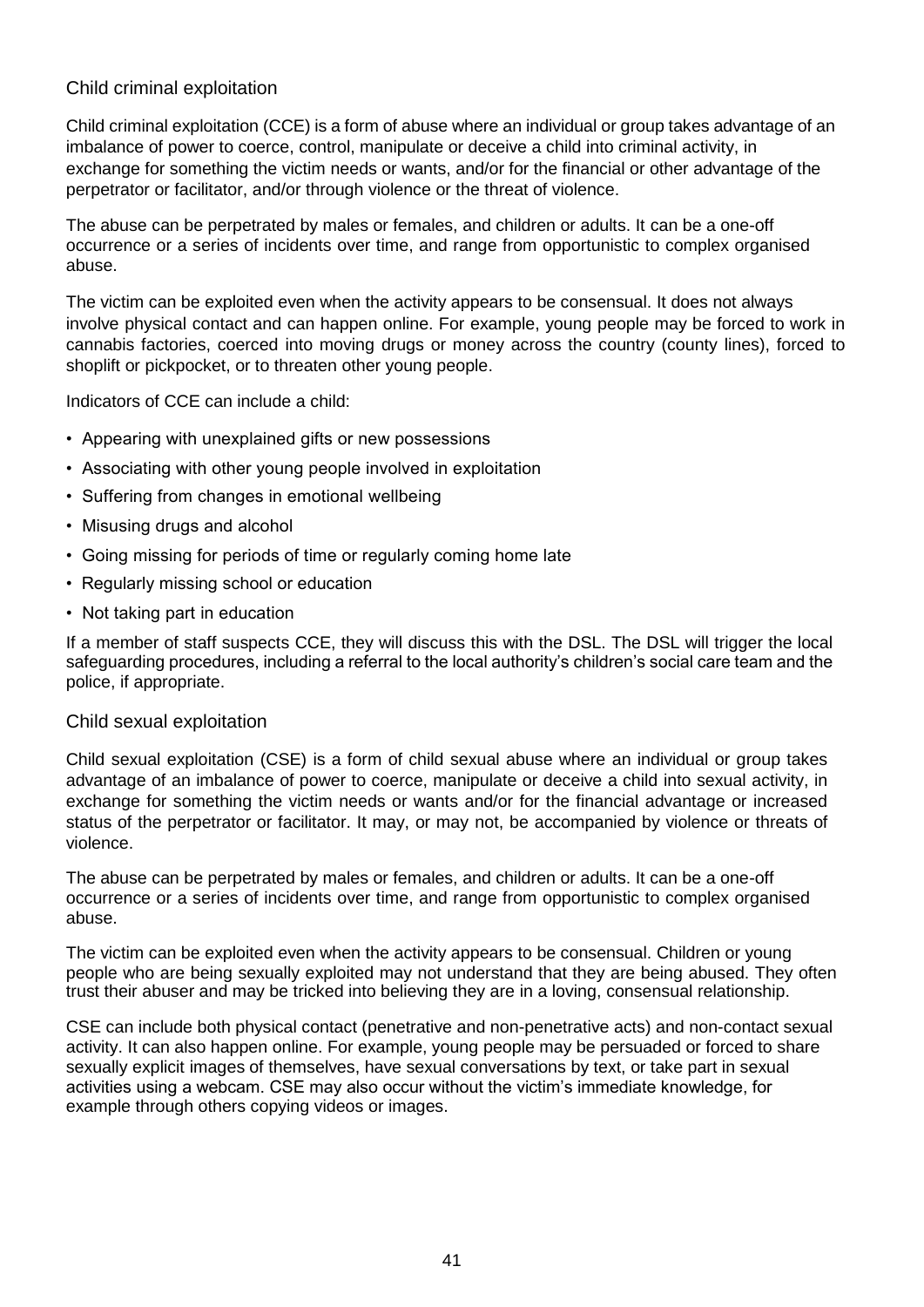In addition to the CCE indicators above, indicators of CSE can include a child:

- Having an older boyfriend or girlfriend
- Suffering from sexually transmitted infections or becoming pregnant

If a member of staff suspects CSE, they will discuss this with the DSL. The DSL will trigger the local safeguarding procedures, including a referral to the local authority's children's social care team and the police, if appropriate.

Springfield Primary SG flow chart can be found at the end of this policy. Additional procedures include but not limited to - EWO involvement CME reporting Youth Offending team Contact with the Police

#### Domestic abuse

Children can witness and be adversely affected by domestic abuse and/or violence at home where it occurs between family members. In some cases, a child may blame themselves for the abuse or may have had to leave the family home as a result.

Types of domestic abuse include intimate partner violence, abuse by family members, teenage relationship abuse and child/adolescent to parent violence and abuse. Anyone can be a victim of domestic abuse, regardless of gender, age, ethnicity, socioeconomic status, sexuality or background, and domestic abuse can take place inside or outside of the home.

For our secondary schools - older children may also experience domestic abuse and/or violence in their own personal relationships.

Exposure to domestic abuse and/or violence can have a serious, long-lasting emotional and psychological impact on children.

If police are called to an incident of domestic abuse and any children in the household have experienced the incident, the police will inform the key adult in school (usually the designated safeguarding lead) before the child or children arrive at school the following day. This is the procedure where police forces are part of [Operation Encompass.](https://www.operationencompass.org/) Our school should adapt this with reference to local procedures if necessary.

The DSL will provide support according to the child's needs and update records about their circumstances.

#### Homelessness

Being homeless or being at risk of becoming homeless presents a real risk to a child's welfare.

The DSL and deputy/deputies will be aware of contact details and referral routes in to the local housing authority so they can raise/progress concerns at the earliest opportunity (where appropriate and in accordance with local procedures).

Where a child has been harmed or is at risk of harm, the DSL will also make a referral to children's social care.

So-called 'honour-based' abuse (including FGM and forced marriage)

So-called 'honour-based' abuse (HBA) encompasses incidents or crimes committed to protect or defend the honour of the family and/or community, including FGM, forced marriage, and practices such as breast ironing.

Abuse committed in this context often involves a wider network of family or community pressure and can include multiple perpetrators.

All forms of HBA are abuse and will be handled and escalated as such. All staff will be alert to the possibility of a child being at risk of HBA or already having suffered it. If staff have a concern, they will speak to the DSL, who will activate local safeguarding procedures.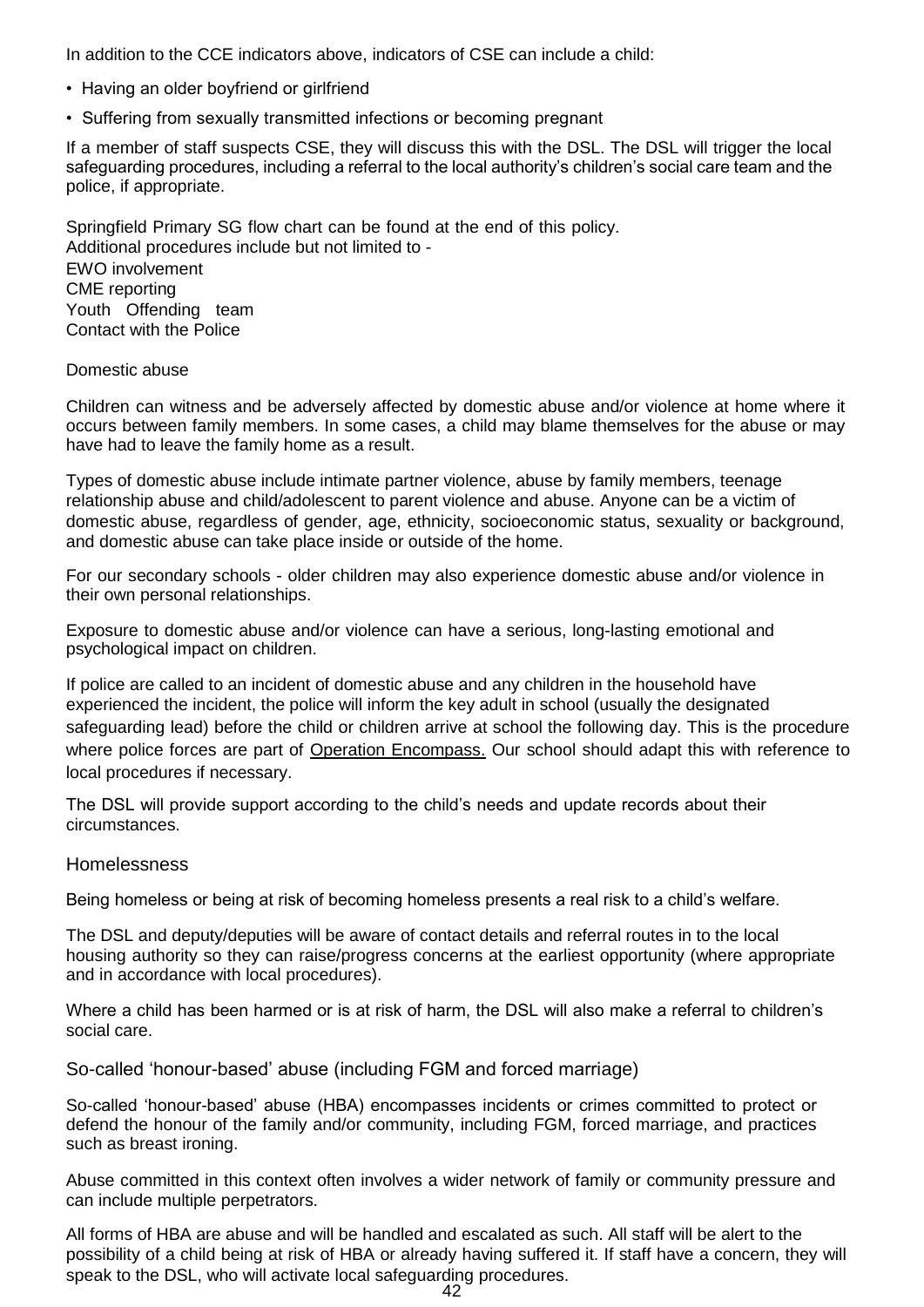# FGM

The DSL will make sure that staff have access to appropriate training to equip them to be alert to children affected by FGM or at risk of FGM.

Section 8.3 of this policy sets out the procedures to be followed if a staff member discovers that an act of FGM appears to have been carried out or suspects that a pupil is at risk of FGM.

Indicators that FGM has already occurred include:

- A pupil confiding in a professional that FGM has taken place
- A mother/family member disclosing that FGM has been carried out
- A family/pupil already being known to social services in relation to other safeguarding issues
- o A girl:
	- o Having difficulty walking, sitting or standing, or looking uncomfortable
	- $\circ$  Finding it hard to sit still for long periods of time (where this was not a problem previously)
	- $\circ$  Spending longer than normal in the bathroom or toilet due to difficulties urinating
	- o Having frequent urinary, menstrual or stomach problems
	- o Avoiding physical exercise or missing PE
	- o Being repeatedly absent from school, or absent for a prolonged period
	- o Demonstrating increased emotional and psychological needs for example, withdrawal or depression, or significant change in behaviour
	- o Being reluctant to undergo any medical examinations
	- o Asking for help, but not being explicit about the problem
	- o Talking about pain or discomfort between her legs
- Potential signs that a pupil may be at risk of FGM include:
- The girl's family having a history of practising FGM (this is the biggest risk factor to consider)
- FGM being known to be practised in the girl's community or country of origin
- A parent or family member expressing concern that FGM may be carried out
- A family not engaging with professionals (health, education or other) or already being known to social care in relation to other safeguarding issues
- o A girl:
	- o Having a mother, older sibling or cousin who has undergone FGM
	- o Having limited level of integration within UK society
	- $\circ$  Confiding to a professional that she is to have a "special procedure" or to attend a special occasion to "become a woman"
- Talking about a long holiday to her country of origin or another country where the practice is prevalent, or parents/carers stating that they or a relative will take the girl out of the country for a prolonged period
- Requesting help from a teacher or another adult because she is aware or suspects that she is at immediate risk of FGM
- Talking about FGM in conversation for example, a girl may tell other children about it (although it is important to take into account the context of the discussion)
- Being unexpectedly absent from school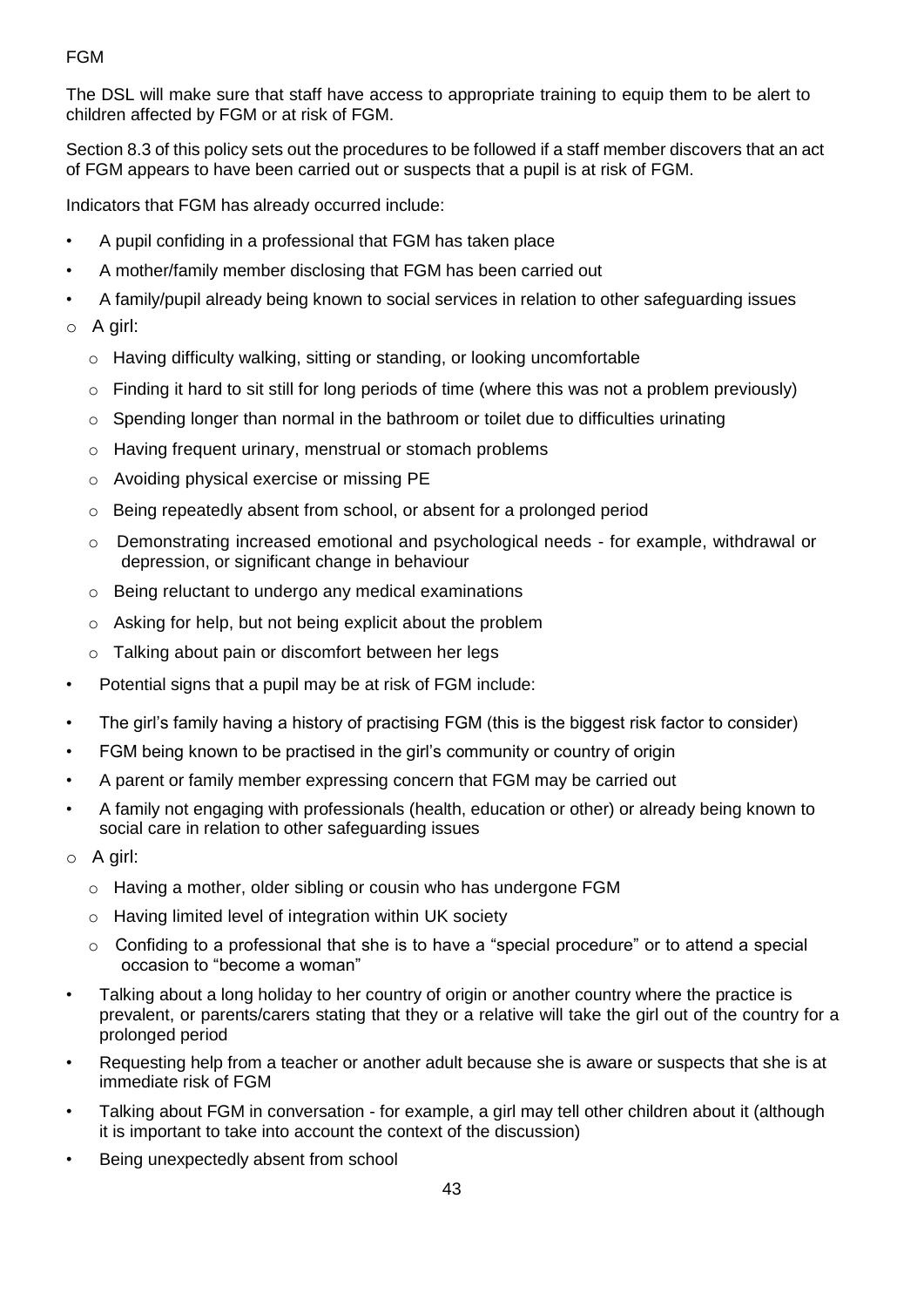• Having sections missing from her 'red book' (child health record) and/or attending a travel clinic or equivalent for vaccinations/anti-malarial medication

The above indicators and risk factors are not intended to be exhaustive.

#### Forced marriage

Forcing a person into marriage is a crime. A forced marriage is one entered into without the full and free consent of one or both parties and where violence, threats, or any other form of coercion is used to cause a person to enter into a marriage. Threats can be physical or emotional and psychological.

Staff will receive training around forced marriage and the presenting symptoms. We are aware of the 'one chance' rule, i.e. we may only have one chance to speak to the potential victim and only one chance to save them.

If a member of staff suspects that a pupil is being forced into marriage, they will speak to the pupil about their concerns in a secure and private place. They will then report this to the DSL.

The DSL will:

- Speak to the pupil about the concerns in a secure and private place
- Activate the local safeguarding procedures and refer the case to the local authority's designated officer
- Seek advice from the Forced Marriage Unit on 020 7008 0151 or [fmu@fco.gov.uk](mailto:fmu@fco.gov.uk)
- Refer the pupil to an education welfare officer, pastoral tutor, learning mentor, or school counsellor, as appropriate

Springfield Primary School SG policy can be found at the end of this Policy.

#### Preventing radicalisation

- Radicalisation refers to the process by which a person comes to support terrorism and extremist ideologies associated with terrorist groups
- Extremism is vocal or active opposition to fundamental British values, such as democracy, the rule of law, individual liberty, and mutual respect and tolerance of different faiths and beliefs. This also includes calling for the death of members of the armed forces
- Terrorism is an action that:
	- o Endangers or causes serious violence to a person/people;
	- o Causes serious damage to property; or
	- o Seriously interferes or disrupts an electronic system

The use or threat of terrorism must be designed to influence the government or to intimidate the public and is made for the purpose of advancing a political, religious or ideological cause.

Schools have a duty to prevent children from being drawn into terrorism. The DSL will undertake Prevent awareness training and make sure that staff have access to appropriate training to equip them to identify children at risk.

We will assess the risk of children in our school being drawn into terrorism. This assessment will be based on an understanding of the potential risk in our local area, in collaboration with our local safeguarding partners and local police force.

We will ensure that suitable internet filtering is in place, and equip our pupils to stay safe online at school and at home.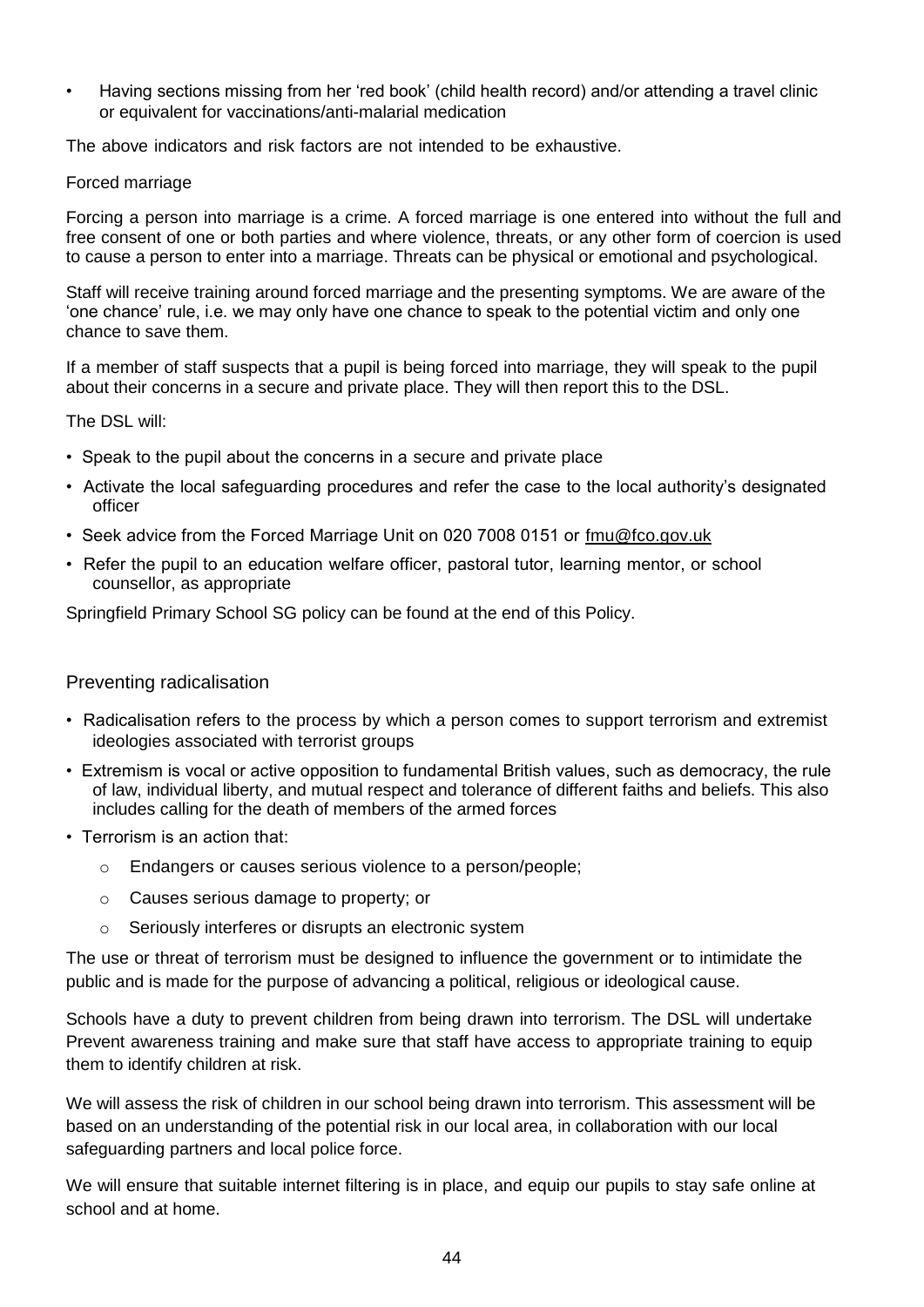There is no single way of identifying an individual who is likely to be susceptible to an extremist ideology. Radicalisation can occur quickly or over a long period.

Staff will be alert to changes in pupils' behaviour.

The government website [Educate Against Hate](http://educateagainsthate.com/parents/what-are-the-warning-signs/) and charity [NSPCC](https://www.nspcc.org.uk/what-you-can-do/report-abuse/dedicated-helplines/protecting-children-from-radicalisation/) say that signs that a pupil is being radicalised can include:

- Refusal to engage with, or becoming abusive to, peers who are different from themselves
- Becoming susceptible to conspiracy theories and feelings of persecution
- Changes in friendship groups and appearance
- Rejecting activities they used to enjoy
- Converting to a new religion
- Isolating themselves from family and friends
- Talking as if from a scripted speech
- An unwillingness or inability to discuss their views
- A sudden disrespectful attitude towards others
- Increased levels of anger
- Increased secretiveness, especially around internet use
- Expressions of sympathy for extremist ideologies and groups, or justification of their actions
- Accessing extremist material online, including on Facebook or Twitter
- Possessing extremist literature
- Being in contact with extremist recruiters and joining, or seeking to join, extremist organisations

Children who are at risk of radicalisation may have low self-esteem, or be victims of bullying or discrimination. It is important to note that these signs can also be part of normal teenage behaviour staff should have confidence in their instincts and seek advice if something feels wrong.

If staff are concerned about a pupil, they will follow our procedures set out in section 8.5 of this policy, including discussing their concerns with the DSL.

Staff should always take action if they are worried.

Further information on the school's measures to prevent radicalisation are set out in other school policies and procedures. Springfield Primary SG flow chart can be found at the end of this policy.

#### Peer-on-peer abuse

Peer-on-peer abuse is when children abuse other children. This type of abuse can take place inside and outside of school and online.

Peer-on-peer abuse is most likely to include, but may not be limited to:

- Bullying (including cyber-bullying, prejudice-based and discriminatory bullying)
- Abuse in intimate personal relationships between peers
- Physical abuse such as hitting, kicking, shaking, biting, hair pulling, or otherwise causing physical harm (this may include an online element which facilitates, threatens and/or encourages physical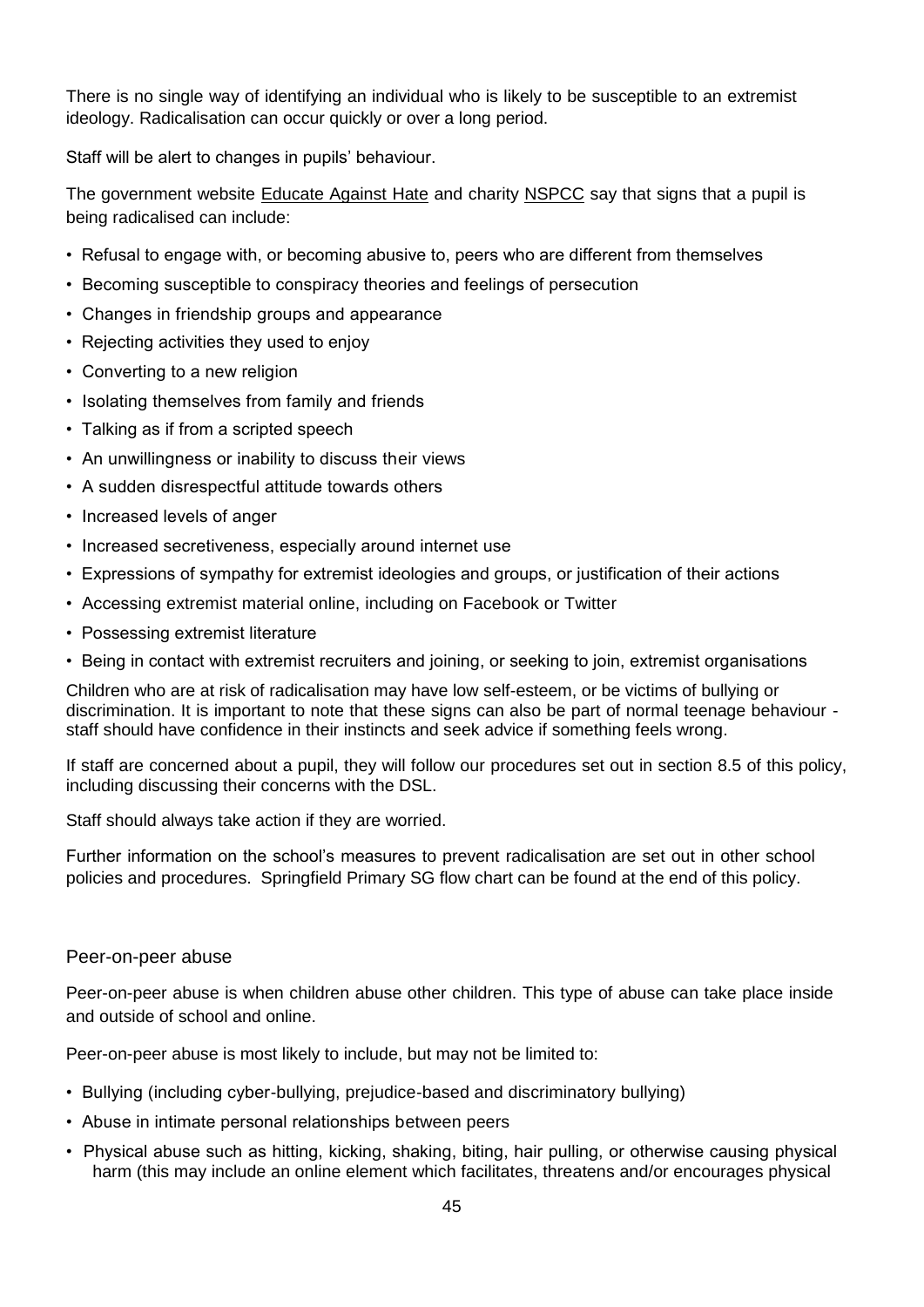abuse)

- Sexual violence, such as rape, assault by penetration and sexual assault (this may include an online element which facilitates, threatens and/or encourages sexual violence)
- Sexual harassment, such as sexual comments, remarks, jokes and online sexual harassment, which may be standalone or part of a broader pattern of abuse
- Causing someone to engage in sexual activity without consent, such as forcing someone to strip, touch themselves sexually, or to engage in sexual activity with a third party
- Consensual and non-consensual sharing of nudes and semi nudes images and/or videos (also known as sexting or youth produced sexual imagery)
- Upskirting, which typically involves taking a picture under a person's clothing without their permission, with the intention of viewing their genitals or buttocks to obtain sexual gratification, or cause the victim humiliation, distress or alarm
- Initiation/hazing type violence and rituals (this could include activities involving harassment, abuse or humiliation used as a way of initiating a person into a group and may also include an online element)

Where children abuse their peers online, this can take the form of, for example, abusive, harassing, and misogynistic messages; the non-consensual sharing of indecent images, especially around chat groups; and the sharing of abusive images and pornography, to those who don't want to receive such content.

If staff have any concerns about peer-on-peer abuse, or a child makes a report to them, they will follow the procedures set out in section 8 of this policy, as appropriate. In particular, section 8.8 and 8.9 set out more detail about our school's approach to this type of abuse.

Springfield Primary School SG flowchart can be found at the end of this policy.

Sexual violence and sexual harassment between children in schools

Sexual violence and sexual harassment can occur:

- Between 2 children of any age and sex
- Through a group of children sexually assaulting or sexually harassing a single child or group of children
- Online and face to face (both physically and verbally)
- Sexual violence and sexual harassment exist on a continuum and may overlap.

Children who are victims of sexual violence and sexual harassment will likely find the experience stressful and distressing. This will, in all likelihood, adversely affect their educational attainment and will be exacerbated if the alleged perpetrator(s) attends the same school.

If a victim reports an incident, it is essential that staff make sure they are reassured that they are being taken seriously and that they will be supported and kept safe. A victim should never be given the impression that they are creating a problem by reporting sexual violence or sexual harassment. Nor should a victim ever be made to feel ashamed for making a report.

Some groups are potentially more at risk. Evidence shows that girls, children with SEN and/or disabilities, and lesbian, gay, bisexual and transgender (LGBT) children are at greater risk.

Staff should be aware of the importance of:

- Challenging inappropriate behaviours
- Making clear that sexual violence and sexual harassment is not acceptable, will never be tolerated and is not an inevitable part of growing up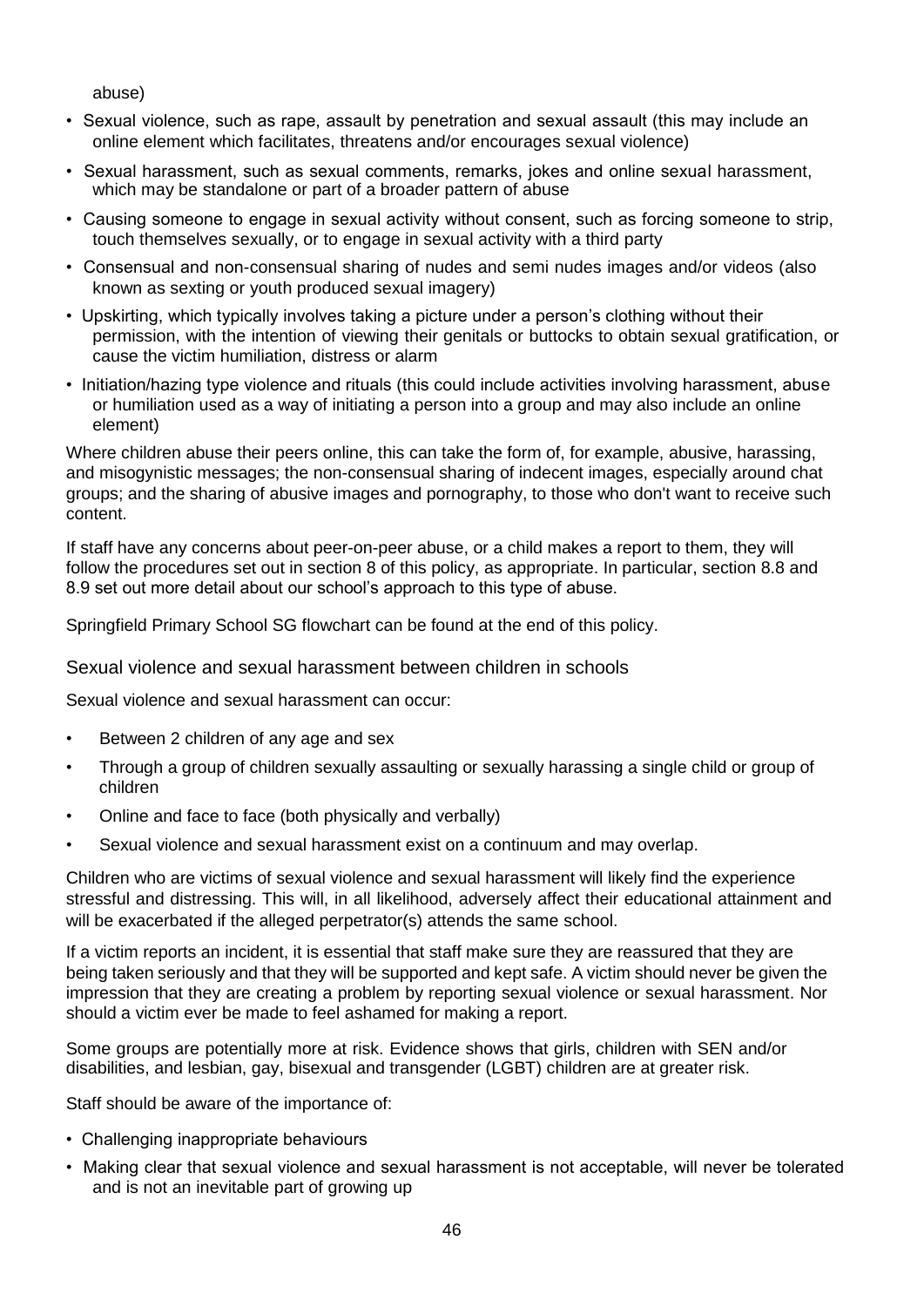• Challenging physical behaviours (potentially criminal in nature), such as grabbing bottoms, breasts and genitalia, pulling down trousers, flicking bras and lifting up skirts. Dismissing or tolerating such behaviours risks normalising them

If staff have any concerns about sexual violence or sexual harassment, or a child makes a report to them, they will follow the procedures set out in section 8 of this policy, as appropriate. In particular, section 8.8 and 8.9 set out more detail about our school's approach to this type of abuse.

Springfield Primary School SG flowchart can be found at the end of the policy.

## Serious violence

Indicators which may signal that a child is at risk from, or involved with, serious violent crime may include:

- Increased absence from school
- Change in friendships or relationships with older individuals or groups
- Significant decline in performance
- Signs of self-harm or a significant change in wellbeing
- Signs of assault or unexplained injuries
- Unexplained gifts or new possessions (this could indicate that the child has been approached by, or is involved with, individuals associated with criminal networks or gangs and may be at risk of criminal exploitation (see above))

Risk factors which increase the likelihood of involvement in serious violence include:

- Being male
- Having been frequently absent or permanently excluded from school
- Having experienced child maltreatment
- Having been involved in offending, such as theft or robbery

Staff will be aware of these indicators and risk factors. If a member of staff has a concern about a pupil being involved in, or at risk of, serious violence, they will report this to the DSL.

Springfield Primary School SG flowchart can be found at the end of this policy.

Checking the identity and suitability of visitors

All visitors will be required to verify their identity to the satisfaction of staff and to leave their belongings, including their mobile phone(s), in a safe place during their visit.

If the visitor is unknown to the setting, we will check their credentials and reason for visiting before allowing them to enter the setting. Visitors should be ready to produce identification.

Visitors are expected to sign in using the Inventry sign in and wear a visitor's badge.

Visitors to the school who are visiting for a professional purpose, such as educational psychologists and school improvement officers, will be asked to show photo ID and:

- Will be asked to show their DBS certificate, which will be checked alongside their photo ID; or
- The organisation sending the professional, such as the LA or educational psychology service, will provide prior written confirmation that an appropriate level of DBS check has been carried out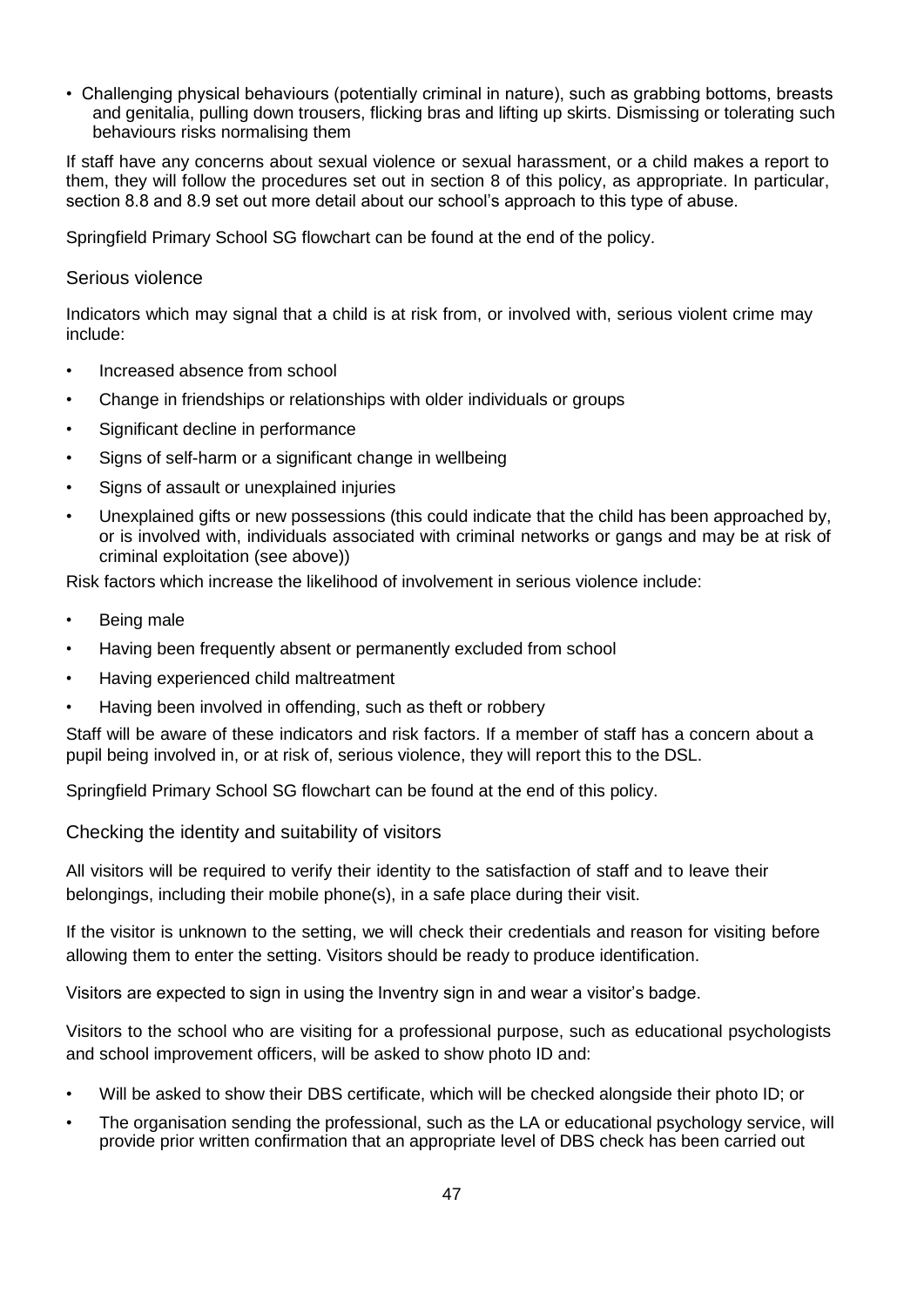All other visitors, including visiting speakers, will be accompanied by a member of staff at all times. We will not invite into the school any speaker who is known to disseminate extremist views, and will carry out appropriate checks to ensure that any individual or organisation using school facilities is not seeking to disseminate extremist views or radicalise pupils or staff.

Non-collection of children

If a child is not collected at the end of the session/day, we will:

Pupils are taken to the School office by the class teacher, the TA for the class or other appropriate adult. Staff to inform the DSL's of the child's full name and their class. DSL's to contact parents/carers. DSL to remain with the child until they are collected.

Report onto CPOMS as appropriate. Reported to social worker/family partnership/MASH as appropriate.

Contact the Police if necessary.

## Missing pupils

Our procedures are designed to ensure that a missing child is found and returned to effective supervision as soon as possible. If a child goes missing, we will:

Set out the school procedures here, or refer to a separate policy/procedure for this if you have one. Your procedure should include information on contacting parents/carers, who will look after the child and how the incident will be recorded.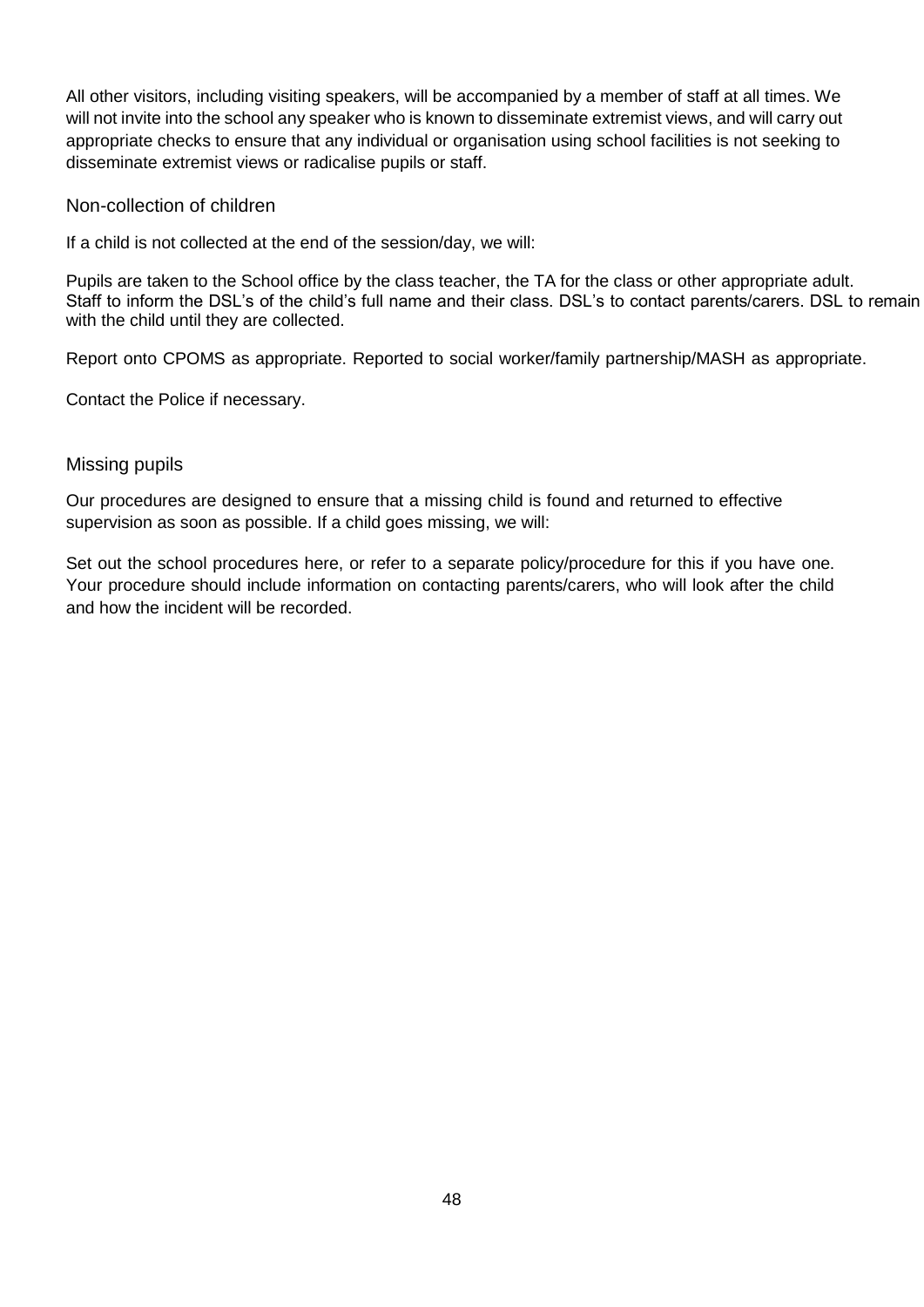#### Mobile phones and other electronic devices guidance

It is not permitted for any staff to use their mobile phones or other devices for sending or receiving texts, emails or other messages, or for making or receiving calls, when or where children are present.

The only time this is permitted is in the case of an emergency.

Staff are not permitted to use their personal mobile phones or other devices for taking photographs or making videos of children while at school, while on school trips and visits, during extra-curricular activities, sports fixtures or clubs or at any other time.

Staff are to use their school issued IPad or other school device for taking photographs and videos of any children.

Staff must check they have parental permission to take and use any photographs or videos of children.